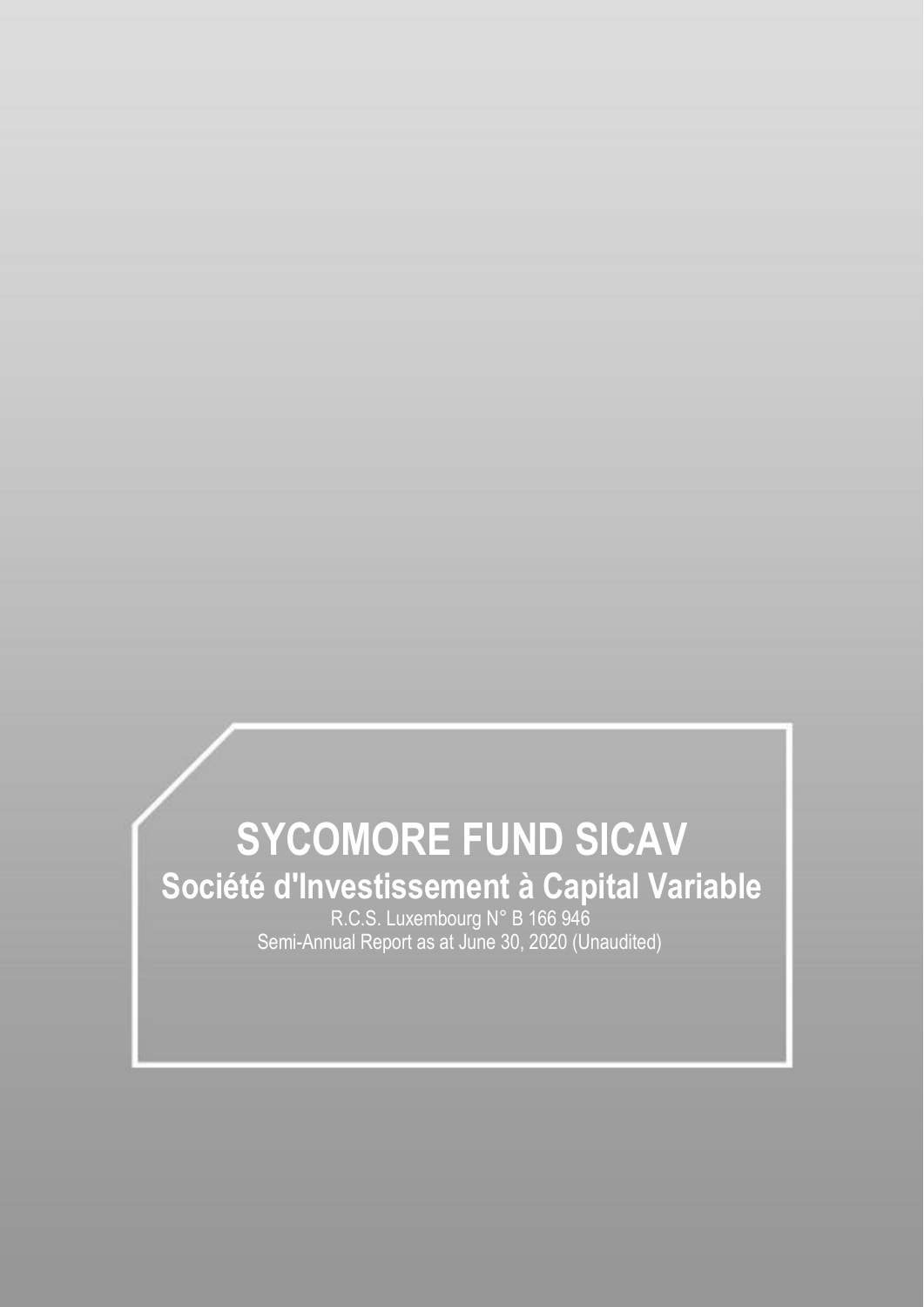SYCOMORE FUND SICAV - SYCOMORE ECO SOLUTIONS

SYCOMORE FUND SICAV - SYCOMORE HAPPY @ WORK

SYCOMORE FUND SICAV - SYCOMORE SELECTION RESPONSABLE (LUXEMBOURG)

SYCOMORE FUND SICAV - SYCOMORE SELECTION CREDIT (LUXEMBOURG)

SYCOMORE FUND SICAV - SYCOMORE PARTNERS (LUXEMBOURG)

SYCOMORE FUND SICAV - NEXT GENERATION

No subscription can be received on the basis of financial reports. Subscriptions are only valid if made on the basis of the current Prospectus and relevant Key Investor Information Document ("KIID") which will be accompanied by a copy of the latest available Annual Report and a copy of the latest available Semi-Annual Report, if published after such Annual Report.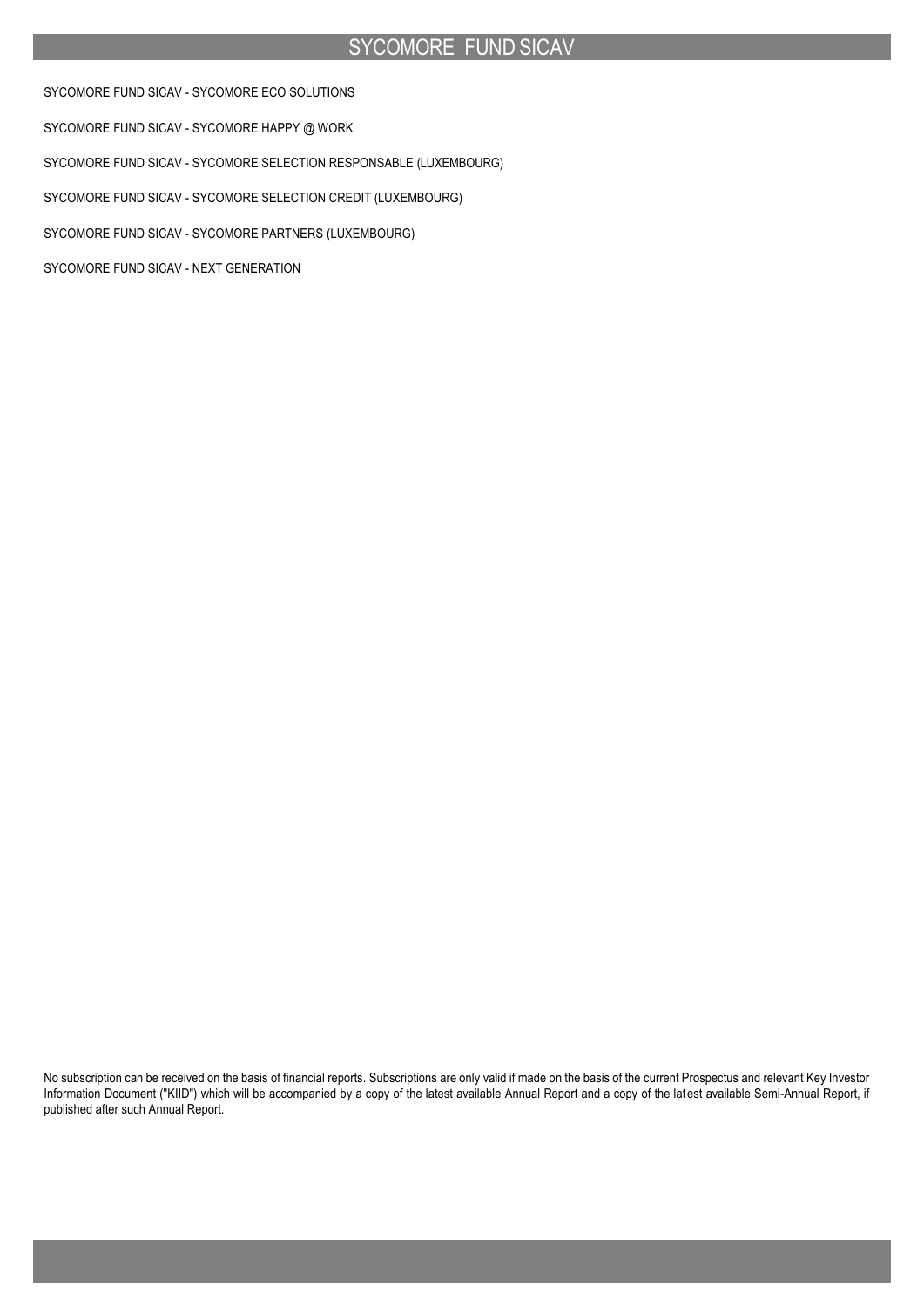## **Table of Contents**

| Organisation of the SICAV                                                                     | 3  |
|-----------------------------------------------------------------------------------------------|----|
| <b>Statistics</b>                                                                             | 5  |
| Combined Statement of Net Assets as at June 30, 2020                                          | 7  |
| Combined Statement of Operations and Changes in Net Assets for the period ended June 30, 2020 | 7  |
| SYCOMORE FUND SICAV - SYCOMORE ECO SOLUTIONS                                                  |    |
| Statement of Net Assets as at June 30, 2020                                                   | 8  |
| Statement of Operations and Changes in Net Assets for the period ended June 30, 2020          | 8  |
| Statement of Changes in Number of Shares                                                      | 8  |
| Securities Portfolio as at June 30, 2020                                                      | 9  |
| Financial derivative instruments as at June 30, 2020                                          | 9  |
| Portfolio Breakdowns                                                                          | 10 |
| Top Ten Holdings                                                                              | 10 |
| SYCOMORE FUND SICAV - SYCOMORE HAPPY @ WORK                                                   |    |
| Statement of Net Assets as at June 30, 2020                                                   | 11 |
| Statement of Operations and Changes in Net Assets for the period ended June 30, 2020          | 11 |
| Statement of Changes in Number of Shares                                                      | 11 |
| Securities Portfolio as at June 30, 2020                                                      | 12 |
| Financial derivative instruments as at June 30, 2020                                          | 13 |
| Portfolio Breakdowns                                                                          | 14 |
| Top Ten Holdings                                                                              | 14 |
| SYCOMORE FUND SICAV - SYCOMORE SELECTION RESPONSABLE (LUXEMBOURG)                             |    |
| Statement of Net Assets as at June 30, 2020                                                   | 15 |
| Statement of Operations and Changes in Net Assets for the period ended June 30, 2020          | 15 |
| Statement of Changes in Number of Shares                                                      | 15 |
| Securities Portfolio as at June 30, 2020                                                      | 16 |
| Portfolio Breakdowns                                                                          | 17 |
| Top Ten Holdings                                                                              | 17 |
| SYCOMORE FUND SICAV - SYCOMORE SELECTION CREDIT (LUXEMBOURG)                                  |    |
| Statement of Net Assets as at June 30, 2020                                                   | 18 |
| Statement of Operations and Changes in Net Assets for the period ended June 30, 2020          | 18 |
| Statement of Changes in Number of Shares                                                      | 18 |
| Securities Portfolio as at June 30, 2020                                                      | 19 |
| Portfolio Breakdowns                                                                          | 20 |
| Top Ten Holdings                                                                              | 20 |
| SYCOMORE FUND SICAV - SYCOMORE PARTNERS (LUXEMBOURG)                                          |    |
| Statement of Net Assets as at June 30, 2020                                                   | 21 |
| Statement of Operations and Changes in Net Assets for the period ended June 30, 2020          | 21 |
| Statement of Changes in Number of Shares                                                      | 21 |
| Securities Portfolio as at June 30, 2020                                                      | 22 |
| Portfolio Breakdowns                                                                          | 23 |
| Top Ten Holdings                                                                              | 23 |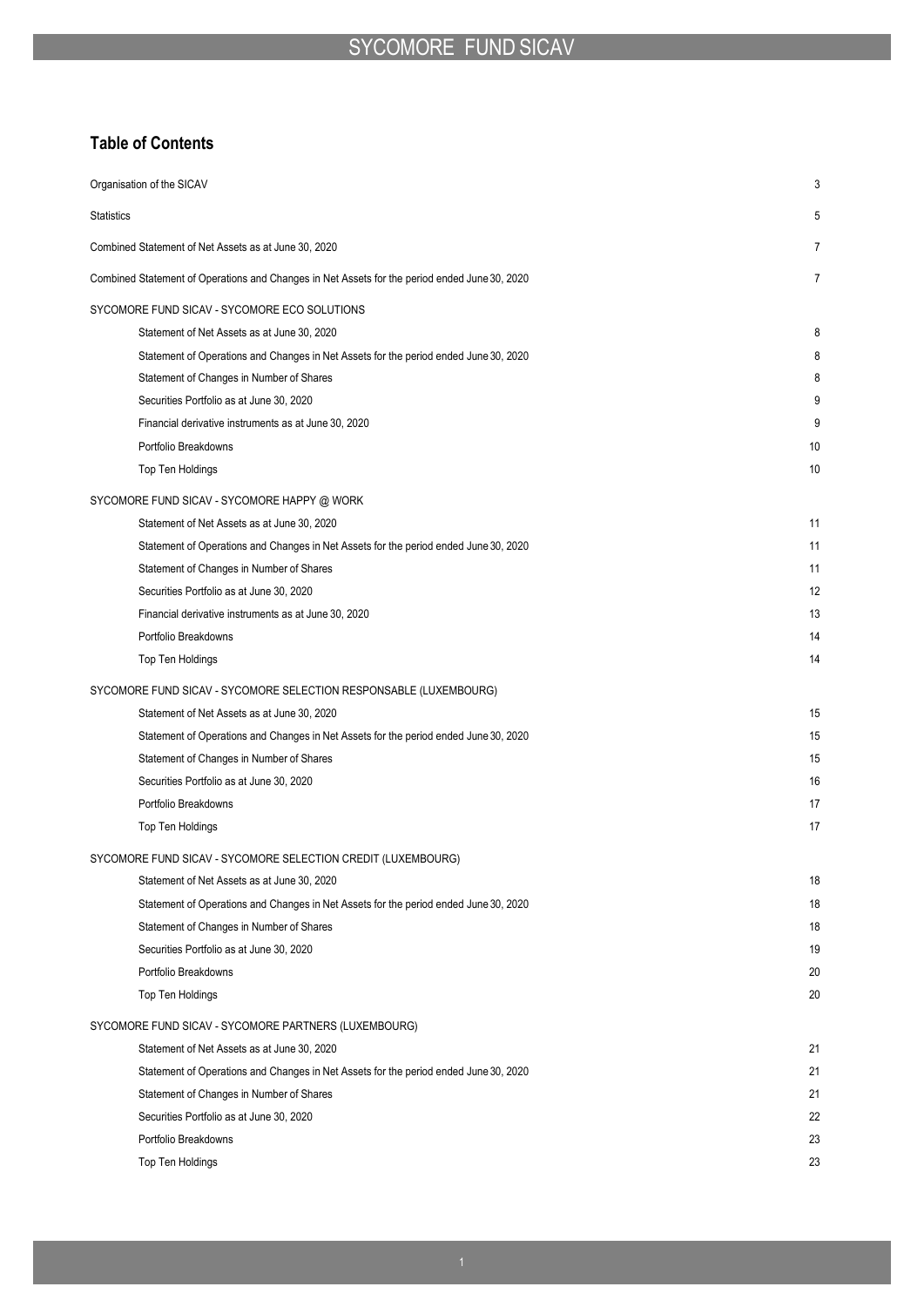## **Table of Contents**

| SYCOMORE FUND SICAV - NEXT GENERATION                                                |    |
|--------------------------------------------------------------------------------------|----|
| Statement of Net Assets as at June 30, 2020                                          | 24 |
| Statement of Operations and Changes in Net Assets for the period ended June 30, 2020 | 24 |
| Statement of Changes in Number of Shares                                             | 24 |
| Securities Portfolio as at June 30, 2020                                             | 25 |
| Financial derivative instruments as at June 30, 2020                                 | 27 |
| Portfolio Breakdowns                                                                 | 28 |
| <b>Top Ten Holdings</b>                                                              | 28 |
| Notes to the Financial Statements                                                    | 29 |
| Additional Information                                                               | 36 |
|                                                                                      |    |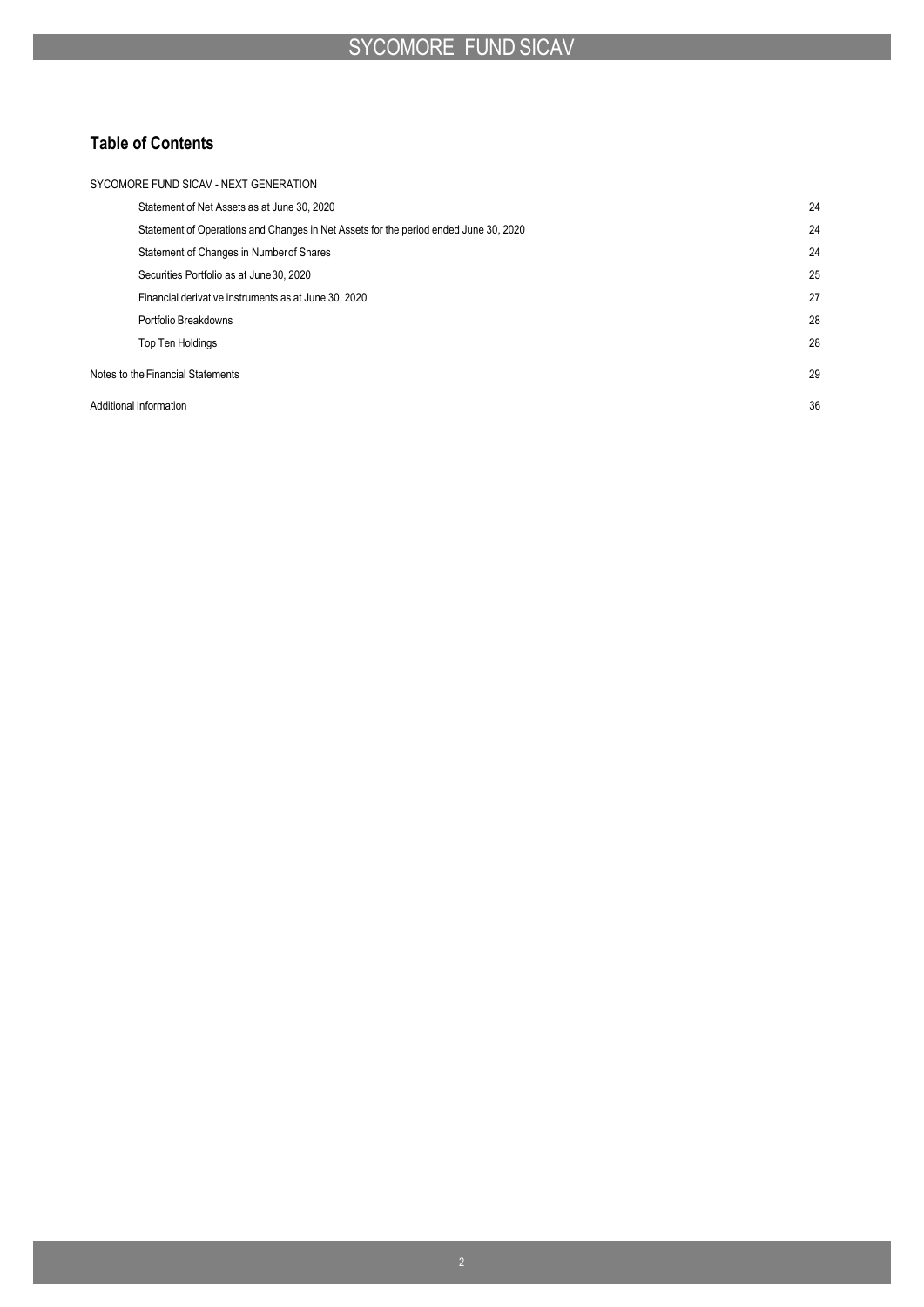## **Organisation of the SICAV**

### **Registered Office**

60, avenue J.F. Kennedy L-1855 Luxembourg Grand Duchy of Luxembourg

#### **Board of Directors:**

*Chairman of the Board of Directors:*

Emeric PREAUBERT Chief Executive Officer Sycomore Asset Management 14, avenue Hoche, F-75008 Paris, France

*Board of Directors Members:*

Jean-Baptiste BLANC Head of Legal and Compliance Sycomore Asset Management 14, avenue Hoche, F-75008 Paris, France

Frédéric PONCHON Gérant Sycomore Asset Management 14, avenue Hoche, F-75008 Paris, France

Richard YI Responsable des opérations Sycomore Asset Management 14, avenue Hoche, F-75008 Paris, France

#### **Management Company**

Sycomore Asset Management 14, avenue Hoche, F-75008 Paris, France

#### **Directors of the Management Company**

Emeric Préaubert, Président Directeur Général Cyril Charlot, Directeur Général Délégué, Co-reponsable de la gestion Christine Kolb, Directrice Stratégie et Développement

#### **Initiator**

Sycomore Asset Management 14, avenue Hoche, F-75008 Paris, France

#### **Investment Manager**

Sycomore Asset Management 14, avenue Hoche, F-75008 Paris, France

### **Distributor**

Sycomore Asset Management 14, avenue Hoche, F-75008 Paris, France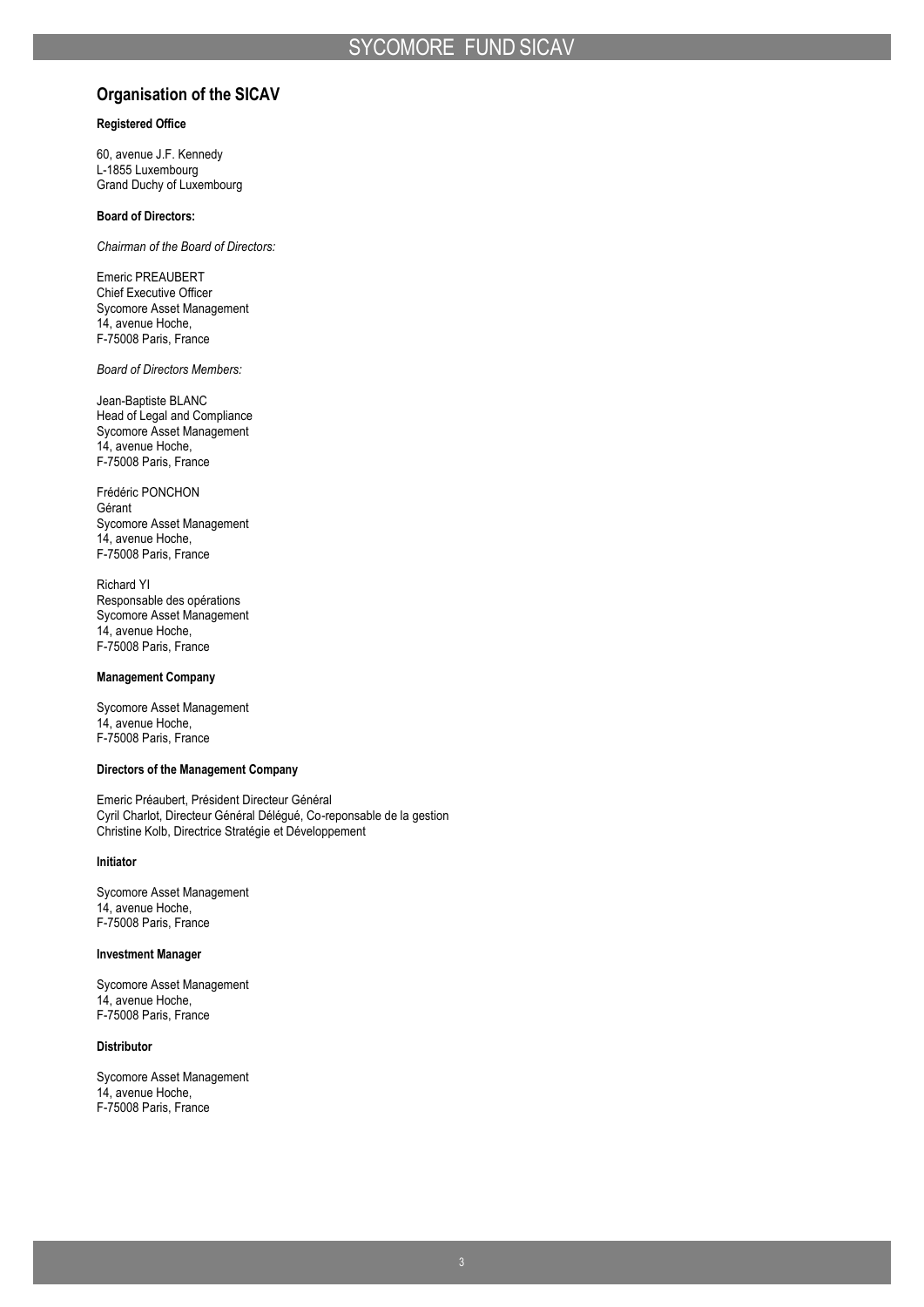## **Organisation of the SICAV (continued)**

#### **Depositary Agent, Registrar, Transfer Agent, Domiciliary Agent and Administrative Agent**

BNP Paribas Securities Services, Luxembourg Branch 60, avenue J.F. Kennedy L-1855 Luxembourg Grand Duchy of Luxembourg

### **Auditor**

PricewaterhouseCoopers, Société coopérative 2, rue Gerhard Mercator L - 2182 Luxembourg Grand Duchy of Luxembourg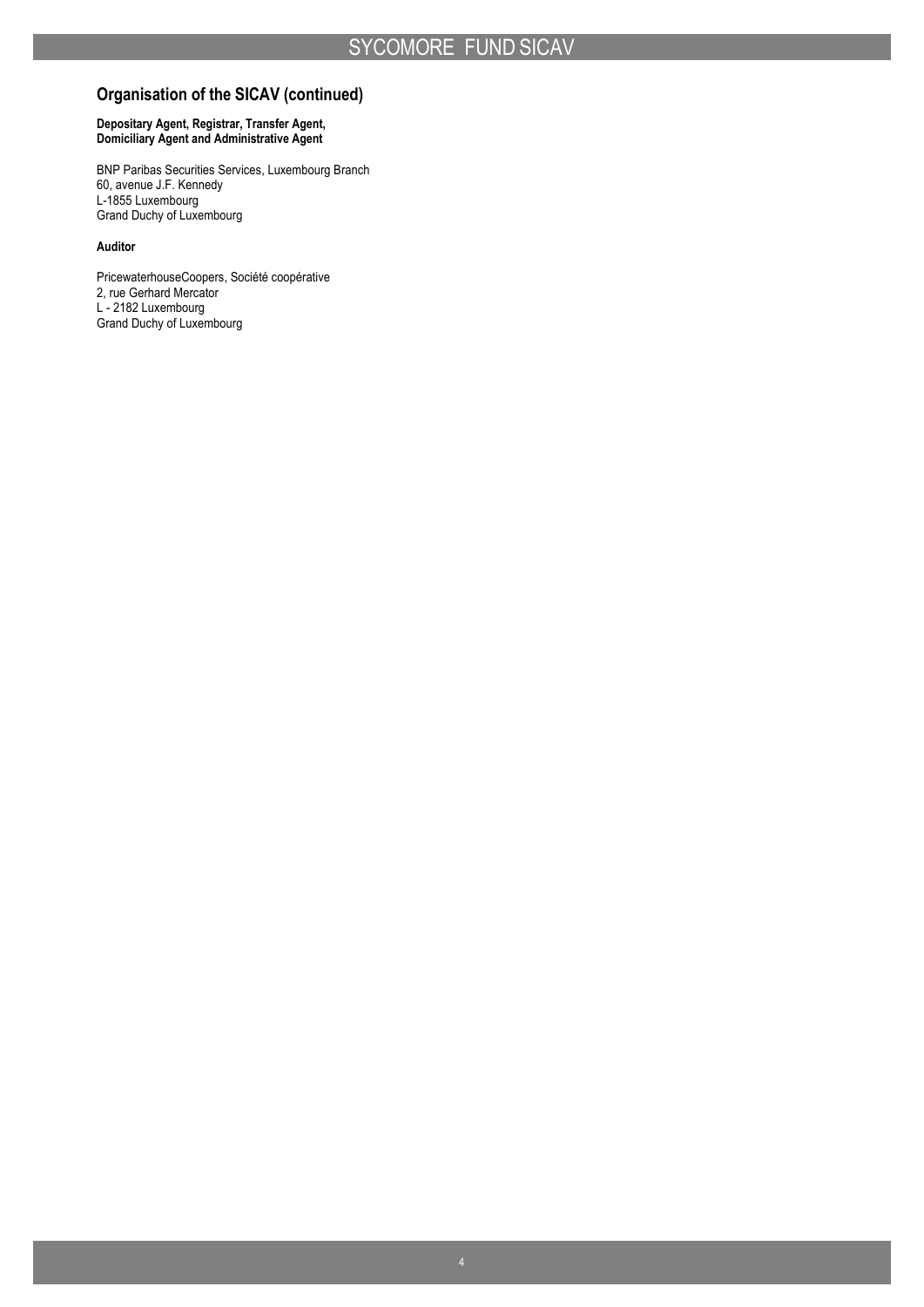### **Statistics**

|                                                                   |            | June 30, 2020  | December 31, 2019 | December 31, 2018 |
|-------------------------------------------------------------------|------------|----------------|-------------------|-------------------|
| SYCOMORE FUND SICAV - SYCOMORE ECO SOLUTIONS                      |            |                |                   |                   |
| <b>Net Asset Value</b>                                            | <b>EUR</b> | 310,653,113.82 | 302,432,081.20    | 130,574,263.14    |
| Net asset value per share                                         |            |                |                   |                   |
| $-$ I EUR                                                         | <b>EUR</b> | 123.49         | 126.97            | 101.50            |
| - R EUR                                                           | <b>EUR</b> | 117.87         | 122.09            | 98.64             |
| - X EUR                                                           | <b>EUR</b> | 127.81         | 131.59            | 105.05            |
| <b>Number of shares</b>                                           |            |                |                   |                   |
| $-I$ EUR                                                          |            | 2,413,406.44   | 2,340,727.54      | 980,156.65        |
| - R EUR                                                           |            | 86,139.42      | 41,233.87         | 30,954.42         |
| - X EUR                                                           |            | 19,396.97      | 1,446.00          | 266,877.00        |
| SYCOMORE FUND SICAV - SYCOMORE HAPPY @ WORK                       |            |                |                   |                   |
| <b>Net Asset Value</b>                                            | <b>EUR</b> | 359,893,465.39 | 345,348,188.68    | 188,140,712.26    |
| Net asset value per share                                         |            |                |                   |                   |
| - CS EUR                                                          | <b>EUR</b> | 106.12         | 110.88            | 93.58             |
| $-$ I EUR                                                         | <b>EUR</b> | 127.81         | 133.42            | 107.79            |
| - R EUR                                                           | <b>EUR</b> | 123.86         | 129.34            | 105.50            |
| - X EUR                                                           | <b>EUR</b> | 134.05         | 137.62            | 110.85            |
| <b>Number of shares</b>                                           |            |                |                   |                   |
| - CS EUR                                                          |            | 50.00          | 50.00             | 179.61            |
| $-$ I EUR                                                         |            | 2,618,088.55   | 2,454,836.37      | 1,608,839.96      |
| - R EUR                                                           |            | 197,952.70     | 129,745.32        | 118,893.78        |
| - X EUR                                                           |            | 5,564.67       | 7,564.67          | 19,554.67         |
| SYCOMORE FUND SICAV - SYCOMORE SELECTION RESPONSABLE (LUXEMBOURG) |            |                |                   |                   |
| <b>Net Asset Value</b>                                            | <b>EUR</b> | 122,320,802.63 | 139,176,503.28    | 45,531,891.59     |
| Net asset value per share                                         |            |                |                   |                   |
| $-$ I EUR                                                         | <b>EUR</b> | 107.92         | 110.73            | 92.18             |
| - ID EUR                                                          | <b>EUR</b> | 107.92         | 110.73            | 92.18             |
| $-R$ EUR                                                          | <b>EUR</b> | 104.01         | 107.25            | 90.18             |
| - RD EUR                                                          | <b>EUR</b> | 104.01         | 107.25            | 90.18             |
| Number of shares                                                  |            |                |                   |                   |
| $-I$ EUR                                                          |            | 19,779.85      | 60,706.02         | 68,652.02         |
| - ID EUR                                                          |            | 1,014,220.56   | 1,064,992.80      | 215,193.90        |
| - R EUR                                                           |            | 25,354.28      | 47,966.08         | 113,423.95        |
| - RD EUR                                                          |            | 77,848.76      | 87,529.43         | 101,336.26        |
| SYCOMORE FUND SICAV - SYCOMORE SELECTION CREDIT (LUXEMBOURG)      |            |                |                   |                   |
| Net Asset Value                                                   | <b>EUR</b> | 5,799,527.35   | 333,723.18        | 465,523.05        |
| Net asset value per share                                         |            |                |                   |                   |
| $-$ I EUR                                                         | <b>EUR</b> | 98.32          | 102.85            | 97.52             |
| - ID EUR                                                          | <b>EUR</b> | 103.02         |                   | 97.65             |
| $\hbox{-}\,R$ EUR                                                 | <b>EUR</b> | 97.47          | 102.26            | 97.53             |
| - RD EUR                                                          | <b>EUR</b> | 97.45          | 102.24            | 97.52             |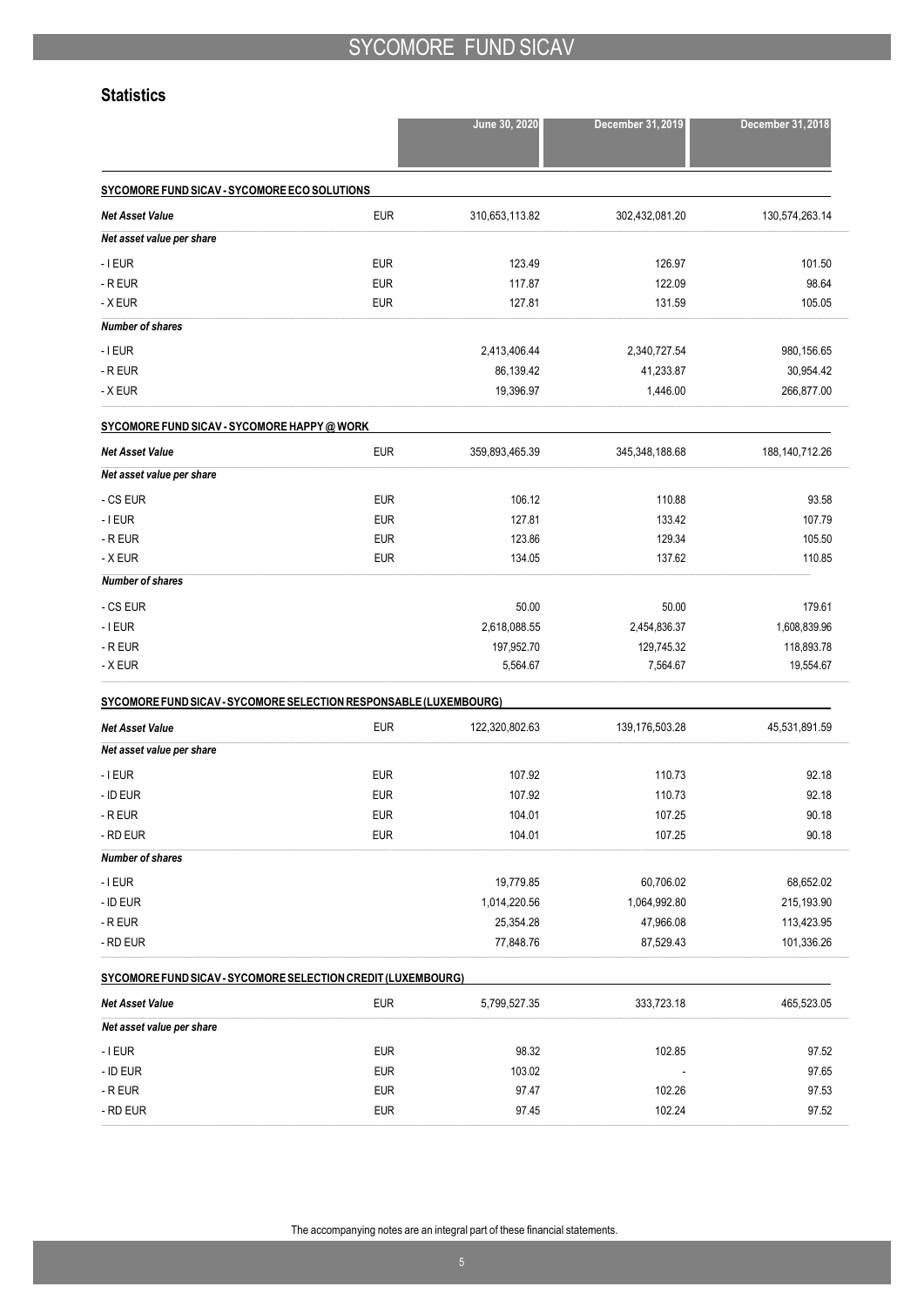### **Statistics**

|                                                      |            | June 30, 2020     | December 31, 2019 | December 31, 2018 |
|------------------------------------------------------|------------|-------------------|-------------------|-------------------|
|                                                      |            |                   |                   |                   |
| <b>Number of shares</b>                              |            |                   |                   |                   |
| $-$ I EUR                                            |            | 535.00            | 2,885.00          | 4,035.00          |
| - ID EUR                                             |            | 55,393.53         |                   | 326.36            |
| - R EUR                                              |            | 100.20            | 50.00             | 50.00             |
| - RD EUR                                             |            | 312.00            | 312.00            | 362.00            |
| SYCOMORE FUND SICAV - SYCOMORE PARTNERS (LUXEMBOURG) |            |                   |                   |                   |
| <b>Net Asset Value</b>                               | <b>EUR</b> | 4,978,010.75      | 6,640,668.37      | 4,256,388.83      |
| Net asset value per share                            |            |                   |                   |                   |
| $-$ I EUR                                            | <b>EUR</b> | 85.29             | 96.95             | 93.60             |
| - R EUR                                              | <b>EUR</b> | 87.78             | 100.52            |                   |
| <b>Number of shares</b>                              |            |                   |                   |                   |
| $-$ I EUR                                            |            | 58,310.24         | 68,443.89         | 45,474.82         |
| $-R$ EUR                                             |            | 53.71             | 53.71             |                   |
| SYCOMORE FUND SICAV - NEXT GENERATION                |            |                   |                   |                   |
| <b>Net Asset Value</b>                               | <b>EUR</b> | 117, 140, 365. 12 | 124,500,367.07    |                   |
| Net asset value per share                            |            |                   |                   |                   |
| - CS EUR                                             | <b>EUR</b> | 97.09             | 101.09            |                   |
| - CS EUR Dist                                        | <b>EUR</b> | 97.09             | 101.09            |                   |
| $-$ I EUR                                            | <b>EUR</b> | 97.05             | 101.00            |                   |
| - I EUR Dist                                         | <b>EUR</b> | 97.09             | 100.96            |                   |
| - R EUR                                              | <b>EUR</b> | 96.17             | 100.55            |                   |
| - R EUR Dist                                         | <b>EUR</b> | 96.18             | 100.55            |                   |
| <b>Number of shares</b>                              |            |                   |                   |                   |
| - CS EUR                                             |            | 500.00            | 500.00            |                   |
| - CS EUR Dist                                        |            | 500.00            | 500.00            |                   |
| $-$ I EUR                                            |            | 177,076.65        | 229,219.09        |                   |
| - I EUR Dist                                         |            | 1,001,843.99      | 1,001,843.99      |                   |
| $-R$ EUR                                             |            | 26,428.09         | 500.00            |                   |
| - R EUR Dist                                         |            | 500.00            | 500.00            |                   |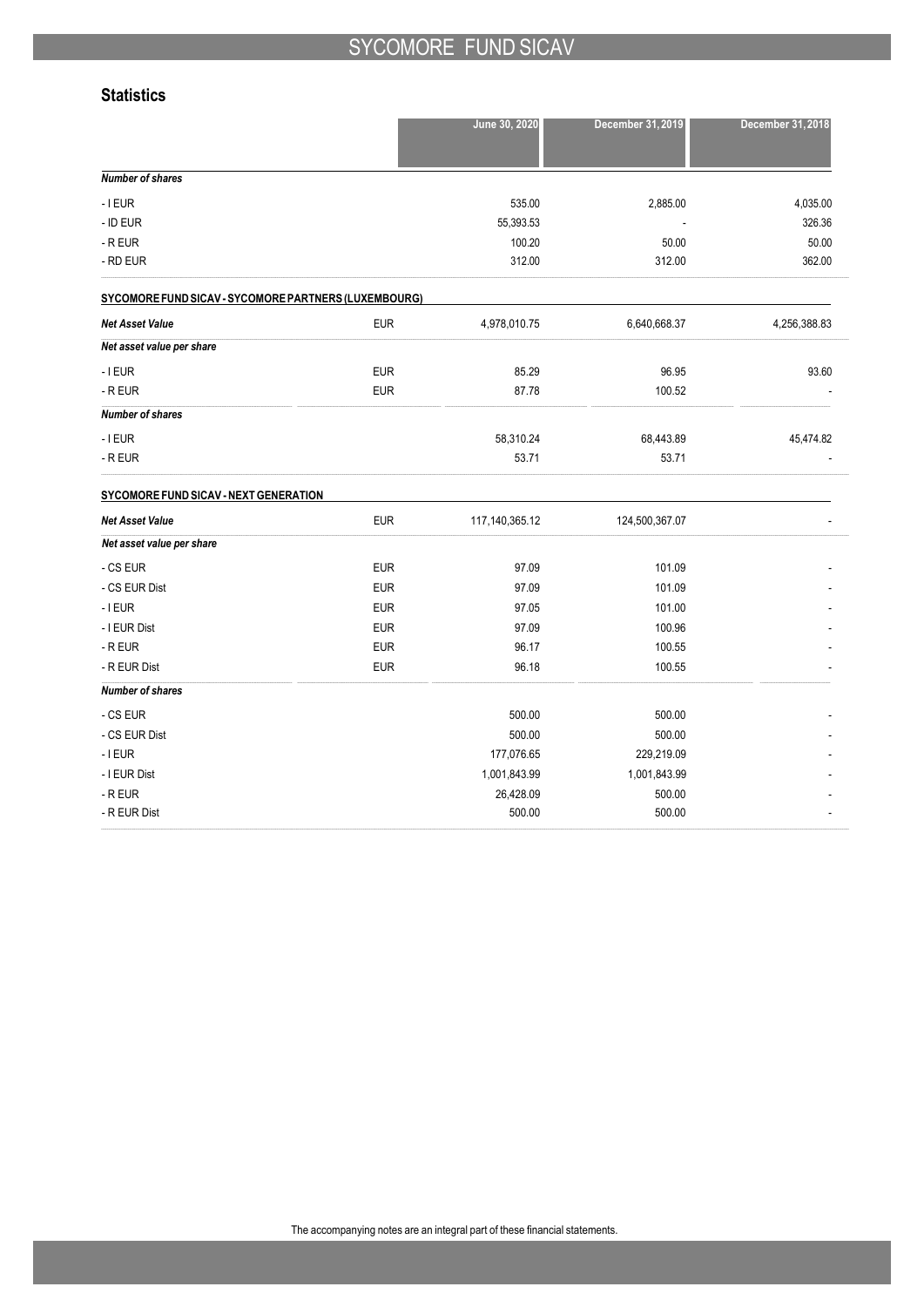### **Combined Statement**

## **Statement of Net Assets as at June 30, 2020**

## **Statement of Operations and Changes in Net Assets for the period ended June 30, 2020**

|                                                        | <b>Notes</b> | <b>EUR</b>     |                                                                  | <b>Notes</b> | <b>EUR</b>                   |
|--------------------------------------------------------|--------------|----------------|------------------------------------------------------------------|--------------|------------------------------|
| Assets                                                 |              |                | Income                                                           |              |                              |
| Investment in securities at cost                       |              | 846,205,137.48 | Dividends (net of withholding taxes)                             | 2.4          | 3,990,986.03                 |
| Unrealised appreciation / (depreciation) on securities |              | 40,604,041.07  | Interest on bonds                                                | 2.4          | 857.018.76                   |
| Investment in securities at market value               | 2.3          | 886,809,178.55 | <b>Bank interest</b>                                             | 2.4          | 11,945.04                    |
| Cash at bank                                           |              | 41,970,836.28  | Other income                                                     |              | 160,204.32                   |
| Receivable for investment sold                         |              | 3,429,563.27   | <b>Total income</b>                                              |              | 5,020,154.15                 |
| Receivable on subscriptions                            |              | 780,441.83     |                                                                  |              |                              |
| Receivable on withholding tax reclaim                  |              | 230,206.67     | <b>Expenses</b>                                                  |              |                              |
| Dividends and interest receivable                      |              | 745,716.40     | Management fees                                                  | 3            | 242.908.76                   |
| <b>Total assets</b>                                    |              | 933,965,943.00 | Performance fees<br>Administration fees                          | 5<br>4       | 6,114,345.12<br>3,432,813.15 |
|                                                        |              |                | <b>Transaction costs</b>                                         | 8            | 788,536.38                   |
| <b>Liabilities</b>                                     |              |                | Subscription tax                                                 | 6            | 41,569.03                    |
| Bank overdraft                                         |              | 374,731.39     | Bank interest and charges                                        |              | 134,845.90                   |
| Accrued expenses                                       |              | 7,697,632.27   | Other expenses                                                   |              | 47.15                        |
| Payable for investment purchased                       |              | 2,035,618.98   |                                                                  |              |                              |
| Payable on redemptions                                 |              | 2,045,687.90   | <b>Total expenses</b>                                            |              | 10,755,065.49                |
| Net unrealised depreciation on futures contracts       | 2.7          | 938,393.14     | Net investment income / (loss)                                   |              | (5,734,911.34)               |
| Other liabilities                                      |              | 88,594.26      | Net realised gain / (loss) on:                                   |              |                              |
| <b>Total liabilities</b>                               |              | 13,180,657.94  | Investments                                                      | 2.6          | (5,329,251.65)               |
| Net assets at the end of the period                    |              | 920,785,285.06 | Foreign currencies transactions                                  | 2.2          | (216, 841.38)                |
|                                                        |              |                | <b>Futures contracts</b>                                         | 2.7          | 788,348.93                   |
|                                                        |              |                | Net realised gain / (loss) for the period                        |              | (10, 492, 655.44)            |
|                                                        |              |                | Net change in unrealised appreciation / (depreciation) on:       |              |                              |
|                                                        |              |                | Investments                                                      |              | (18,980,180.12)              |
|                                                        |              |                | <b>Futures contracts</b>                                         | 2.7          | (1,098,749.49)               |
|                                                        |              |                | Increase / (Decrease) in net assets as a result of<br>operations |              | (30,571,585.05)              |
|                                                        |              |                | Proceeds received on subscription of shares                      |              | 77,595,648.02                |
|                                                        |              |                | Net amount paid on redemption of shares                          |              | (44, 670, 309.69)            |
|                                                        |              |                | Net assets at the beginning of the period                        |              | 918,431,531.78               |
|                                                        |              |                | Net assets at the end of the period                              |              | 920.785.285.06               |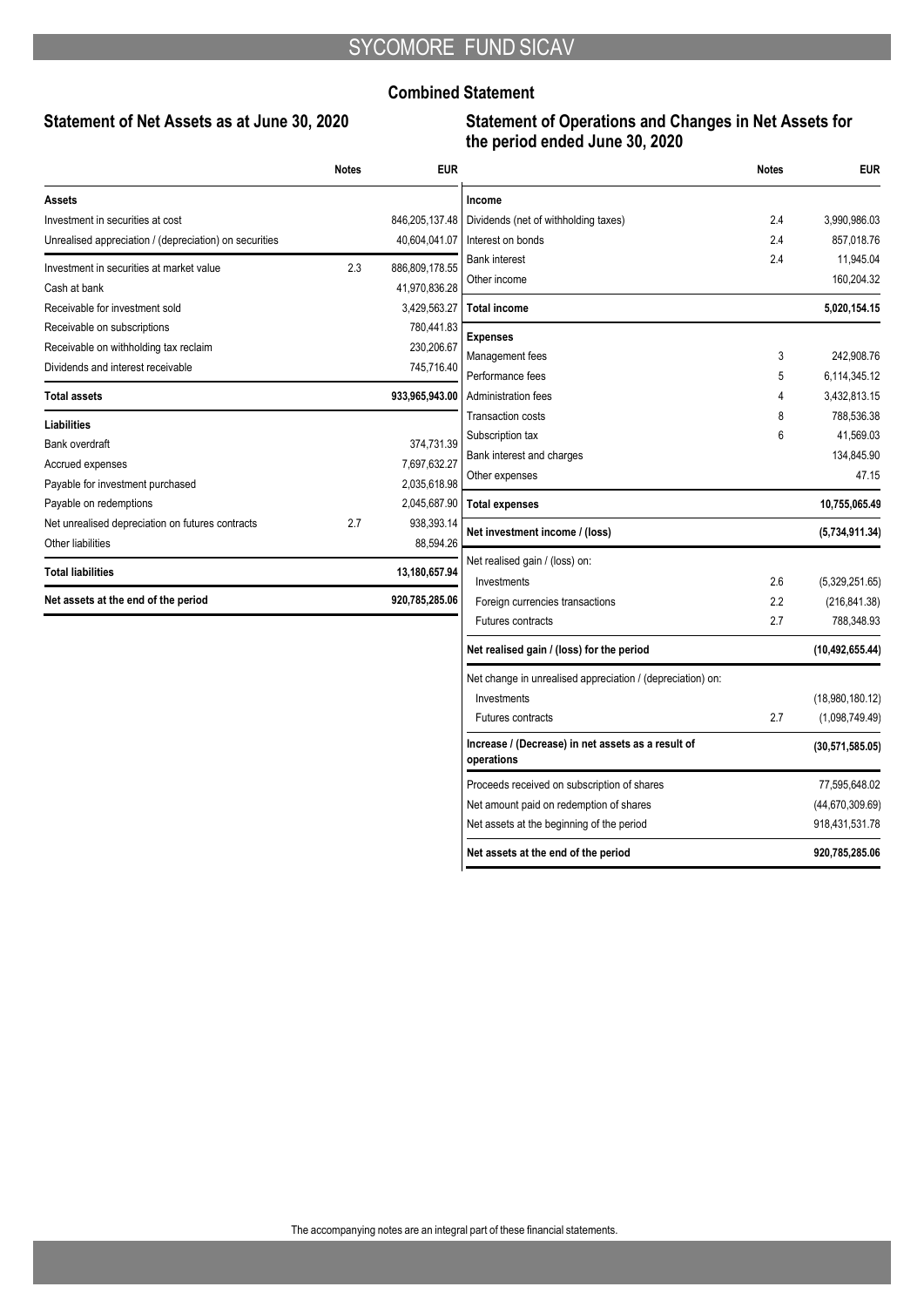## **SYCOMORE FUND SICAV - SYCOMORE ECO SOLUTIONS (in EUR)**

## **Statement of Net Assets as at June 30, 2020 Statement of Operations and Changes in Net Assets for the period ended June 30, 2020**

| <b>Notes</b> | <b>EUR</b>     |                                                                   | <b>Notes</b>                                                                                                                                                                                                                             | <b>EUR</b>             |
|--------------|----------------|-------------------------------------------------------------------|------------------------------------------------------------------------------------------------------------------------------------------------------------------------------------------------------------------------------------------|------------------------|
|              |                | Income                                                            |                                                                                                                                                                                                                                          |                        |
|              | 274,750,327.95 | Dividends (net of withholding taxes)                              | 2.4                                                                                                                                                                                                                                      | 1,630,756.67           |
|              |                | <b>Bank interest</b>                                              | 2.4                                                                                                                                                                                                                                      | 1,508.07               |
| 2.3          | 292,876,252.23 | <b>Total income</b>                                               |                                                                                                                                                                                                                                          | 1,632,264.74           |
|              | 17,434,160.44  |                                                                   |                                                                                                                                                                                                                                          |                        |
|              |                |                                                                   |                                                                                                                                                                                                                                          | 2.642.19               |
|              | 144, 184. 33   |                                                                   | 4                                                                                                                                                                                                                                        | 1,454,417.32           |
|              | 152,285.80     | Transaction costs                                                 | 8                                                                                                                                                                                                                                        | 128.592.73             |
|              |                | Subscription tax                                                  | 6                                                                                                                                                                                                                                        | 15,592.73              |
|              |                | Bank interest and charges                                         |                                                                                                                                                                                                                                          | 41,159.38              |
|              | 798.02         | <b>Total expenses</b>                                             |                                                                                                                                                                                                                                          | 1,642,404.35           |
|              | 264,250.38     |                                                                   |                                                                                                                                                                                                                                          | (10, 139.61)           |
|              |                |                                                                   |                                                                                                                                                                                                                                          |                        |
|              |                |                                                                   |                                                                                                                                                                                                                                          |                        |
|              |                |                                                                   |                                                                                                                                                                                                                                          | (824, 354.23)          |
|              | 360,706.81     |                                                                   |                                                                                                                                                                                                                                          | (17,562.06)            |
|              |                |                                                                   |                                                                                                                                                                                                                                          | (13,581.85)            |
|              |                | Net realised gain / (loss) for the period                         |                                                                                                                                                                                                                                          | (865, 637.75)          |
|              |                | Net change in unrealised appreciation / (depreciation) on:        |                                                                                                                                                                                                                                          |                        |
|              |                | Investments                                                       |                                                                                                                                                                                                                                          | (6,533,568.10)         |
|              |                | <b>Futures contracts</b>                                          | 2.7                                                                                                                                                                                                                                      | (91, 550.55)           |
|              |                | Increase / (Decrease) in net assets as a result of<br>operations  |                                                                                                                                                                                                                                          | (7,490,756.40)         |
|              |                | Proceeds received on subscription of shares                       |                                                                                                                                                                                                                                          | 18,901,166.79          |
|              |                | Net amount paid on redemption of shares                           |                                                                                                                                                                                                                                          | (3, 189, 377.77)       |
|              |                | Net assets at the beginning of the period                         |                                                                                                                                                                                                                                          | 302,432,081.20         |
|              |                | Net assets at the end of the period                               |                                                                                                                                                                                                                                          | 310,653,113.82         |
|              | 2.7            | 406,937.83<br>1,465.67<br>91,550.55<br>2,642.19<br>310,653,113.82 | 18,125,924.28<br><b>Expenses</b><br>Performance fees<br>Administration fees<br>311,013,820.63<br>Net investment income / (loss)<br>Net realised gain / (loss) on:<br>Investments<br>Foreign currencies transactions<br>Futures contracts | 5<br>2.6<br>2.2<br>2.7 |

## **Statement of Changes in Number of Shares**

|           | Number of shares in issue at<br>the beginning of the period | Number of shares<br>subscribed | Number of shares<br>redeemed | Number of shares in issue at<br>the end of the period |
|-----------|-------------------------------------------------------------|--------------------------------|------------------------------|-------------------------------------------------------|
| $-$ I EUR | 2.340.727.54                                                | 74.469.27                      | (1,790.37)                   | 2,413,406.44                                          |
| - R EUR   | 41.233.87                                                   | 59.421.87                      | (14.516.32)                  | 86,139.42                                             |
| - X EUR   | 1.446.00                                                    | 30.300.97                      | (12,350.00)                  | 19.396.97                                             |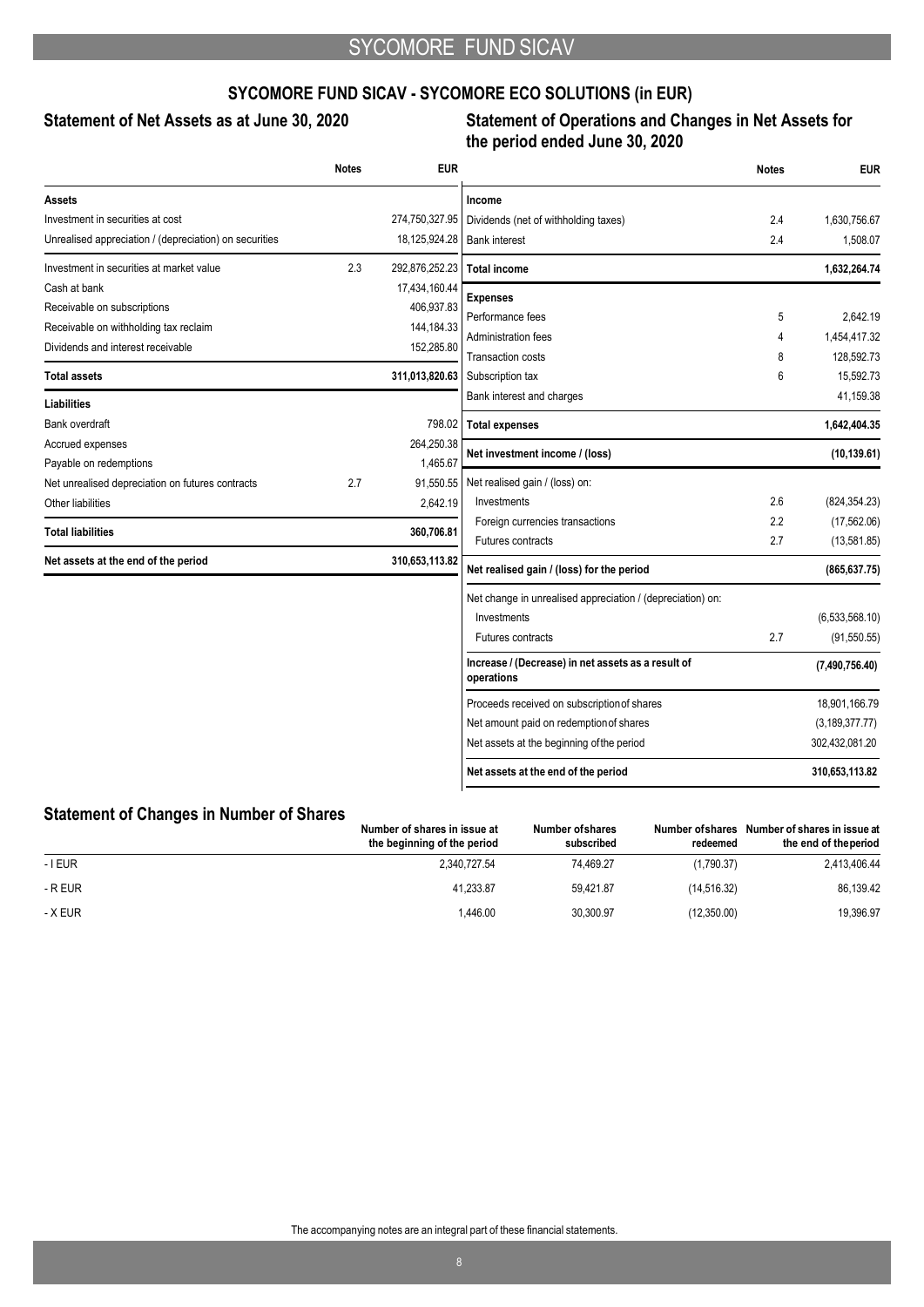## **SYCOMORE FUND SICAV - SYCOMORE ECO SOLUTIONS (in EUR)**

## **Securities Portfolio as at June 30, 2020**

| Quantity/<br><b>Name</b><br><b>Nominal</b>                                                                                                                                                                                        | Currency                                                           | <b>Market value</b><br>in EUR                                                                                                | <b>NAV</b>                                                   |
|-----------------------------------------------------------------------------------------------------------------------------------------------------------------------------------------------------------------------------------|--------------------------------------------------------------------|------------------------------------------------------------------------------------------------------------------------------|--------------------------------------------------------------|
| Transferable securities admitted to an official exchange listing                                                                                                                                                                  |                                                                    |                                                                                                                              |                                                              |
|                                                                                                                                                                                                                                   | <b>Shares</b>                                                      |                                                                                                                              |                                                              |
| Energy                                                                                                                                                                                                                            |                                                                    |                                                                                                                              |                                                              |
| 393,000.00 BORALEX INC -A<br>325,229.00 CROPENERGIES AG<br>26,800.00 ELIA GROUP SA/NV<br>179,685.00 ENERGIEKONTOR AG                                                                                                              | CAD<br>EUR<br>EUR<br><b>EUR</b>                                    | 7,938,355.94<br>2,910,799.55<br>2,588,880.00<br>4,042,912.50                                                                 | 2.55<br>0.94<br>0.83<br>1.30                                 |
| 54,038.00 HOLALUZ-CLIDOM SA<br>155,385.00 NEOEN SA<br>361,500.00 NORDEX SE<br>70,579.00 ORSTED A/S                                                                                                                                | EUR<br><b>EUR</b><br>EUR<br><b>DKK</b>                             | 355,570.04<br>5,593,860.00<br>3,183,007.50<br>7,248,098.67                                                                   | 0.11<br>1.80<br>1.02<br>2.33                                 |
| 264,782.00 SCATEC SOLAR ASA<br>152,617.00 SIF HOLDING NV<br>449,701.00 SOLARIA ENERGIA Y MEDIO AMBI<br>235,850.00 SUEZ<br>307,000.00 TPI COMPOSITES INC                                                                           | <b>NOK</b><br><b>EUR</b><br><b>EUR</b><br>EUR<br>USD               | 3,822,049.36<br>1,571,955.10<br>5,090,615.32<br>2,461,094.75<br>6,387,917.91                                                 | 1.23<br>0.51<br>1.64<br>0.79<br>2.06                         |
| 315,000.00 VEOLIA ENVIRONNEMENT<br>69,000.00 VERBUND AG - A<br>70,150.00 VESTAS WIND SYSTEMS A/S<br>720,251.00 VOLTALIA SA-REGR<br>252,000.00 7C SOLARPARKEN AG                                                                   | EUR<br>EUR<br><b>DKK</b><br>EUR<br>EUR                             | 6,306,300.00<br>2,750,340.00<br>6,356,951.09<br>11,552,826.04<br>917,280.00                                                  | 2.03<br>0.89<br>2.05<br>3.71<br>0.30                         |
|                                                                                                                                                                                                                                   |                                                                    | 81,078,813.77                                                                                                                | 26.09                                                        |
| <b>Building materials</b><br>390,881.00 ALFEN NV                                                                                                                                                                                  | EUR                                                                | 14,032,627.90                                                                                                                | 4.53                                                         |
| 215,000.00 ARCADIS NV<br>64,815.00 BOUYGUES SA<br>174,854.00 CENTROTEC SE<br>33,735.00 CFE<br>260,000.00 COMPAGNIE DE SAINT GOBAIN                                                                                                | <b>EUR</b><br>EUR<br><b>EUR</b><br>EUR<br>EUR                      | 3,461,500.00<br>1,971,024.15<br>2,444,458.92<br>2,047,714.50<br>8,333,000.00                                                 | 1.11<br>0.63<br>0.79<br>0.66<br>2.69                         |
| 37,070.00 EIFFAGE<br>160,775.00 HOFFMANN GREEN CEMENT TECHNO<br>141,400.00 KINGSPAN GROUP PLC<br>509,682.00 NRC GROUP ASA                                                                                                         | EUR<br>EUR<br>EUR<br><b>NOK</b>                                    | 3,017,498.00<br>2,893,950.00<br>8,109,290.00<br>1,472,362.40                                                                 | 0.97<br>0.93<br>2.61<br>0.47                                 |
| 40,000.00 OWENS CORNING<br>164,115.00 PORR AG<br>23,500.00 ROCKWOOL INTL A/S-B SHS<br>10,000.00 SIKA AG-REG<br>309,110.00 SPIE SA - W/I                                                                                           | USD<br>EUR<br><b>DKK</b><br>CHF<br>EUR                             | 1,985,843.39<br>2,415,772.80<br>5,659,687.51<br>1,713,413.20<br>4,111,163.00                                                 | 0.64<br>0.78<br>1.82<br>0.55<br>1.32                         |
| 189,227.00 STEICO SE<br>179,355.00 WIENERBERGER AG<br><b>Diversified services</b>                                                                                                                                                 | <b>EUR</b><br><b>EUR</b>                                           | 6,339,104.50<br>3,477,693.45<br>73,486,103.72                                                                                | 2.04<br>1.12<br>23.66                                        |
| 143,330.00 ACCELL GROUP<br>258,136.00 BEFESA SA<br>1,067,000.00 BIFFA PLC<br>515,000.00 BRAVIDA HOLDING AB<br>12,800,000.00 RENEWI PLC<br>208,541.00 SECHE ENVIRONNEMENT<br>23,800.00 SHIMANO INC<br>120,000.00 TOMRA SYSTEMS ASA | <b>EUR</b><br>EUR<br>GBP<br>SEK<br>GBP<br>EUR<br>JPY<br><b>NOK</b> | 3,153,260.00<br>8,957,319.20<br>2,359,372.94<br>4,382,716.93<br>3,689,328.93<br>6,798,436.60<br>4,075,643.48<br>3,910,659.90 | 1.02<br>2.88<br>0.76<br>1.41<br>1.19<br>2.19<br>1.31<br>1.26 |
| <b>Electric &amp; Electronic</b>                                                                                                                                                                                                  |                                                                    | 37,326,737.98                                                                                                                | 12.02                                                        |
| 49,000.00 LEGRAND SA<br>482,390.00 PRYSMIAN SPA<br>134,430.00 SCHNEIDER ELECTRIC SE<br>400.000.00 TEKMAR GROUP PLC                                                                                                                | EUR<br>EUR<br>EUR<br><b>GBP</b>                                    | 3,313,380.00<br>9,946,881.80<br>13,292,438.40<br>495,049.51<br>27,047,749.71                                                 | 1.07<br>3.20<br>4.28<br>0.16<br>8.71                         |
| Diversified machinery                                                                                                                                                                                                             |                                                                    |                                                                                                                              |                                                              |
| 359,910.00 ALSTOM<br>125,300.00 AMG ADVANCED METALLURGICAL<br>198,253.00 MERSEN<br>71,305.00 STADLER RAIL AG                                                                                                                      | EUR<br>EUR<br>EUR<br><b>CHF</b>                                    | 14,903,873.10<br>1,991,017.00<br>4,202,963.60<br>2,613,009.16<br>23,710,862.86                                               | 4.80<br>0.64<br>1.35<br>0.84<br>7.63                         |
| Forest products & Paper<br>555,000.00 ENCE ENERGIA Y CELULOSA SA<br>518,060.00 STORA ENSO OYJ-R SHS<br>707,500.00 SVENSKA CELLULOSA AB SCA-B                                                                                      | EUR<br>EUR<br><b>SEK</b>                                           | 1,617,270.00<br>5,506,977.80<br>7,491,494.65                                                                                 | 0.52<br>1.77<br>2.42                                         |

| Quantity/<br><b>Nominal</b>       | <b>Name</b>                            | Currency   | <b>Market value</b><br>in EUR | %<br><b>NAV</b> |
|-----------------------------------|----------------------------------------|------------|-------------------------------|-----------------|
|                                   |                                        |            |                               |                 |
| 154.800.00 UPM-KYMMENE OYJ        |                                        | <b>EUR</b> | 3,981,456.00                  | 1.28            |
|                                   |                                        |            | 18.597.198.45                 | 5.99            |
| Chemical                          |                                        |            |                               |                 |
| 105.080.00 COVESTRO AG            |                                        | <b>EUR</b> | 3,556,958.00                  | 1.14            |
| 163,000.00 UMICORE                |                                        | <b>EUR</b> | 6,831,330.00                  | 2.20            |
|                                   |                                        |            | 10,388,288.00                 | 3.34            |
|                                   | <b>Auto Parts &amp; Equipment</b>      |            |                               |                 |
| 31.181.00 AKASOL AG               |                                        | <b>EUR</b> | 1.286.995.78                  | 0.41            |
| 66.200.00 ANDRITZ AG              |                                        | <b>EUR</b> | 2,144,880.00                  | 0.69            |
| 80,000.00 NFI GROUP INC           |                                        | CAD        | 870,730.51                    | 0.28            |
| 580,000.00 TALGO SA               |                                        | <b>EUR</b> | 2,459,200.00                  | 0.80            |
|                                   |                                        |            | 6.761.806.29                  | 2.18            |
| Transportation                    |                                        |            |                               |                 |
|                                   | 88.309.00 CONSTRUCC Y AUX DE FERROCARR | <b>EUR</b> | 2,852,380.70                  | 0.92            |
| 726,278.00 NOBINA AB              |                                        | <b>SEK</b> | 3,865,986.68                  | 1.24            |
|                                   |                                        |            | 6,718,367.38                  | 2.16            |
|                                   | <b>Storage &amp; Warehousing</b>       |            |                               |                 |
|                                   | 437,179.00 SIG COMBIBLOCGROUP AG       | CHF        | 6.297.349.37                  | 2.03            |
|                                   |                                        |            | 6,297,349.37                  | 2.03            |
| <b>Banks</b>                      |                                        |            |                               |                 |
| 120,907.00 UMWELTBANK AG          |                                        | <b>EUR</b> | 1,462,974.70                  | 0.47            |
|                                   |                                        |            | 1,462,974.70                  | 0.47            |
|                                   |                                        |            | 292,876,252.23 94.28          |                 |
| <b>Total securities portfolio</b> |                                        |            | 292,876,252.23 94.28          |                 |

## **Financial derivative instruments as at June 30, 2020**

| Quantity                               | <b>Name</b>                  | <b>Currency</b> | <b>Commitment</b><br>in EUR | <b>Unrealised</b><br>appreciation/<br>(depreciation)<br>in EUR |
|----------------------------------------|------------------------------|-----------------|-----------------------------|----------------------------------------------------------------|
|                                        |                              | <b>Futures</b>  |                             |                                                                |
| 14/09/2020                             | 60.00 EURO FX CURR FUT (CME) | <b>USD</b>      | 6.677.647.69                | (91, 550.55)                                                   |
|                                        |                              |                 |                             | (91, 550.55)                                                   |
| <b>Total Futures</b>                   |                              |                 |                             | (91, 550.55)                                                   |
| Total financial derivative instruments |                              |                 |                             | (91, 550.55)                                                   |

## **Summary of net assets**

|                                        |                | <b>NAV</b> |
|----------------------------------------|----------------|------------|
| Total securities portfolio             | 292.876.252.23 | 94.28      |
| Total financial derivative instruments | (91, 550.55)   | (0.03)     |
| Cash at bank                           | 17.433.362.42  | 5.61       |
| Other assets and liabilities           | 435.049.72     | 0.14       |
| Total net assets                       | 310,653,113.82 | 100.00     |

**%**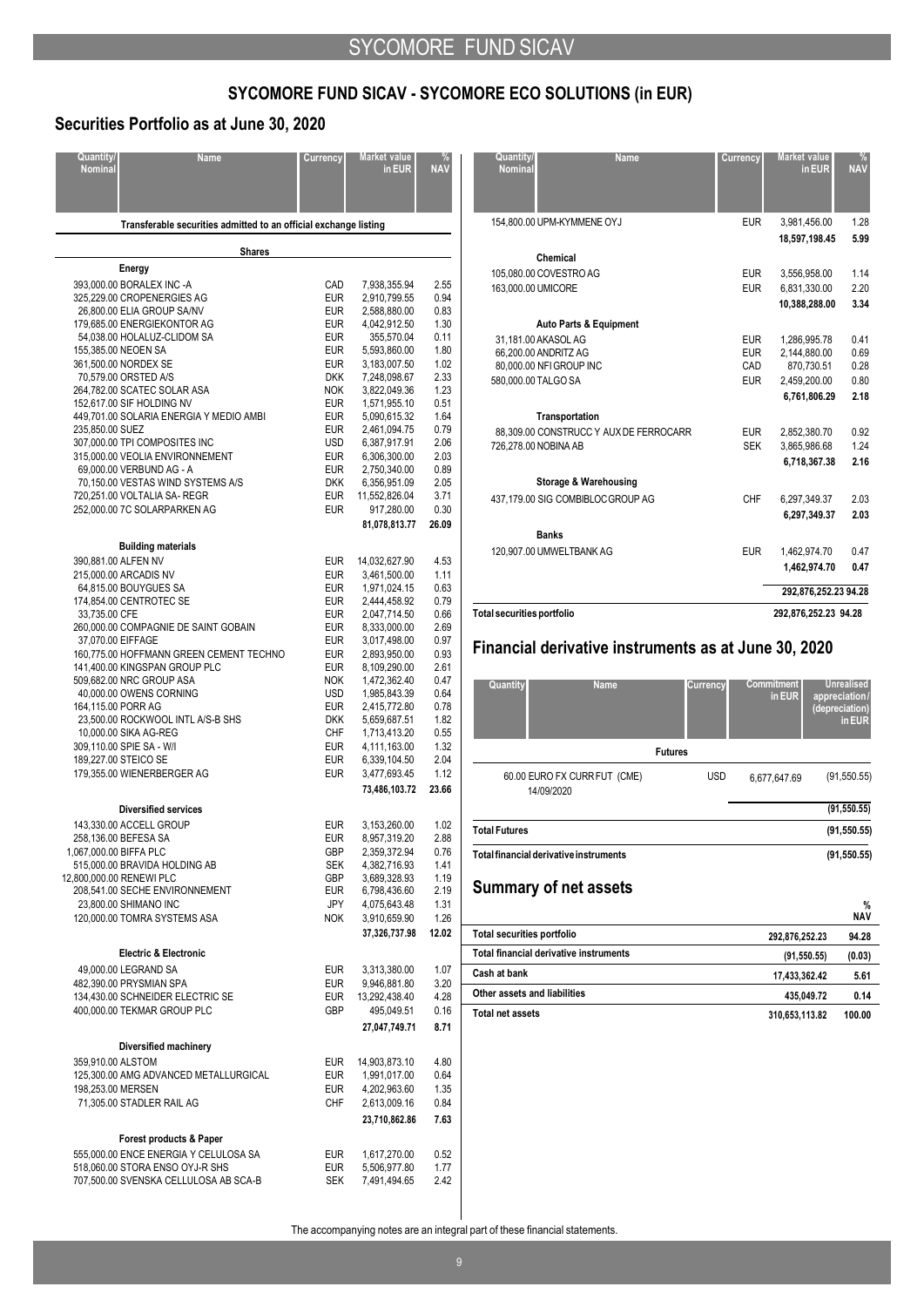# **SYCOMORE FUND SICAV - SYCOMORE ECO SOLUTIONS (in EUR)**

## **Portfolio Breakdowns**

| <b>Nature allocation</b>  | % of portfolio | % of net<br>assets |
|---------------------------|----------------|--------------------|
| Shares                    | 100.00         | 94.28              |
|                           | 100.00         | 94.28              |
| <b>Country allocation</b> | % of portfolio | % of net<br>assets |
| France                    | 30.29          | 28.56              |
| Germany                   | 8.93           | 8.41               |
| Netherlands               | 8.27           | 7.81               |
| <b>Denmark</b>            | 6.58           | 6.20               |
| Sweden                    | 5.37           | 5.07               |
| Spain                     | 4.23           | 3.99               |
| Belgium                   | 3.92           | 3.69               |
| Austria                   | 3.68           | 3.48               |
| Switzerland               | 3.63           | 3.42               |
| Italy                     | 3.40           | 3.20               |
| Finland                   | 3.24           | 3.05               |
| Norway                    | 3.14           | 2.96               |
| Luxembourg                | 3.06           | 2.88               |
| Canada                    | 3.01           | 2.83               |
| Other                     | 9.25           | 8.73               |
|                           | 100.00         | 94.28              |

## **Top Ten Holdings**

| <b>Top Ten Holdings</b>      | <b>Sector</b>                   | Market value  | $%$ of<br>net |
|------------------------------|---------------------------------|---------------|---------------|
|                              |                                 | <b>EUR</b>    | assets        |
| <b>ALSTOM</b>                | <b>Diversified</b><br>machinery | 14,903,873.10 | 4.80          |
| <b>ALFEN NV</b>              | <b>Building materials</b>       | 14,032,627.90 | 4.53          |
| <b>SCHNEIDER ELECTRIC SE</b> | Electric & Electronic           | 13.292.438.40 | 4.28          |
| <b>VOLTALIA SA- REGR</b>     | Energy                          | 11.552.826.04 | 3.71          |
| PRYSMIAN SPA                 | Electric & Electronic           | 9,946,881.80  | 3.20          |
| <b>BEFESA SA</b>             | Diversified services            | 8,957,319.20  | 2.88          |
| COMPAGNIE DE SAINT GOBAIN    | <b>Building materials</b>       | 8,333,000.00  | 2.69          |
| KINGSPAN GROUP PLC           | <b>Building materials</b>       | 8,109,290.00  | 2.61          |
| BORALEX INC-A                | Energy                          | 7,938,355.94  | 2.55          |
| SVENSKA CELLULOSA AB SCA-B   | Forest products &<br>Paper      | 7.491.494.65  | 2.42          |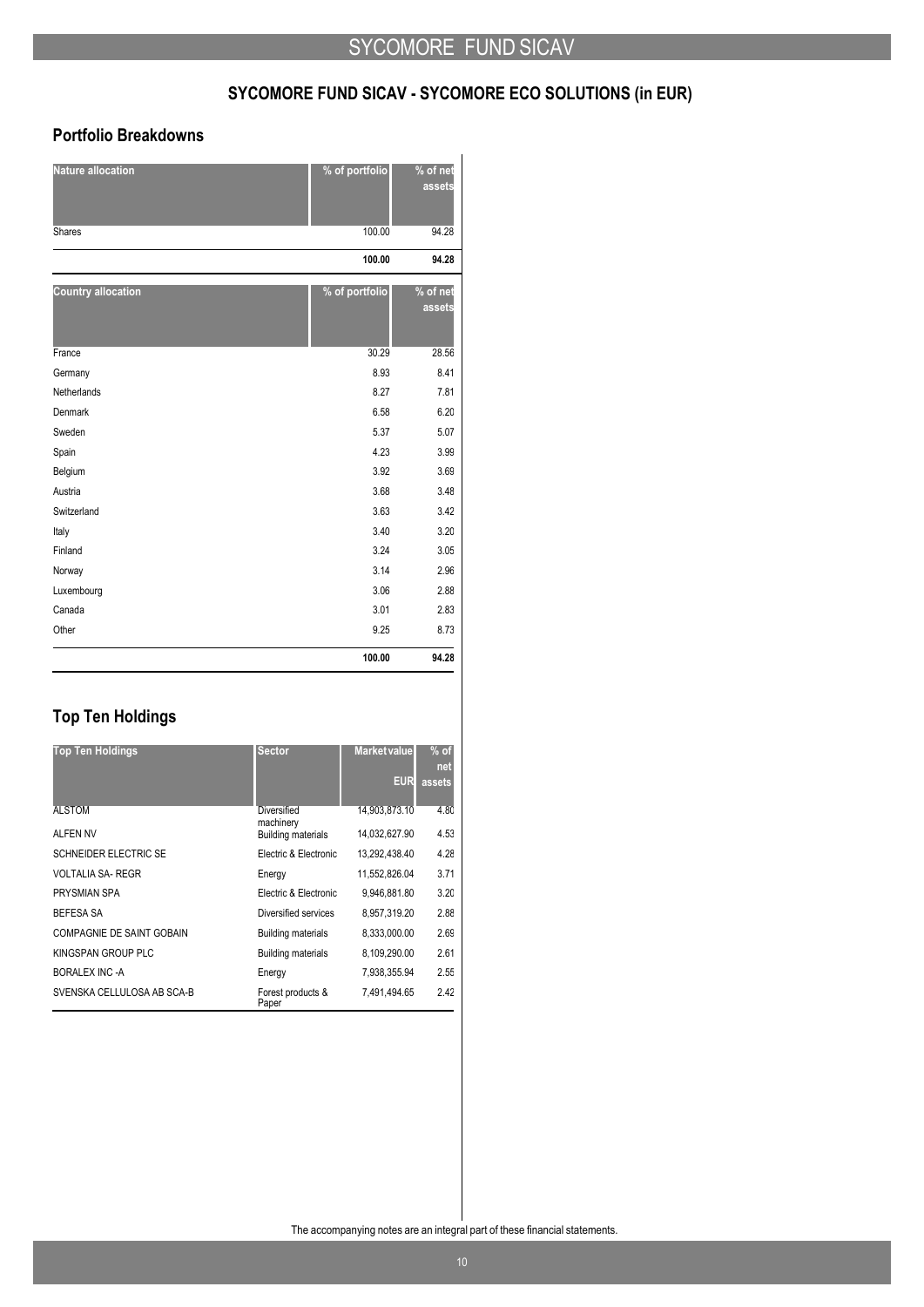## **SYCOMORE FUND SICAV - SYCOMORE HAPPY @ WORK (in EUR)**

## **Statement of Net Assets as at June 30, 2020 Statement of Operations and Changes in Net Assets for the period ended June 30, 2020**

|                                                        | <b>Notes</b> | <b>EUR</b>       |                                                                  | <b>Notes</b> | <b>EUR</b>        |
|--------------------------------------------------------|--------------|------------------|------------------------------------------------------------------|--------------|-------------------|
| Assets                                                 |              |                  | Income                                                           |              |                   |
| Investment in securities at cost                       |              | 328,762,444.25   | Dividends (net of withholding taxes)                             | 2.4          | 2,122,053.74      |
| Unrealised appreciation / (depreciation) on securities |              | 24,453,457.77    | <b>Bank interest</b>                                             | 2.4          | 1,543.93          |
| Investment in securities at market value               | 2.3          | 353,215,902.02   | <b>Total income</b>                                              |              | 2,123,597.67      |
| Cash at bank                                           |              | 13, 132, 756. 33 | <b>Expenses</b>                                                  |              |                   |
| Receivable for investment sold                         |              | 1,534,623.27     | Management fees                                                  | 3            | 179,470.91        |
| Receivable on subscriptions                            |              | 270,577.11       | Performance fees                                                 | 5            | 6,102,780.32      |
| Receivable on withholding tax reclaim                  |              | 81,883.69        | <b>Administration fees</b>                                       | 4            | 1,527,829.45      |
| Dividends and interest receivable                      |              | 1,371.14         | <b>Transaction costs</b>                                         | 8            | 470,841.68        |
| <b>Total assets</b>                                    |              | 368,237,113.56   | Subscription tax                                                 | 6            | 20,110.50         |
| <b>Liabilities</b>                                     |              |                  | Bank interest and charges                                        |              | 35,678.53         |
| Bank overdraft                                         |              | 2,580.34         | <b>Total expenses</b>                                            |              | 8,336,711.39      |
| Accrued expenses                                       |              | 7,344,432.81     |                                                                  |              |                   |
| Payable on redemptions                                 |              | 88,076.52        | Net investment income / (loss)                                   |              | (6,213,113.72)    |
| Net unrealised depreciation on futures contracts       | 2.7          | 831,584.16       | Net realised gain / (loss) on:                                   |              |                   |
| Other liabilities                                      |              | 76,974.34        | Investments                                                      | 2.6          | (1,448,632.65)    |
| <b>Total liabilities</b>                               |              | 8,343,648.17     | Foreign currencies transactions                                  | 2.2          | (103, 422.02)     |
|                                                        |              |                  | <b>Futures contracts</b>                                         | 2.7          | 1,192,595.59      |
| Net assets at the end of the period                    |              | 359,893,465.39   | Net realised gain / (loss) for the period                        |              | (6,572,572.80)    |
|                                                        |              |                  | Net change in unrealised appreciation / (depreciation) on:       |              |                   |
|                                                        |              |                  | Investments                                                      |              | (6, 190, 855.20)  |
|                                                        |              |                  | <b>Futures contracts</b>                                         | 2.7          | (987, 931.60)     |
|                                                        |              |                  | Increase / (Decrease) in net assets as a result of<br>operations |              | (13,751,359.60)   |
|                                                        |              |                  | Proceeds received on subscription of shares                      |              | 43,402,420.51     |
|                                                        |              |                  | Net amount paid on redemption of shares                          |              | (15, 105, 784.20) |
|                                                        |              |                  | Net assets at the beginning of the period                        |              | 345,348,188.68    |
|                                                        |              |                  | Net assets at the end of the period                              |              | 359,893,465.39    |

### **Statement of Changes in Number of Shares**

|          | Number of shares in issue at<br>the beginning of the period | Number of shares<br>subscribed | redeemed     | Number of shares Number of shares in issue at<br>the end of the period |
|----------|-------------------------------------------------------------|--------------------------------|--------------|------------------------------------------------------------------------|
| - CS EUR | 50.00                                                       |                                |              | 50.00                                                                  |
| - I EUR  | 2.454.836.37                                                | 260.816.21                     | (97, 564.03) | 2,618,088.55                                                           |
| - R EUR  | 129.745.32                                                  | 91.370.79                      | (23, 163.41) | 197,952.70                                                             |
| - X EUR  | 7,564.67                                                    | 650.00                         | (2,650.00)   | 5,564.67                                                               |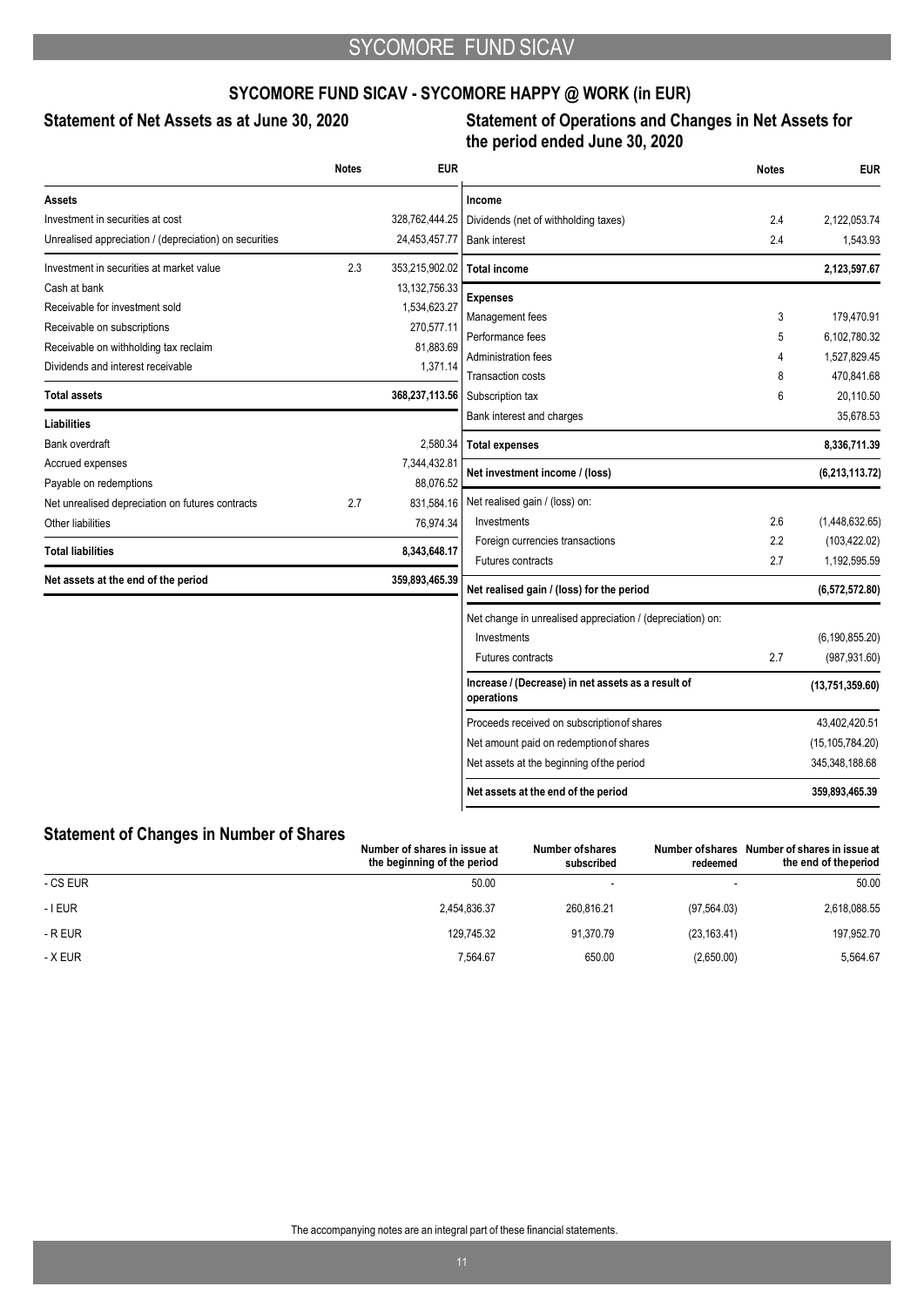# **SYCOMORE FUND SICAV - SYCOMORE HAPPY @ WORK (in EUR)**

## **Securities Portfolio as at June 30, 2020**

| <b>Quantity/</b><br><b>Nominal</b>                                                       | <b>Name</b>                                                                                                                                                                                                                                                   | Currency                                                                                                            | Market value<br>in EUR                                                                                                                                                                        | <b>NAV</b>                                                                                    |
|------------------------------------------------------------------------------------------|---------------------------------------------------------------------------------------------------------------------------------------------------------------------------------------------------------------------------------------------------------------|---------------------------------------------------------------------------------------------------------------------|-----------------------------------------------------------------------------------------------------------------------------------------------------------------------------------------------|-----------------------------------------------------------------------------------------------|
|                                                                                          | Transferable securities admitted to an official exchange listing                                                                                                                                                                                              |                                                                                                                     |                                                                                                                                                                                               |                                                                                               |
|                                                                                          | <b>Shares</b>                                                                                                                                                                                                                                                 |                                                                                                                     |                                                                                                                                                                                               |                                                                                               |
|                                                                                          | <b>Computer software</b>                                                                                                                                                                                                                                      |                                                                                                                     |                                                                                                                                                                                               |                                                                                               |
| 10,157.00 ADOBE INC<br>90,000.00 SAP SE                                                  | 35,000.00 DASSAULT SYSTEMES SA<br>90,000.00 FOCUS HOME INTERACTIVE<br>70.000.00 MICROSOFT CORP<br>50,000.00 PHARMAGEST INTERACTIVE<br>70,000.00 SALESFORCE.COM INC<br>6,363.00 SERVICENOW INC<br>140,554.00 TEAMVIEWER AG<br>100,000.00 UBISOFT ENTERTAINMENT | <b>USD</b><br><b>EUR</b><br><b>EUR</b><br>USD<br><b>EUR</b><br>USD<br>EUR<br>USD<br><b>EUR</b><br><b>EUR</b>        | 3,936,645.75<br>5,376,000.00<br>2,925,000.00<br>12,683,702.09<br>3,900,000.00<br>11,675,288.25<br>11,188,800.00<br>2,294,793.02<br>6,830,924.40<br>7,340,000.00<br>68,151,153.51              | 1.09<br>1.49<br>0.81<br>3.53<br>1.08<br>3.25<br>3.12<br>0.64<br>1.90<br>2.04<br>18.95         |
|                                                                                          | Cosmetics                                                                                                                                                                                                                                                     |                                                                                                                     |                                                                                                                                                                                               |                                                                                               |
| 27,000.00 BIOMERIEUX<br>60,000.00 BOIRON SA<br>25,000.00 LOREAL<br>75,000.00 UNILEVER NV | 76,482.00 ASTRAZENECA PLC<br>54,373.00 ESSILORLUXOTTICA<br>19,628.00 ESTEE LAUDER COMPANIES-CL A<br>900,000.00 MEDICREA INTERNATIONAL<br>64,215.00 NOVO NORDISK A/S-B<br>9,560.00 ROCHE HOLDING AG-GENUSSCHEIN<br>10,000.00 THERMO FISHER SCIENTIFIC INC      | <b>GBP</b><br><b>EUR</b><br>EUR<br>EUR<br><b>USD</b><br>EUR<br>EUR<br><b>DKK</b><br><b>CHF</b><br>USD<br><b>EUR</b> | 7,085,312.67<br>3,302,100.00<br>2,202,000.00<br>6,212,115.25<br>3,297,343.22<br>7,142,500.00<br>4,608,000.00<br>3,699,633.18<br>2,949,519.38<br>3,226,105.15<br>3,543,750.00<br>47,268,378.85 | 1.97<br>0.92<br>0.61<br>1.73<br>0.92<br>1.97<br>1.28<br>1.03<br>0.82<br>0.90<br>0.98<br>13.13 |
|                                                                                          | <b>Diversified services</b>                                                                                                                                                                                                                                   |                                                                                                                     |                                                                                                                                                                                               |                                                                                               |
| 4,000.00 ADYEN NV<br>85,000.00 EDENRED<br>595,000.00 NEXI SPA<br>150,398.00 RELX PLC     | 68,705.00 AMADEUS IT GROUP SA<br>69,215.00 DEVOTEAM SA<br>24,737.00 PAYPAL HOLDINGS INC-W/I<br>102,426.00 RECRUIT HOLDINGS CO LTD<br>90,783.00 SYNERGIE SA<br>500,000.00 TECHNOGYM SPA                                                                        | <b>EUR</b><br><b>EUR</b><br>EUR<br><b>EUR</b><br><b>EUR</b><br>USD<br>JPY<br><b>GBP</b><br><b>EUR</b><br><b>EUR</b> | 5,182,000.00<br>3,186,537.90<br>5,045,773.50<br>3,309,050.00<br>9,163,000.00<br>3,837,357.00<br>3,112,397.99<br>3,093,996.26<br>2,056,234.95<br>3,710,000.00<br>41,696,347.60                 | 1.44<br>0.89<br>1.40<br>0.92<br>2.55<br>1.07<br>0.86<br>0.86<br>0.57<br>1.03<br>11.59         |
|                                                                                          | <b>Electric &amp; Electronic</b>                                                                                                                                                                                                                              |                                                                                                                     |                                                                                                                                                                                               |                                                                                               |
| 50,000.00 LEGRAND SA<br>55,000.00 S.O.I.T.E.C.                                           | 11,000.00 ASML HOLDING NV<br>290,000.00 PRYSMIAN SPA<br>110,000.00 SCHNEIDER ELECTRIC SE                                                                                                                                                                      | <b>EUR</b><br><b>EUR</b><br>EUR<br>EUR<br><b>EUR</b>                                                                | 3,595,900.00<br>3,381,000.00<br>5,979,800.00<br>10,876,800.00<br>5,456,000.00<br>29,289,500.00                                                                                                | 1.00<br>0.94<br>1.66<br>3.02<br>1.52<br>8.14                                                  |
|                                                                                          | <b>Distribution &amp; Wholesale</b><br>70,000.00 FNAC DARTY SA                                                                                                                                                                                                | <b>EUR</b>                                                                                                          | 2,573,200.00                                                                                                                                                                                  | 0.71                                                                                          |
| 50,000.00 SEB SA<br>58,766.00 ZALANDO SE                                                 | 330,000.00 MAISONS DU MONDE SA<br>70,000.00 MANUTAN INTERNATIONAL<br>21,725.00 ULTA BEAUTY INC                                                                                                                                                                | <b>EUR</b><br><b>EUR</b><br><b>EUR</b><br>USD<br><b>EUR</b>                                                         | 3,844,500.00<br>3,612,000.00<br>7,355,000.00<br>3,934,736.68<br>3,689,329.48<br>25,008,766.16                                                                                                 | 1.07<br>1.00<br>2.05<br>1.09<br>1.03<br>6.95                                                  |
|                                                                                          | <b>Building materials</b>                                                                                                                                                                                                                                     |                                                                                                                     |                                                                                                                                                                                               |                                                                                               |
| 60,000.00 EIFFAGE<br>10,410.00 SIKA AG-REG<br>400,000.00 SPIE SA - W/I                   | 255,000.00 BOUYGUES SA<br>125,000.00 COMPAGNIE DE SAINT GOBAIN                                                                                                                                                                                                | <b>EUR</b><br><b>EUR</b><br><b>EUR</b><br><b>CHF</b><br><b>EUR</b>                                                  | 7,754,550.00<br>4,006,250.00<br>4,884,000.00<br>1,783,663.14<br>5,320,000.00<br>23,748,463.14                                                                                                 | 2.15<br>1.11<br>1.36<br>0.50<br>1.48<br>6.60                                                  |
| 16,299.00 ADESSO SE                                                                      | <b>Office &amp; Business equipment</b>                                                                                                                                                                                                                        | EUR                                                                                                                 | 896,445.00                                                                                                                                                                                    | 0.25                                                                                          |
| 155,000.00 NEURONES                                                                      | 70,000.00 NETCOMPANY GROUP AS<br>149,662.00 SOCIETE POUR LINFORMATIQUE<br>50,000.00 SOPRA STERIA GROUP                                                                                                                                                        | DKK<br><b>EUR</b><br><b>EUR</b><br>EUR                                                                              | 4,085,520.89<br>3,193,000.00<br>3,068,071.00<br>5,485,000.00                                                                                                                                  | 1.14<br>0.89<br>0.85<br>1.51                                                                  |

| Quantity/<br>Nominal | <b>Name</b>                                   | Currency   | Market value<br>in EUR          | %<br>NAV     |
|----------------------|-----------------------------------------------|------------|---------------------------------|--------------|
|                      | 62,398.00 WAVESTONE                           | EUR        | 1,245,464.08                    | 0.35         |
|                      |                                               |            | 17,973,500.97                   | 4.99         |
|                      | Chemical                                      |            |                                 |              |
|                      | 100,000.00 AIR LIQUIDE SA                     | EUR        | 12,840,000.00                   | 3.57         |
|                      | 28,875.00 SYMRISE AG                          | <b>EUR</b> | 2,988,562.50                    | 0.83         |
|                      |                                               |            | 15,828,562.50                   | 4.40         |
|                      | <b>Auto Parts &amp; Equipment</b>             |            |                                 |              |
|                      | 125,000.00 BAYERISCHE MOTOREN WERKE AG        | EUR        | 7,102,500.00                    | 1.98         |
|                      | 25,000.00 FERRARI NV                          | EUR        | 3,796,250.00                    | 1.05         |
|                      | 50,000.00 MICHELIN (CGDE)                     | <b>EUR</b> | 4,617,000.00                    | 1.28         |
|                      |                                               |            | 15,515,750.00                   | 4.31         |
|                      | <b>Financial services</b>                     |            |                                 |              |
|                      | 16,890.00 MASTERCARD INC - A                  | <b>USD</b> | 4,446,755.11                    | 1.23         |
|                      | 24,196.00 VISA INC-CLASS A SHARES             | <b>USD</b> | 4, 161, 457. 79<br>8,608,212.90 | 1.16<br>2.39 |
|                      | <b>Textile</b>                                |            |                                 |              |
|                      | 14,242.00 ADIDAS AG                           | <b>EUR</b> | 3,326,931.20                    | 0.92         |
|                      | 55,000.00 BRUNELLO CUCINELLI SPA              | <b>EUR</b> | 1,454,200.00                    | 0.40         |
|                      | 9,000.00 CHRISTIAN DIOR SE                    | <b>EUR</b> | 3,380,400.00                    | 0.95         |
|                      |                                               |            | 8,161,531.20                    | 2.27         |
|                      | Internet                                      |            |                                 |              |
|                      | 21,800.00 BENGO4.COM INC                      | JPY        | 1,845,886.46                    | 0.51         |
|                      | 2,274.00 BOOKING HOLDINGS INC                 | USD        | 3,223,951.53                    | 0.89         |
|                      | 10,000.00 NEW WORK SE                         | <b>EUR</b> | 2,720,000.00                    | 0.76         |
|                      |                                               |            | 7,789,837.99                    | 2.16         |
|                      | Insurance                                     |            |                                 |              |
| 190,000.00 AXA SA    |                                               | <b>EUR</b> | 3,536,280.00                    | 0.98         |
|                      | 46,440.00 PROGRESSIVE CORP                    | <b>USD</b> | 3,312,387.84                    | 0.92         |
|                      |                                               |            | 6,848,667.84                    | 1.90         |
|                      | Energy                                        |            |                                 |              |
|                      | 221,701.00 EDP RENOVAVEIS SA                  | <b>EUR</b> | 2,726,922.30                    | 0.76         |
|                      | 250,000.00 VOLTALIA SA-REGR                   | <b>EUR</b> | 4,010,000.00                    | 1.11         |
|                      |                                               |            | 6,736,922.30                    | 1.87         |
|                      | <b>Banks</b>                                  |            |                                 |              |
|                      | 70,000.00 FIRST REPUBLIC BANK/SAN FRAN        | <b>USD</b> | 6,605,796.20                    | 1.84         |
|                      |                                               |            | 6,605,796.20                    | 1.84         |
|                      | Forest products & Paper                       |            |                                 |              |
|                      | 220,000.00 SMURFIT KAPPA GROUP PLC            | <b>EUR</b> | 6,547,200.00<br>6,547,200.00    | 1.82<br>1.82 |
|                      |                                               |            |                                 |              |
|                      | <b>Food services</b><br>61,172.00 HEINEKEN NV | <b>EUR</b> | 5,019,774.32                    | 1.39         |
|                      |                                               |            | 5,019,774.32                    | 1.39         |
|                      | Entertainment                                 |            |                                 |              |
|                      | 90,869.00 XILAM ANIMATION                     | <b>EUR</b> | 3,543,891.00                    | 0.98         |
|                      |                                               |            | 3,543,891.00                    | 0.98         |
|                      | Diversified machinery                         |            |                                 |              |
|                      | 193,365.00 SMITHS GROUP PLC                   | <b>GBP</b> | 3,003,645.54                    | 0.83         |
|                      |                                               |            | 3,003,645.54                    | 0.83         |
|                      | Media                                         |            |                                 |              |
|                      | 250,000.00 MEDIAWAN SA                        | EUR        | 2,990,000.00                    | 0.83         |
|                      |                                               |            | 2,990,000.00                    | 0.83         |
|                      | Real estate                                   |            |                                 |              |
| 100,000.00 NEXITY    |                                               | <b>EUR</b> | 2,880,000.00                    | 0.80         |
|                      |                                               |            | 2,880,000.00                    | 0.80         |
|                      |                                               |            |                                 |              |
|                      |                                               |            | 353,215,902.02                  | 98.14        |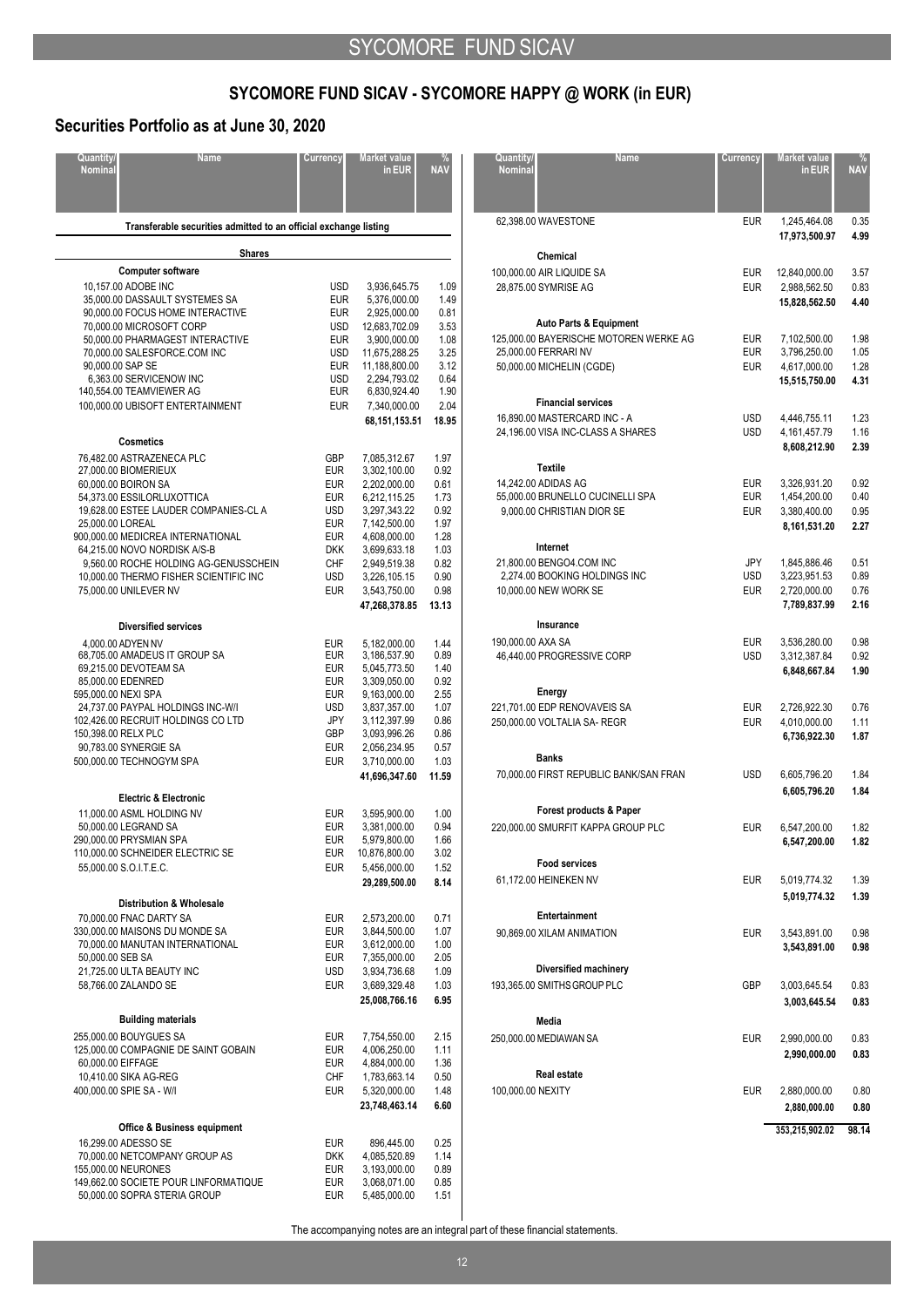## **SYCOMORE FUND SICAV - SYCOMORE HAPPY @ WORK (in EUR)**

## **Securities Portfolio as at June 30, 2020**

| <b>Quantity/</b><br><b>Nominal</b> | <b>Name</b>                                            | Currency   | Market value<br>in EUR | %<br><b>NAV</b> |
|------------------------------------|--------------------------------------------------------|------------|------------------------|-----------------|
|                                    | <b>Rights</b>                                          |            |                        |                 |
|                                    | <b>Food services</b>                                   |            |                        |                 |
|                                    | 234,000.00 DAVIDE CAMPARI-MILANO SPA RTS<br>21/06/2020 | <b>EUR</b> | 0.00                   | 0.00            |
|                                    |                                                        |            | 0.00                   | 0.00            |
|                                    |                                                        |            | 0.00                   | 0.00            |
| <b>Total securities portfolio</b>  |                                                        |            | 353,215,902.02         | 98.14           |

## **Financial derivative instruments as at June 30, 2020**

| Quantity<br><b>Name</b>                     | <b>Currency</b> | <b>Commitment</b><br>in EUR | <b>Unrealised</b><br>appreciation/<br>(depreciation)<br>in EUR |
|---------------------------------------------|-----------------|-----------------------------|----------------------------------------------------------------|
|                                             | <b>Futures</b>  |                             |                                                                |
| 545.00 EURO FX CURR FUT (CME)<br>14/09/2020 | <b>USD</b>      | 60,655,299.83               | (831, 584.16)                                                  |
|                                             |                 |                             | (831, 584.16)                                                  |
| <b>Total Futures</b>                        |                 |                             | (831, 584.16)                                                  |
| Total financial derivative instruments      |                 |                             | (831, 584.16)                                                  |
| <b>Summary of net assets</b>                |                 |                             |                                                                |
|                                             |                 |                             | $\%$<br><b>NAV</b>                                             |
| <b>Total securities portfolio</b>           |                 | 353,215,902.02              | 98.14                                                          |
| Total financial derivative instruments      |                 | (831, 584.16)               | (0.23)                                                         |
| Cash at bank                                |                 | 13,130,175.99               | 3.65                                                           |
| Other assets and liabilities                |                 | (5,621,028.46)              | (1.56)                                                         |

**Total net assets 359,893,465.39 100.00**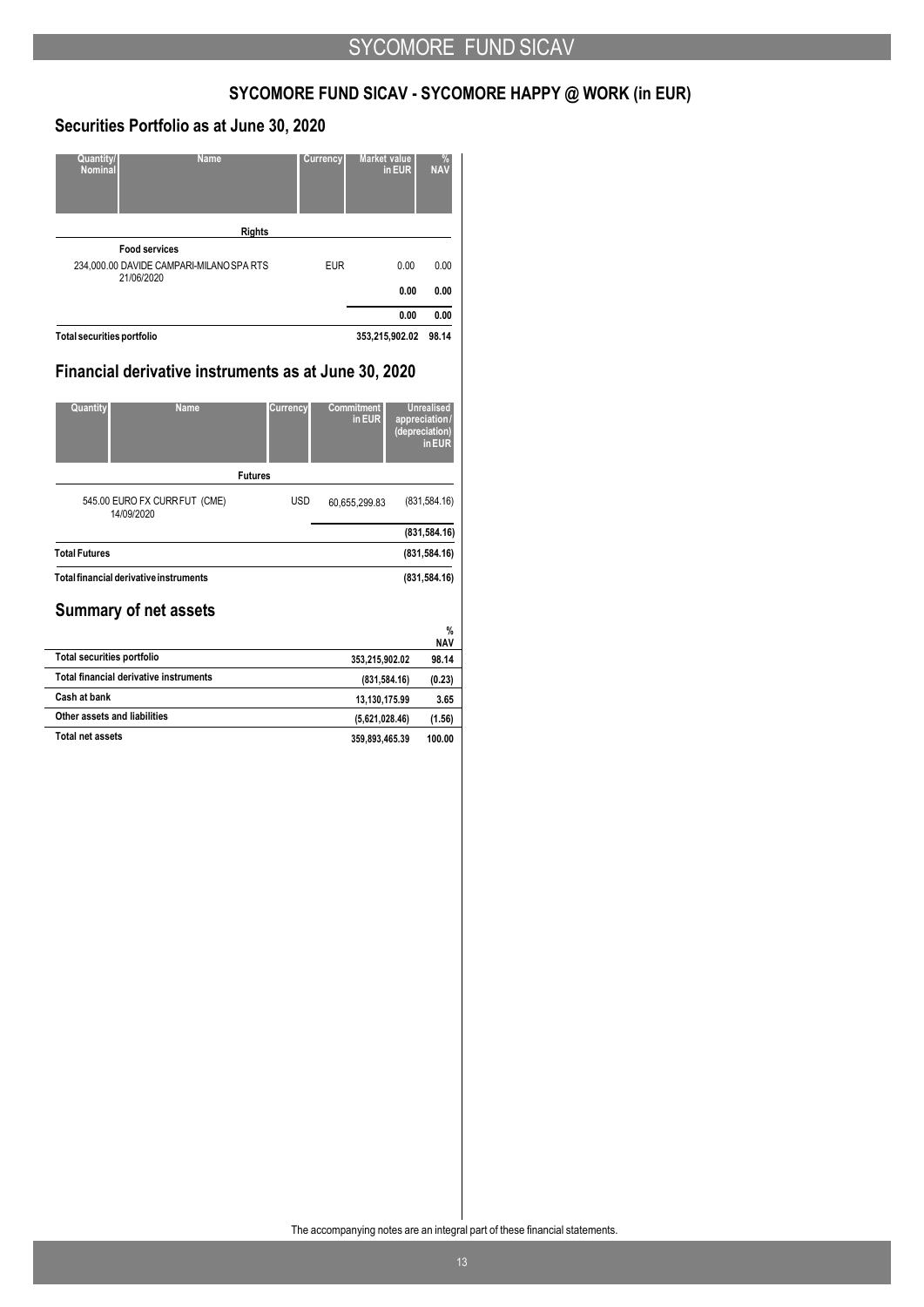## **SYCOMORE FUND SICAV - SYCOMORE HAPPY @ WORK (in EUR)**

## **Portfolio Breakdowns**

| <b>Nature allocation</b><br>Shares | % of portfolio<br>100.00 | % of net<br>assets<br>98.14 |
|------------------------------------|--------------------------|-----------------------------|
|                                    | 100.00                   | 98.14                       |
| <b>Country allocation</b>          | % of portfolio           | % of net<br>assets          |
| France                             | 46.23                    | 45.33                       |
| <b>United States</b>               | 18.87                    | 18.53                       |
| Germany                            | 10.97                    | 10.79                       |
| Netherlands                        | 5.98                     | 5.86                        |
| Italy                              | 5.75                     | 5.64                        |
| United Kingdom                     | 3.73                     | 3.66                        |
| Denmark                            | 2.20                     | 2.17                        |
| Other                              | 6.27                     | 6.16                        |
|                                    | 100.00                   | 98.14                       |

## **Top Ten Holdings**

| <b>Top Ten Holdings</b>      | <b>Sector</b>               | <b>Market value</b><br><b>EUR</b> | $%$ of<br><b>net</b><br>assets |
|------------------------------|-----------------------------|-----------------------------------|--------------------------------|
| AIR LIQUIDE SA               | Chemical                    | 12.840.000.00                     | 3.57                           |
| MICROSOFT CORP               | Computer software           | 12,683,702.09                     | 3.53                           |
| SALESFORCE COM INC           | Computer software           | 11,675,288.25                     | 3.25                           |
| SAP SE                       | Computer software           | 11,188,800.00                     | 3.12                           |
| <b>SCHNEIDER ELECTRIC SE</b> | Electric & Electronic       | 10,876,800.00                     | 3.02                           |
| <b>NEXI SPA</b>              | Diversified services        | 9.163.000.00                      | 2.55                           |
| <b>BOUYGUES SA</b>           | <b>Building materials</b>   | 7,754,550.00                      | 2.15                           |
| <b>SEB SA</b>                | Distribution &<br>Wholesale | 7.355.000.00                      | 2.05                           |
| <b>UBISOFT ENTERTAINMENT</b> | Computer software           | 7,340,000.00                      | 2.04                           |
| LOREAL                       | Cosmetics                   | 7,142,500.00                      | 1.97                           |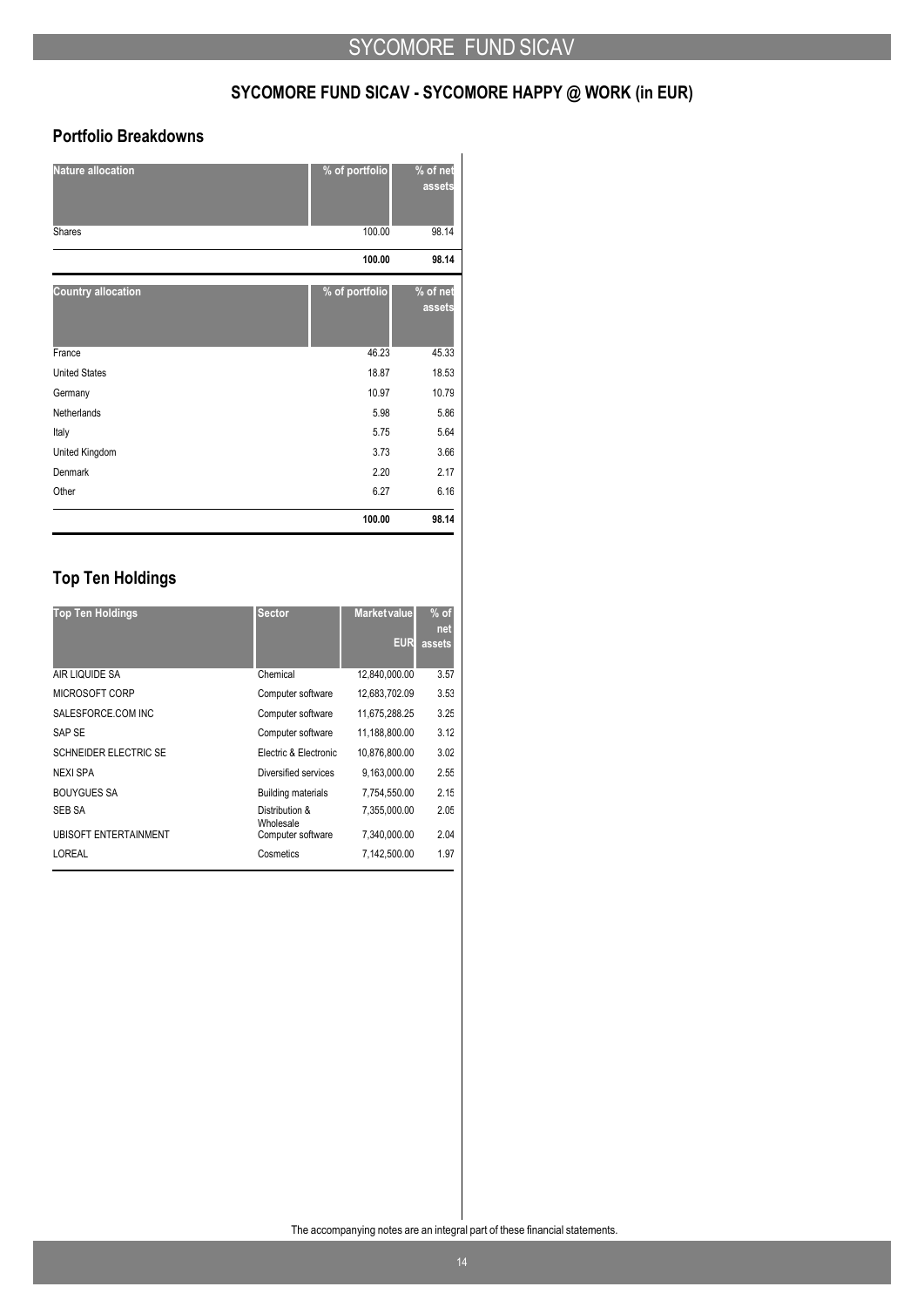## **SYCOMORE FUND SICAV - SYCOMORE SELECTION RESPONSABLE (LUXEMBOURG) (in EUR)**

## **Statement of Net Assets as at June 30, 2020 Statement of Operations and Changes in Net Assets for the period ended June 30, 2020**

|                                                        | <b>Notes</b> | <b>EUR</b>     |                                                                           | <b>Notes</b> | <b>EUR</b>      |
|--------------------------------------------------------|--------------|----------------|---------------------------------------------------------------------------|--------------|-----------------|
| <b>Assets</b>                                          |              |                | Income                                                                    |              |                 |
| Investment in securities at cost                       |              | 122,276,353.91 |                                                                           |              |                 |
| Unrealised appreciation / (depreciation) on securities |              | 52,823.01      | <b>Expenses</b>                                                           |              |                 |
| Investment in securities at market value               | 2.3          | 122.329.176.92 | Management fees                                                           | 3            | 55,913.17       |
| Cash at bank                                           |              | 17.26          | Bank interest and charges                                                 |              | 66.55           |
| Receivable for investment sold                         |              | 27,828.16      | <b>Total expenses</b>                                                     |              | 55,979.72       |
| <b>Total assets</b>                                    |              | 122,357,022.34 | Net investment income / (loss)                                            |              | (55, 979.72)    |
| <b>Liabilities</b>                                     |              |                | Net realised gain / (loss) on:                                            |              |                 |
| Accrued expenses                                       |              | 8,715.10       | Investments                                                               | 2.6          | (237, 372.86)   |
| Payable on redemptions                                 |              | 27,484.21      | Net realised gain / (loss) for the period                                 |              | (293, 352.58)   |
| Other liabilities                                      |              | 20.40          |                                                                           |              |                 |
| <b>Total liabilities</b>                               |              | 36,219.71      | Net change in unrealised appreciation / (depreciation) on:<br>Investments |              | (3,541,236.64)  |
| Net assets at the end of the period                    |              | 122,320,802.63 | Increase / (Decrease) in net assets as a result of                        |              | (3,834,589.22)  |
|                                                        |              |                | operations                                                                |              |                 |
|                                                        |              |                | Proceeds received on subscription of shares                               |              | 246,001.33      |
|                                                        |              |                | Net amount paid on redemption of shares                                   |              | (13,267,112.76) |
|                                                        |              |                | Net assets at the beginning of the period                                 |              | 139,176,503.28  |
|                                                        |              |                | Net assets at the end of the period                                       |              | 122,320,802.63  |

### **Statement of Changes in Number of Shares**

| Number of shares in issue at<br>the beginning of the period | Number of shares<br>subscribed | redeemed     | Number of shares Number of shares in issue at<br>the end of the period |
|-------------------------------------------------------------|--------------------------------|--------------|------------------------------------------------------------------------|
| 60.706.02                                                   | 1.904.11                       | (42,830.28)  | 19,779.85                                                              |
| 1.064.992.80                                                | 353.86                         | (51, 126.10) | 1,014,220.56                                                           |
| 47.966.08                                                   |                                | (22,611.80)  | 25,354.28                                                              |
| 87.529.43                                                   |                                | (9,680.67)   | 77,848.76                                                              |
|                                                             |                                |              |                                                                        |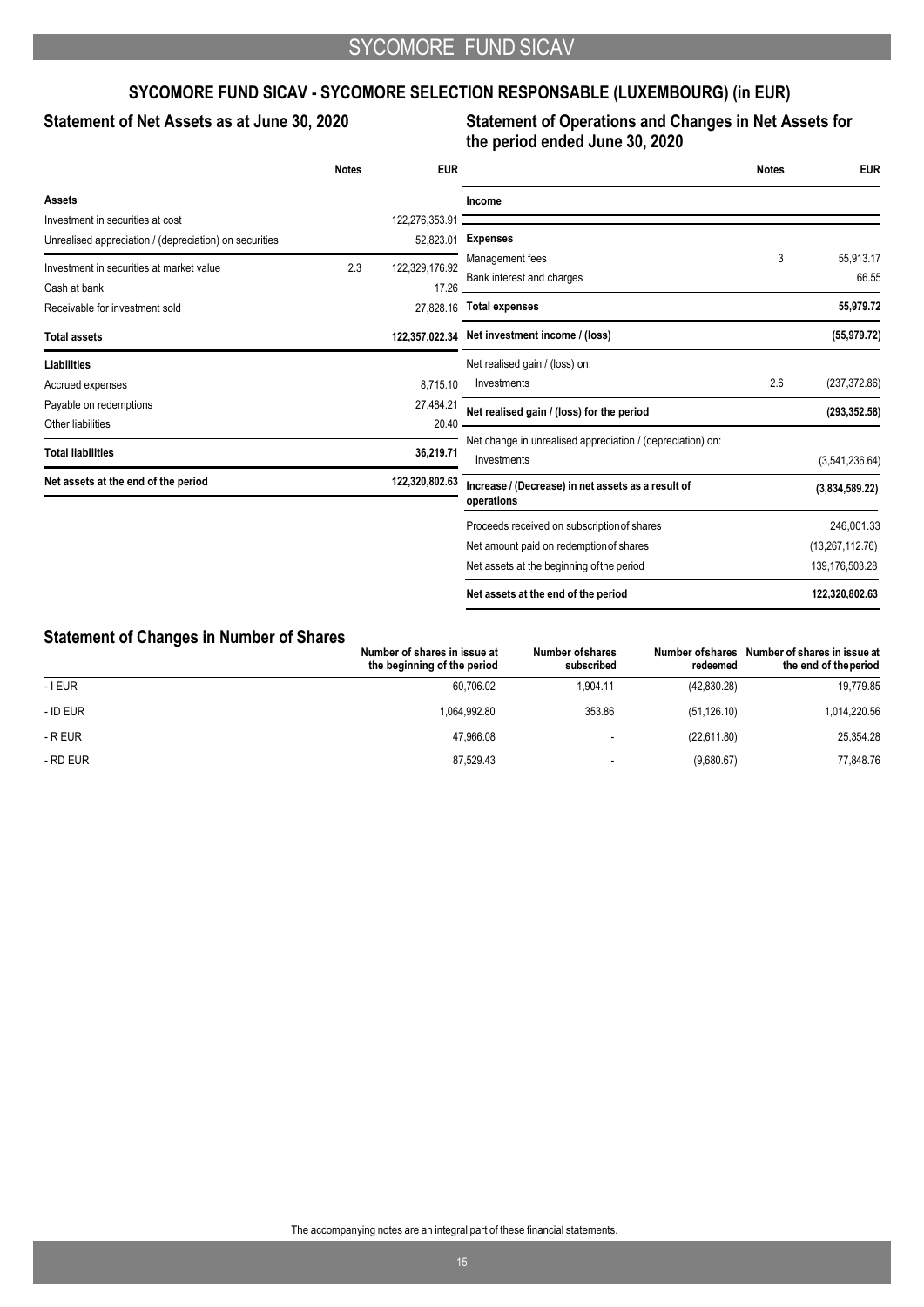## **SYCOMORE FUND SICAV - SYCOMORE SELECTION RESPONSABLE (LUXEMBOURG) (in EUR)**

## **Securities Portfolio as at June 30, 2020**

| <b>Quantity</b><br><b>Name</b><br><b>Nominal</b>                 | Currency | <b>Market value</b><br>in EUR | %<br><b>NAV</b>    |
|------------------------------------------------------------------|----------|-------------------------------|--------------------|
| Transferable securities admitted to an official exchange listing |          |                               |                    |
| Undertakings for collective investment                           |          |                               |                    |
| <b>Open-ended Funds</b>                                          |          |                               |                    |
| 333,122.32 SYCOMORE SELECTION RESPON-ID                          | EUR.     | 122,329,176.92                | 100.01             |
|                                                                  |          | 122,329,176.92                | 100.01             |
|                                                                  |          | 122,329,176.92                | 100.01             |
| <b>Total securities portfolio</b>                                |          | 122,329,176.92                | 100.01             |
| <b>Summary of net assets</b>                                     |          |                               |                    |
|                                                                  |          |                               | $\%$<br><b>NAV</b> |
| <b>Total securities portfolio</b>                                |          | 122,329,176.92                | 100.01             |
| Cash at bank                                                     |          | 17.26                         |                    |
| Other assets and liabilities                                     |          | (8,391.55)                    | (0.01)             |
| <b>Total net assets</b>                                          |          | 122,320,802.63                | 100.00             |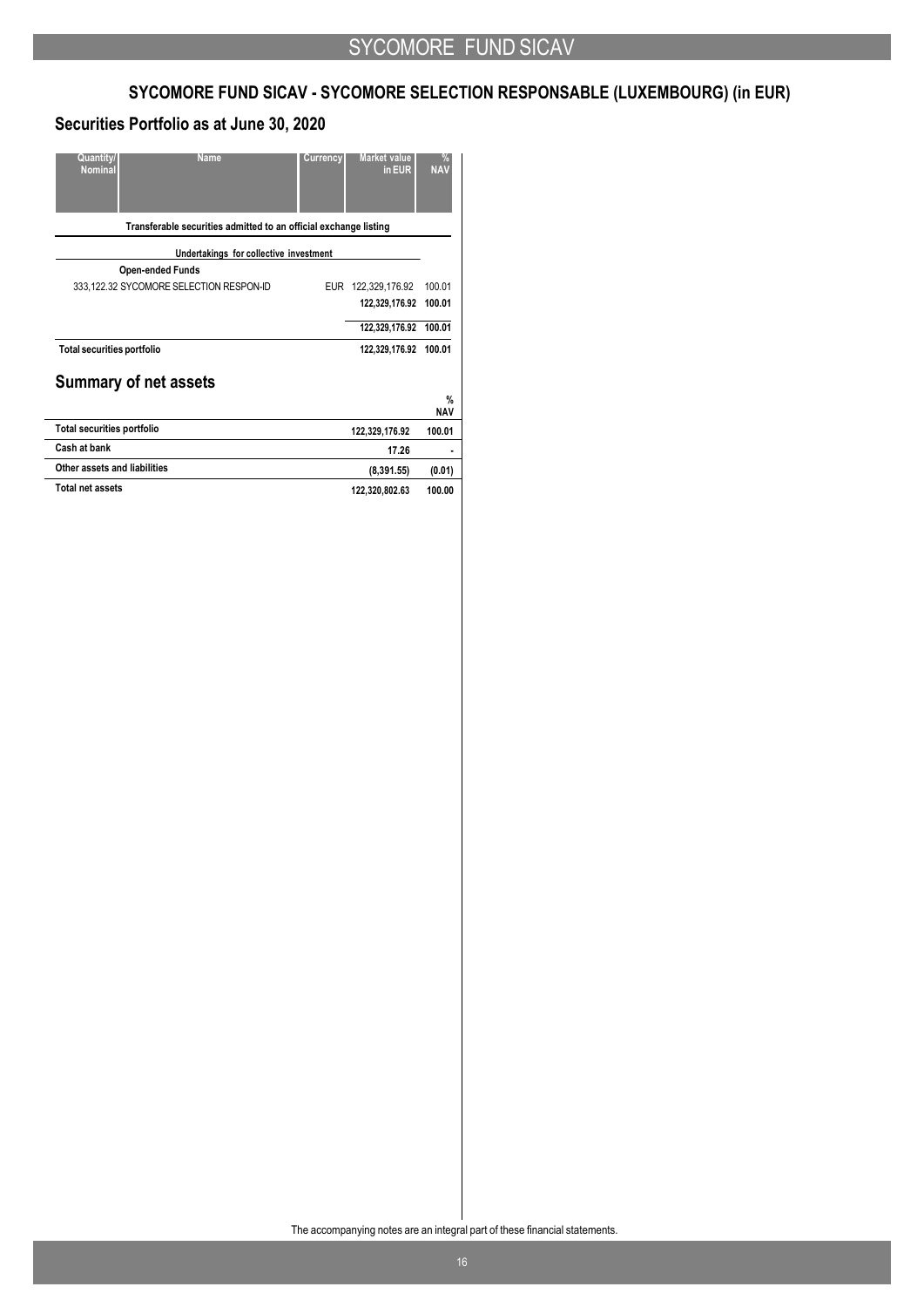## **SYCOMORE FUND SICAV - SYCOMORE SELECTION RESPONSABLE (LUXEMBOURG) (in EUR)**

## **Portfolio Breakdowns**

| <b>Nature allocation</b>               | % of portfolio | % of net<br>assets |
|----------------------------------------|----------------|--------------------|
| Undertakings for collective investment | 100.00         | 100.01             |
|                                        | 100.00         | 100.01             |
| <b>Country allocation</b>              | % of portfolio | % of net<br>assets |
| France                                 | 100.00         | 100.01             |
|                                        | 100.00         | 100.01             |

## **Top Ten Holdings**

| <b>Top Ten Holdings</b>      | <b>Sector</b>    | <b>Market value</b><br><b>EUR</b> | $%$ of<br>net<br>assets |
|------------------------------|------------------|-----------------------------------|-------------------------|
| SYCOMORE SELECTION RESPON-ID | Open-ended Funds | 122.329.176.92                    | 100.01                  |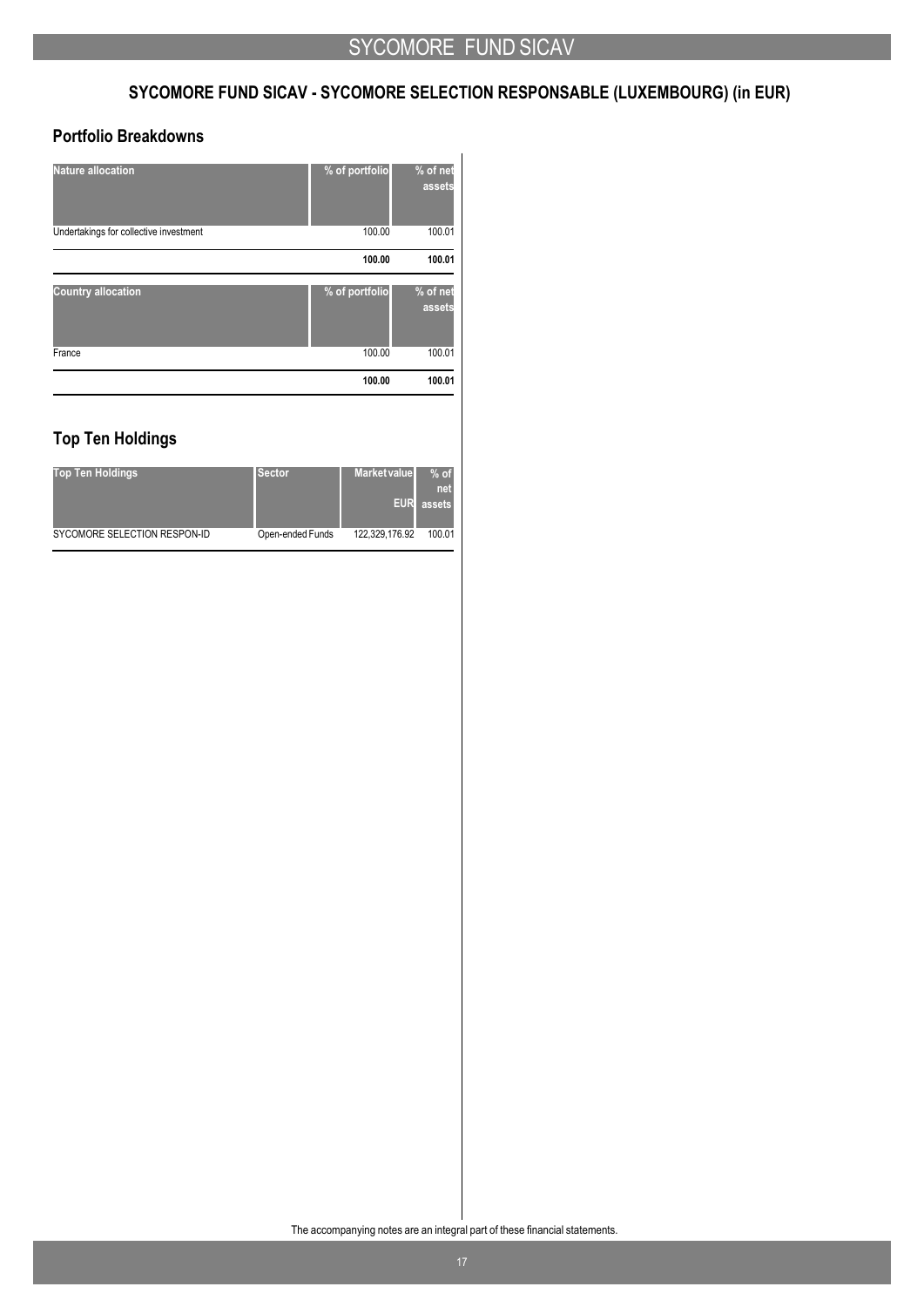## **SYCOMORE FUND SICAV - SYCOMORE SELECTION CREDIT (LUXEMBOURG) (in EUR)**

## **Statement of Net Assets as at June 30, 2020 Statement of Operations and Changes in Net Assets for the period ended June 30, 2020**

|                                                        | <b>Notes</b> | <b>EUR</b>   |                                                                  | <b>Notes</b> | <b>EUR</b>    |
|--------------------------------------------------------|--------------|--------------|------------------------------------------------------------------|--------------|---------------|
| <b>Assets</b>                                          |              |              | Income                                                           |              |               |
| Investment in securities at cost                       |              | 5,668,000.35 | Dividends (net of withholding taxes)                             | 2.4          | 2.457.26      |
| Unrealised appreciation / (depreciation) on securities |              | 131,543.97   | <b>Bank interest</b>                                             | 2.4          | 0.03          |
| Investment in securities at market value               | 2.3          | 5,799,544.32 | <b>Total income</b>                                              |              | 2,457.29      |
| Receivable on subscriptions                            |              | 40,916.56    | <b>Expenses</b>                                                  |              |               |
| <b>Total assets</b>                                    |              | 5,840,460.88 | Management fees                                                  | 3            | 106.22        |
| <b>Liabilities</b>                                     |              |              | Bank interest and charges                                        |              | 33.13         |
| Bank overdraft                                         |              | 98.91        | <b>Total expenses</b>                                            |              | 139.35        |
| Accrued expenses                                       |              | 18.13        | Net investment income / (loss)                                   |              | 2,317.94      |
| Payable for investment purchased                       |              | 40,800.00    |                                                                  |              |               |
| Other liabilities                                      |              | 16.49        | Net realised gain / (loss) on:                                   |              |               |
| <b>Total liabilities</b>                               |              | 40,933.53    | Investments                                                      | 2.6          | (966.22)      |
| Net assets at the end of the period                    |              | 5,799,527.35 | Net realised gain / (loss) for the period                        |              | 1,351.72      |
|                                                        |              |              | Net change in unrealised appreciation / (depreciation) on:       |              |               |
|                                                        |              |              | Investments                                                      |              | 133,413.59    |
|                                                        |              |              | Increase / (Decrease) in net assets as a result of<br>operations |              | 134,765.31    |
|                                                        |              |              | Proceeds received on subscription of shares                      |              | 5,581,552.63  |
|                                                        |              |              | Net amount paid on redemption of shares                          |              | (250, 513.77) |
|                                                        |              |              | Net assets at the beginning of the period                        |              | 333,723.18    |
|                                                        |              |              | Net assets at the end of the period                              |              | 5,799,527.35  |

## **Statement of Changes in Number of Shares**

|          | Number of shares in issue at<br>the beginning of the period | Number of shares<br>subscribed | redeemed       | Number of shares Number of shares in issue at<br>the end of the period |
|----------|-------------------------------------------------------------|--------------------------------|----------------|------------------------------------------------------------------------|
| - I EUR  | 2,885.00                                                    | $\sim$                         | (2,350.00)     | 535.00                                                                 |
| - ID EUR |                                                             | 55.476.57                      | (83.04)        | 55,393.53                                                              |
| - R EUR  | 50.00                                                       | 50.20                          | $\overline{a}$ | 100.20                                                                 |
| - RD EUR | 312.00                                                      | $\overline{\phantom{a}}$       |                | 312.00                                                                 |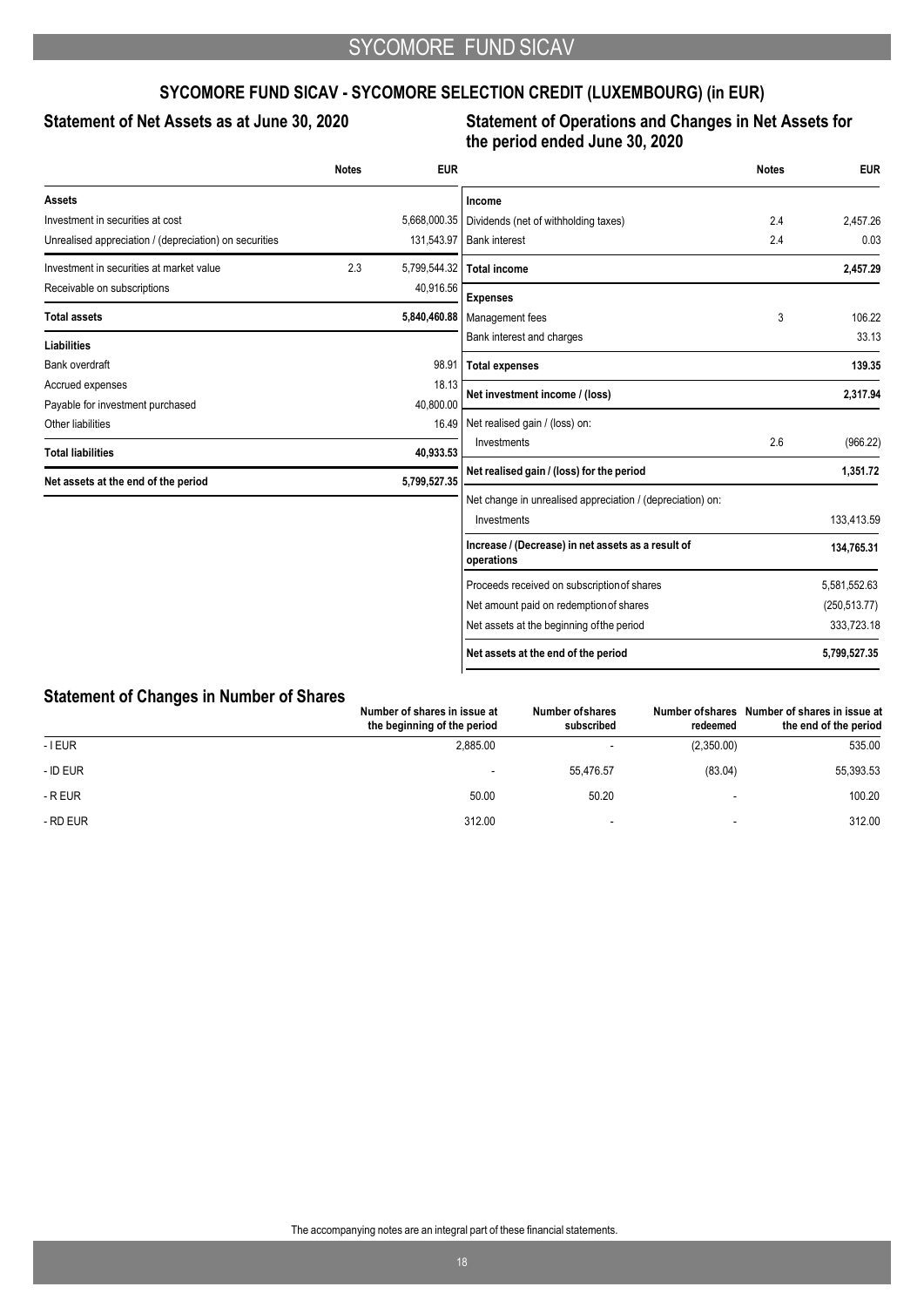# **SYCOMORE FUND SICAV - SYCOMORE SELECTION CREDIT (LUXEMBOURG) (in EUR)**

## **Securities Portfolio as at June 30, 2020**

| <b>Name</b><br><b>Quantity</b><br><b>Nominal</b>                 | Currency   | <b>Market value</b><br>in EUR | %<br><b>NAV</b>    |
|------------------------------------------------------------------|------------|-------------------------------|--------------------|
| Transferable securities admitted to an official exchange listing |            |                               |                    |
| Undertakings for collective investment                           |            |                               |                    |
| <b>Open-ended Funds</b>                                          |            |                               |                    |
| 57,575.14 SYCOMORE SELECTION CREDIT-ID                           | <b>EUR</b> | 5,799,544.32                  | 100.00             |
|                                                                  |            | 5,799,544.32                  | 100.00             |
|                                                                  |            | 5,799,544.32 100.00           |                    |
| <b>Total securities portfolio</b>                                |            | 5,799,544.32                  | 100.00             |
| <b>Summary of net assets</b>                                     |            |                               |                    |
|                                                                  |            |                               | $\%$<br><b>NAV</b> |
| <b>Total securities portfolio</b>                                |            | 5,799,544.32                  | 100.00             |
| Cash at bank                                                     |            | (98.91)                       |                    |
| Other assets and liabilities                                     |            | 81.94                         | ٠                  |
| <b>Total net assets</b>                                          |            | 5,799,527.35                  | 100.00             |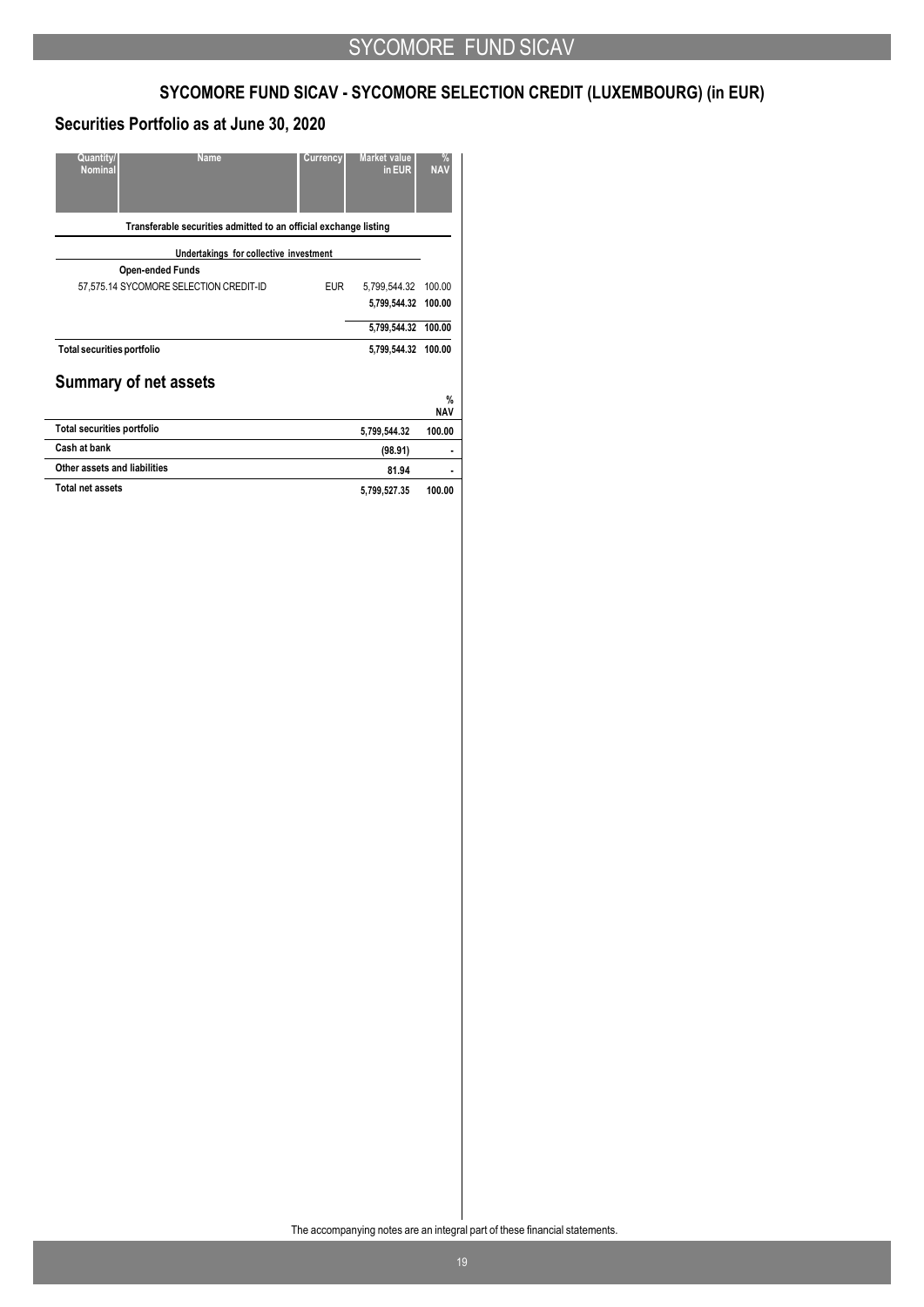# **SYCOMORE FUND SICAV - SYCOMORE SELECTION CREDIT (LUXEMBOURG) (in EUR)**

## **Portfolio Breakdowns**

| <b>Nature allocation</b>               | % of portfolio | % of net<br>assets |
|----------------------------------------|----------------|--------------------|
| Undertakings for collective investment | 100.00         | 100.00             |
|                                        | 100.00         | 100.00             |
| <b>Country allocation</b>              | % of portfolio | % of net<br>assets |
| France                                 | 100.00         | 100.00             |
|                                        | 100.00         | 100.00             |

## **Top Ten Holdings**

| <b>Top Ten Holdings</b>      | <b>Sector</b>    | <b>Market value</b><br><b>EUR</b> | $%$ of<br>net<br>assets |
|------------------------------|------------------|-----------------------------------|-------------------------|
| SYCOMORE SELECTION CREDIT-ID | Open-ended Funds | 5.799.544.32                      | 100.00                  |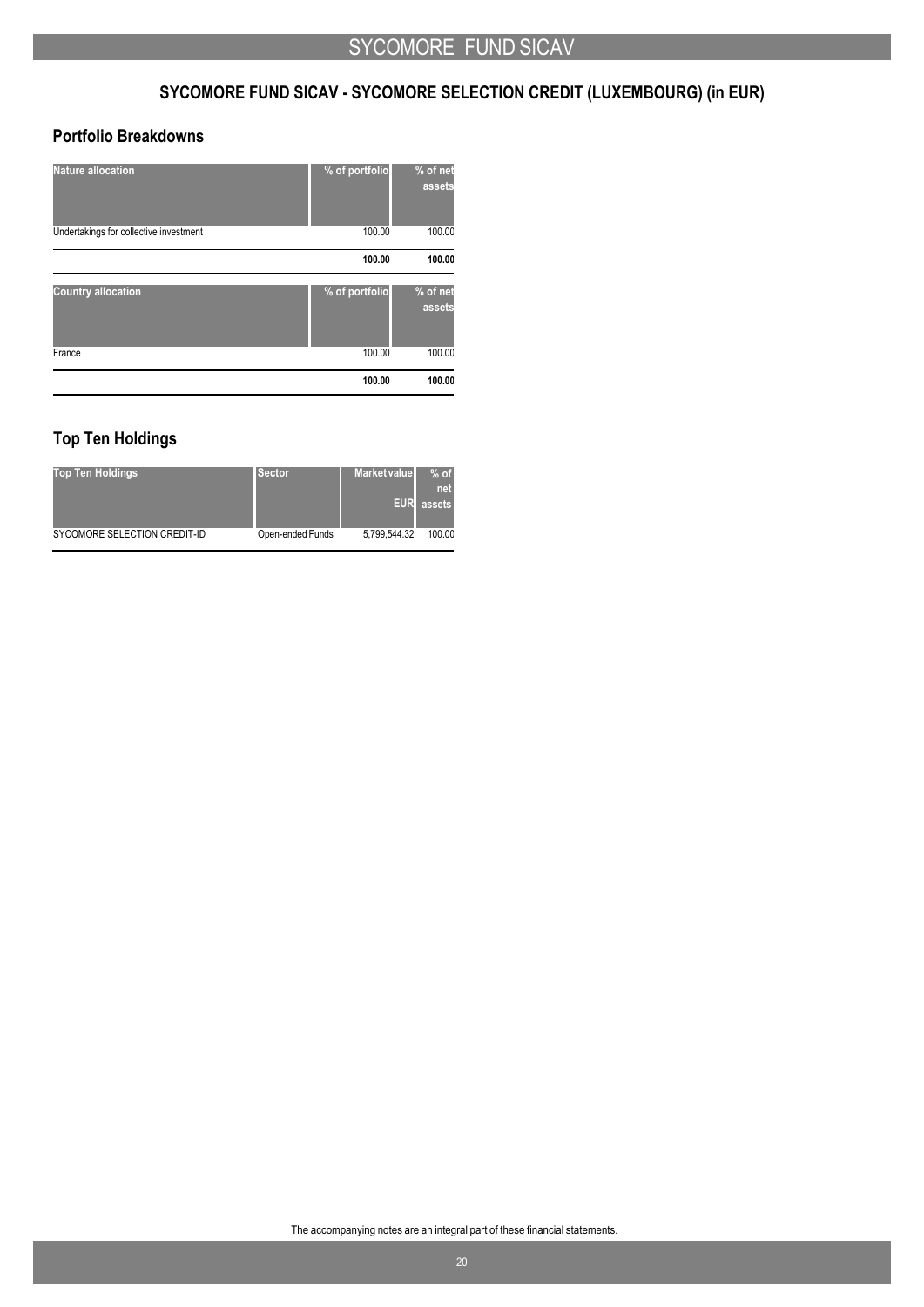## **SYCOMORE FUND SICAV - SYCOMORE PARTNERS (LUXEMBOURG) (in EUR)**

## **Statement of Net Assets as at June 30, 2020 Statement of Operations and Changes in Net Assets for the period ended June 30, 2020**

|                                                        | <b>Notes</b> | <b>EUR</b>    |                                                                  | <b>Notes</b> | <b>EUR</b>     |
|--------------------------------------------------------|--------------|---------------|------------------------------------------------------------------|--------------|----------------|
| <b>Assets</b>                                          |              |               | Income                                                           |              |                |
| Investment in securities at cost                       |              | 5,808,063.69  | <b>Bank interest</b>                                             |              | 0.08           |
| Unrealised appreciation / (depreciation) on securities |              | (830, 263.50) | <b>Total income</b>                                              |              | 0.08           |
| Investment in securities at market value               | 2.3          | 4,977,800.19  |                                                                  |              |                |
| Cash at bank                                           |              | 729.02        | <b>Expenses</b>                                                  |              |                |
| Receivable for investment sold                         |              | 1,867,111.84  | Management fees                                                  |              | 35.64          |
| <b>Total assets</b>                                    |              | 6,845,641.05  | Bank interest and charges                                        |              | 6.92           |
|                                                        |              |               | <b>Total expenses</b>                                            |              | 42.56          |
| <b>Liabilities</b>                                     |              |               | Net investment income / (loss)                                   |              | (42.48)        |
| Accrued expenses                                       |              | 37.47         | Net realised gain / (loss) on:                                   |              |                |
| Payable on redemptions                                 |              | 1,867,592.83  | Investments                                                      | 2.6          | (350, 689.90)  |
| <b>Total liabilities</b>                               |              | 1,867,630.30  |                                                                  |              |                |
| Net assets at the end of the period                    |              | 4,978,010.75  | Net realised gain / (loss) for the period                        |              | (350, 732.38)  |
|                                                        |              |               | Net change in unrealised appreciation / (depreciation) on:       |              |                |
|                                                        |              |               | Investments                                                      |              | (555, 297.15)  |
|                                                        |              |               | Increase / (Decrease) in net assets as a result of<br>operations |              | (906, 029.53)  |
|                                                        |              |               | Proceeds received on subscription of shares                      |              | 1,239,188.20   |
|                                                        |              |               | Net amount paid on redemption of shares                          |              | (1,995,816.29) |
|                                                        |              |               | Net assets at the beginning of the period                        |              | 6,640,668.37   |
|                                                        |              |               | Net assets at the end of the period                              |              | 4,978,010.75   |

### **Statement of Changes in Number of Shares**

|         | Number of shares in issue at<br>the beginning of the period | Number of shares<br>subscribed | redeemed                 | Number of shares Number of shares in issue at<br>the end of the period |
|---------|-------------------------------------------------------------|--------------------------------|--------------------------|------------------------------------------------------------------------|
| - I EUR | 68.443.89                                                   | 13.407.80                      | (23.541.45)              | 58.310.24                                                              |
| - R EUR | 53.7 <sup>4</sup>                                           | $\overline{\phantom{a}}$       | $\overline{\phantom{0}}$ | 53.71                                                                  |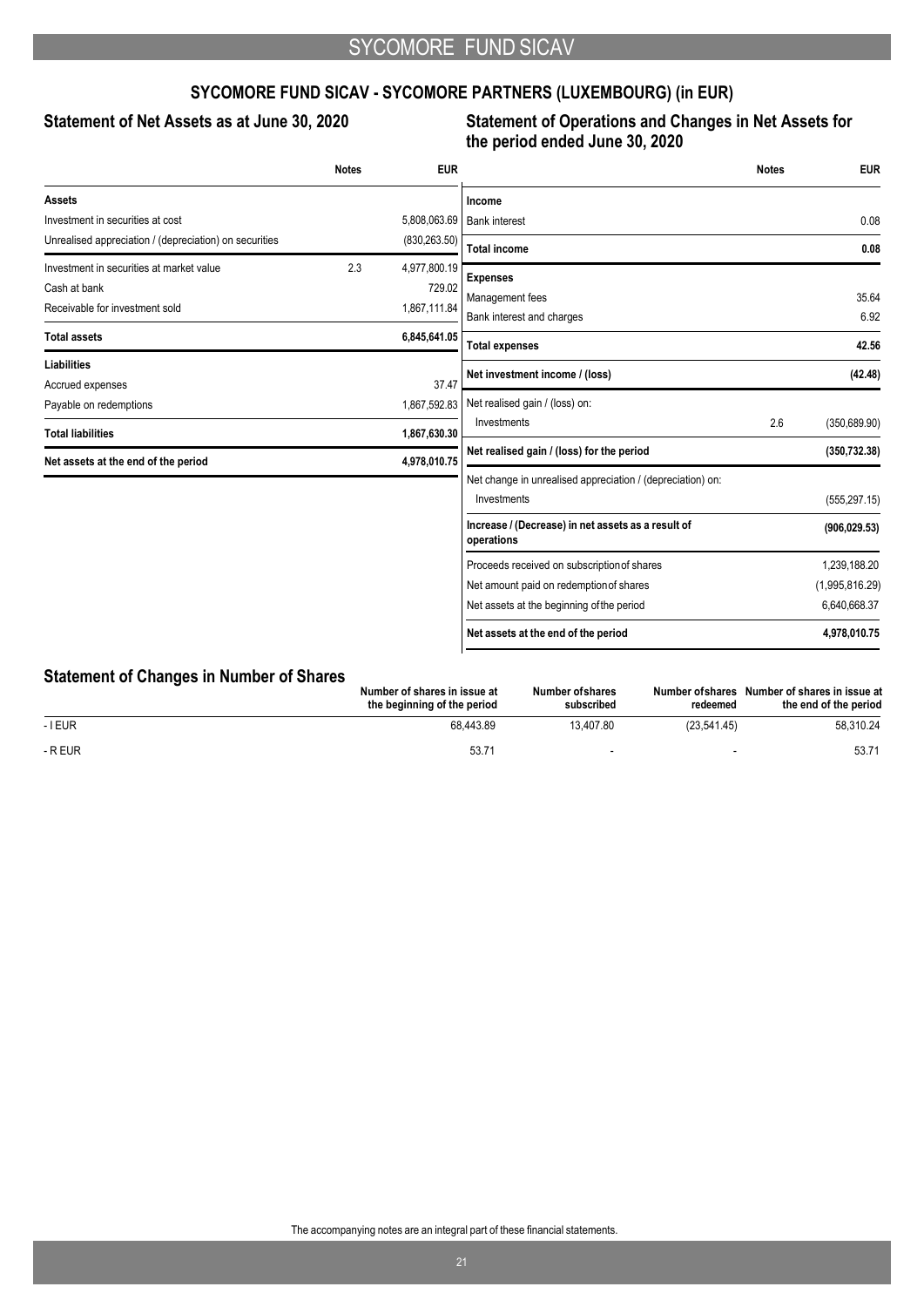# **SYCOMORE FUND SICAV - SYCOMORE PARTNERS (LUXEMBOURG) (in EUR)**

## **Securities Portfolio as at June 30, 2020**

| <b>Name</b><br><b>Quantity</b><br><b>Nominal</b>                 | Currency   | <b>Market value</b><br>in EUR | $\frac{9}{6}$<br><b>NAV</b> |
|------------------------------------------------------------------|------------|-------------------------------|-----------------------------|
| Transferable securities admitted to an official exchange listing |            |                               |                             |
| Undertakings for collective investment                           |            |                               |                             |
| <b>Open-ended Funds</b>                                          |            |                               |                             |
| 3,609.64 SYCOMORE PARTNERS FUND-ID                               | <b>EUR</b> | 4,977,800.19                  | 100.00                      |
|                                                                  |            | 4,977,800.19                  | 100.00                      |
|                                                                  |            | 4,977,800.19 100.00           |                             |
| <b>Total securities portfolio</b>                                |            | 4,977,800.19                  | 100.00                      |
| <b>Summary of net assets</b>                                     |            |                               |                             |
|                                                                  |            |                               | $\%$<br><b>NAV</b>          |
| <b>Total securities portfolio</b>                                |            | 4,977,800.19                  | 100.00                      |
| Cash at bank                                                     |            | 729.02                        | 0.01                        |
| Other assets and liabilities                                     |            | (518.46)                      | (0.01)                      |
| <b>Total net assets</b>                                          |            | 4,978,010.75                  | 100.00                      |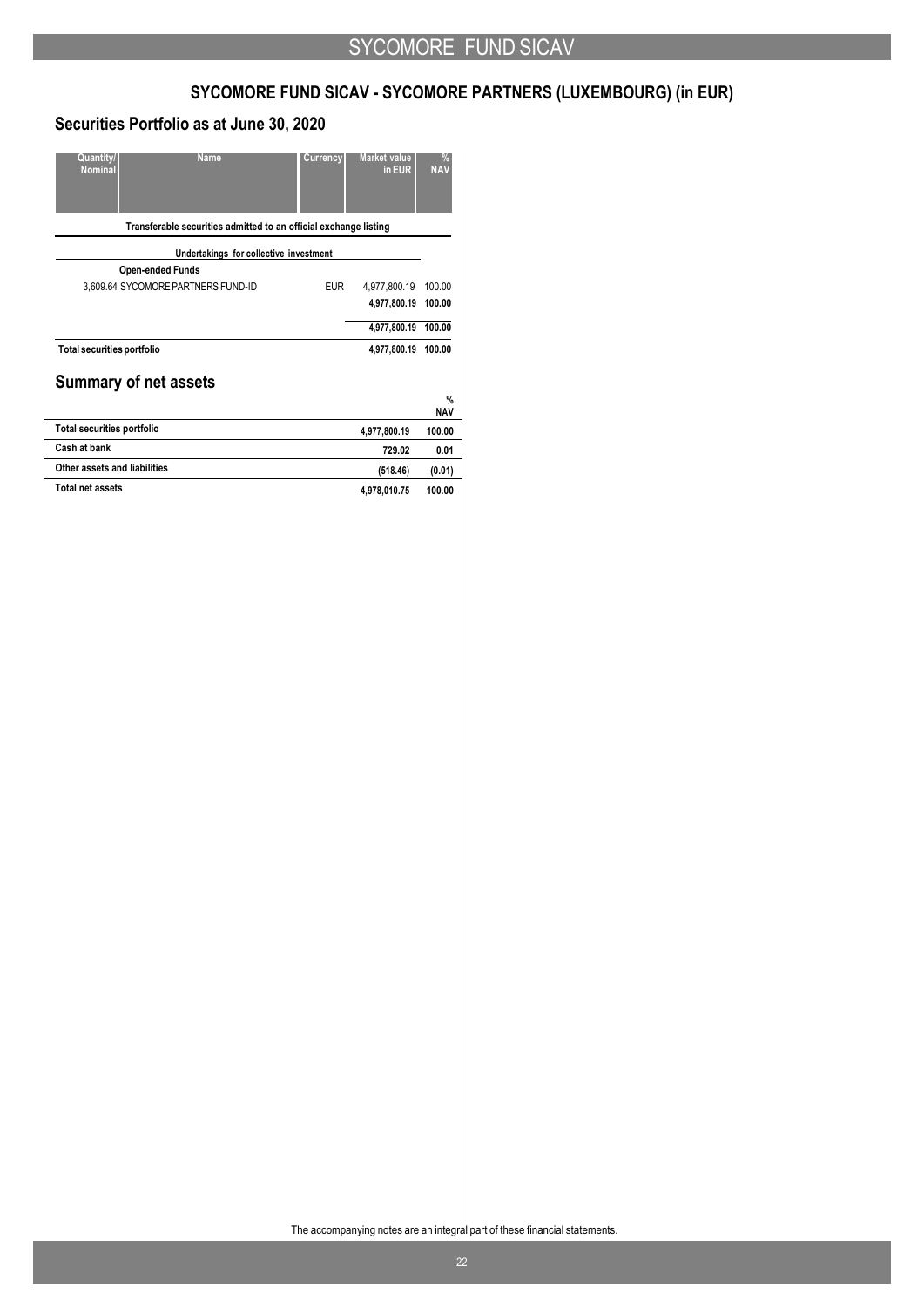# **SYCOMORE FUND SICAV - SYCOMORE PARTNERS (LUXEMBOURG) (in EUR)**

## **Portfolio Breakdowns**

| <b>Nature allocation</b>               | % of portfolio | % of net<br>assets |
|----------------------------------------|----------------|--------------------|
| Undertakings for collective investment | 100.00         | 100.00             |
|                                        | 100.00         | 100.00             |
| <b>Country allocation</b>              | % of portfolio | % of net<br>assets |
| France                                 | 100.00         | 100.00             |
|                                        | 100.00         | 100.00             |

## **Top Ten Holdings**

| <b>Top Ten Holdings</b>   | <b>Sector</b>    | <b>Market value</b><br><b>EUR</b> | $%$ of<br>net<br>assets |
|---------------------------|------------------|-----------------------------------|-------------------------|
| SYCOMORE PARTNERS FUND-ID | Open-ended Funds | 4,977,800.19                      | 100.00                  |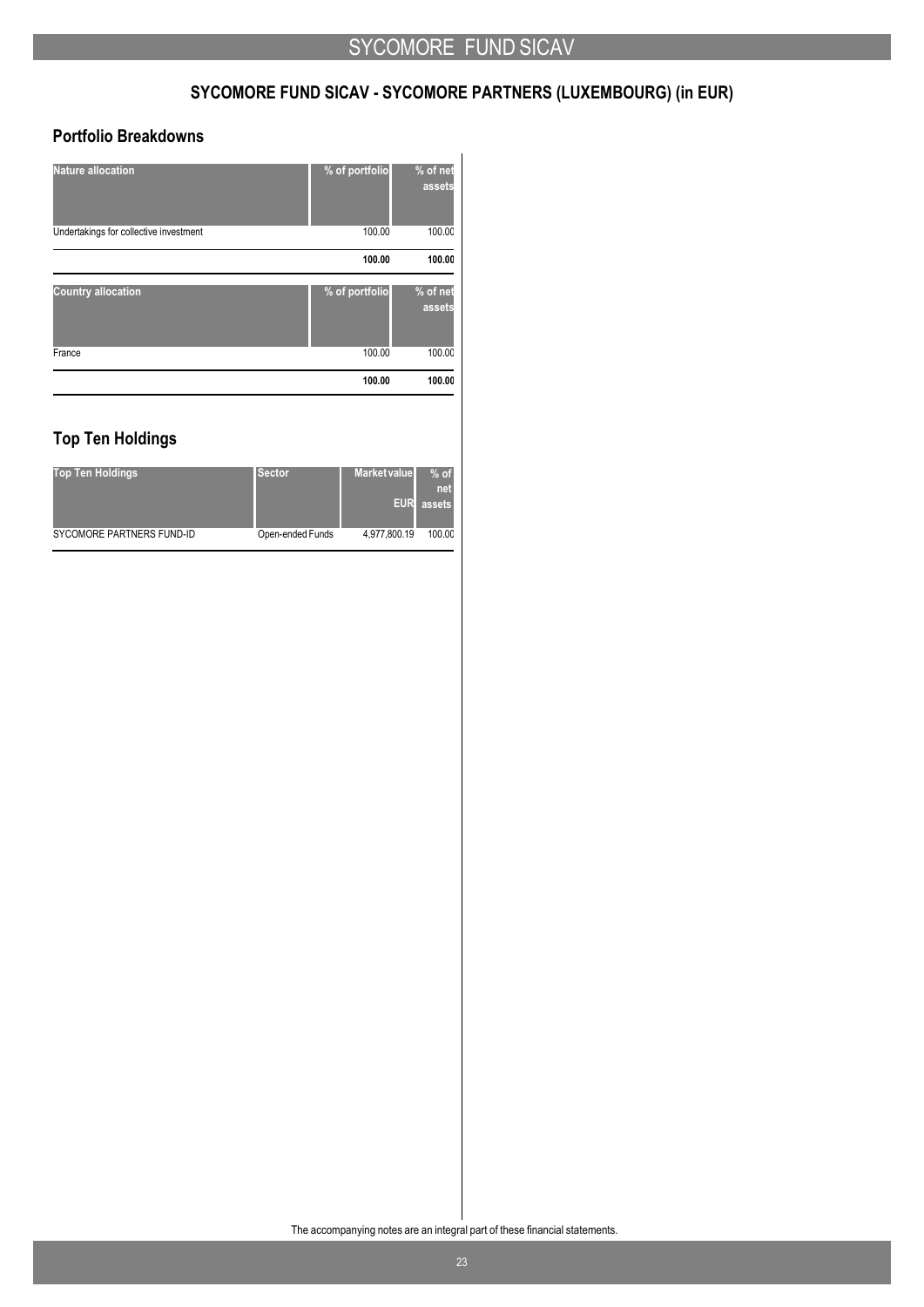## **SYCOMORE FUND SICAV - NEXT GENERATION (in EUR)**

## **Statement of Net Assets as at June 30, 2020 Statement of Operations and Changes in Net Assets for the period ended June 30, 2020**

|                                                        | <b>Notes</b> | <b>EUR</b>     |                                                                  | <b>Notes</b> | <b>EUR</b>             |
|--------------------------------------------------------|--------------|----------------|------------------------------------------------------------------|--------------|------------------------|
| Assets                                                 |              |                | Income                                                           |              |                        |
| Investment in securities at cost                       |              | 108,939,947.33 | Dividends (net of withholding taxes)                             | 2.4          | 235,718.36             |
| Unrealised appreciation / (depreciation) on securities |              | (1,329,444.46) | Interest on bonds                                                | 2.4          | 857,018.76             |
| Investment in securities at market value               | 2.3          | 107,610,502.87 | <b>Bank interest</b>                                             | 2.4          | 8,892.93               |
| Cash at bank                                           |              | 11,403,173.23  | Other income                                                     |              | 160,204.32             |
| Receivable on subscriptions                            |              | 62,010.33      | <b>Total income</b>                                              |              | 1,261,834.37           |
| Receivable on withholding tax reclaim                  |              | 4,138.65       |                                                                  |              |                        |
| Dividends and interest receivable                      |              | 592,059.46     | <b>Expenses</b>                                                  |              |                        |
|                                                        |              |                | Management fees                                                  | 3            | 7,382.82               |
| <b>Total assets</b>                                    |              | 119,671,884.54 | Performance fees<br>Administration fees                          | 5<br>4       | 8,922.61<br>450.566.38 |
| <b>Liabilities</b>                                     |              |                |                                                                  | 8            | 189,101.97             |
| Bank overdraft                                         |              | 371,254.12     | <b>Transaction costs</b>                                         | 6            | 5,865.80               |
| Accrued expenses                                       |              | 80,178.38      | Subscription tax<br>Bank interest and charges                    |              | 57,901.39              |
| Payable for investment purchased                       |              | 1,994,818.98   | Other expenses                                                   |              | 47.15                  |
| Payable on redemptions                                 |              | 61,068.67      |                                                                  |              |                        |
| Net unrealised depreciation on futures contracts       | 2.7          | 15,258.43      | <b>Total expenses</b>                                            |              | 719,788.12             |
| Other liabilities                                      |              | 8,940.84       | Net investment income / (loss)                                   |              | 542,046.25             |
| <b>Total liabilities</b>                               |              | 2,531,519.42   | Net realised gain / (loss) on:                                   |              |                        |
| Net assets at the end of the period                    |              | 117,140,365.12 | Investments                                                      | 2.6          | (2,467,235.79)         |
|                                                        |              |                | Foreign currencies transactions                                  | 2.2          | (95, 857.30)           |
|                                                        |              |                | <b>Futures contracts</b>                                         | 2.7          | (390, 664.81)          |
|                                                        |              |                | Net realised gain / (loss) for the period                        |              | (2,411,711.65)         |
|                                                        |              |                | Net change in unrealised appreciation / (depreciation) on:       |              |                        |
|                                                        |              |                | Investments                                                      |              | (2,292,636.62)         |
|                                                        |              |                | Futures contracts                                                | 2.7          | (19, 267.34)           |
|                                                        |              |                | Increase / (Decrease) in net assets as a result of<br>operations |              | (4,723,615.61)         |
|                                                        |              |                | Proceeds received on subscription of shares                      |              | 8,225,318.56           |
|                                                        |              |                | Net amount paid on redemption of shares                          |              | (10,861,704.90)        |
|                                                        |              |                | Net assets at the beginning of the period                        |              | 124,500,367.07         |
|                                                        |              |                | Net assets at the end of the period                              |              | 117,140,365.12         |

## **Statement of Changes in Number of Shares**

|               | Number of shares in issue at<br>the beginning of the period | Number of shares<br>subscribed | redeemed                 | Number of shares Number of shares in issue at<br>the end of the period |
|---------------|-------------------------------------------------------------|--------------------------------|--------------------------|------------------------------------------------------------------------|
| - CS EUR      | 500.00                                                      | $\overline{\phantom{0}}$       | $\overline{\phantom{a}}$ | 500.00                                                                 |
| - CS EUR Dist | 500.00                                                      |                                |                          | 500.00                                                                 |
| $-$ I EUR     | 229,219.09                                                  | 51,389.62                      | (103, 532.06)            | 177,076.65                                                             |
| - I EUR Dist  | 1,001,843.99                                                |                                |                          | 1,001,843.99                                                           |
| - R EUR       | 500.00                                                      | 34.242.40                      | (8,314.31)               | 26,428.09                                                              |
| - R EUR Dist  | 500.00                                                      |                                |                          | 500.00                                                                 |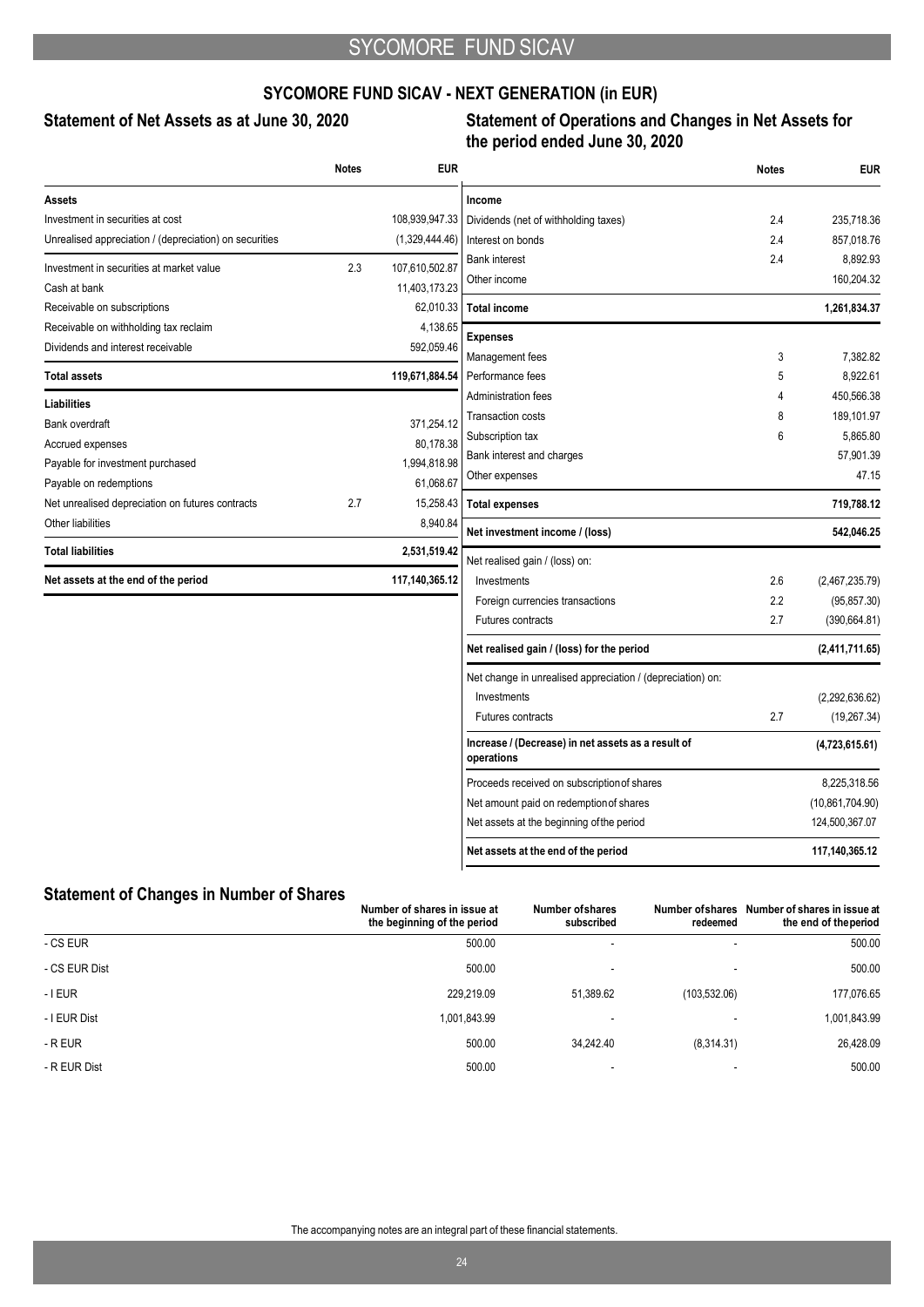## **Securities Portfolio as at June 30, 2020**

| <b>Quantity/</b><br><b>Nominal</b> | <b>Name</b>                                                                                       | <b>Currency</b>          | Market value<br>in EUR       | <b>NAV</b>    |
|------------------------------------|---------------------------------------------------------------------------------------------------|--------------------------|------------------------------|---------------|
|                                    |                                                                                                   |                          |                              |               |
|                                    | Transferable securities admitted to an official exchange listing                                  |                          |                              |               |
|                                    | Bonds and other debt instruments                                                                  |                          |                              |               |
|                                    | Government<br>1,000,000.00 FRENCH BTF 0% 20-22/07/2020                                            | <b>EUR</b>               | 1,000,290.00                 | 0.85          |
|                                    | 26,000.00 HELLENIC REP 1.875% 20-04/02/2035                                                       | <b>EUR</b>               | 27,967.98                    | 0.02          |
|                                    | 1,100,000.00 ITALY BTPS 2.8% 18-01/12/2028                                                        | <b>EUR</b>               | 1,250,277.71                 | 1.07          |
|                                    | 2,125,000.00 ITALY BTPS 3.75% 13-01/05/2021<br>3,200,000.00 ITALY BTPS 3.75% 14-01/09/2024        | <b>EUR</b><br><b>EUR</b> | 2,193,280.50<br>3,619,768.96 | 1.87<br>3.10  |
|                                    | 410.000.00 ITALY BTPS 4.5% 13-01/05/2023                                                          | <b>EUR</b>               | 459,216.40                   | 0.39          |
|                                    | 900,000.00 US TREASURY N/B 2.25% 17-15/02/2027<br>1,800,000.00 US TREASURY N/B 2.5% 18-31/01/2025 | <b>USD</b><br><b>USD</b> | 895,128.23<br>1,766,154.26   | 0.76<br>1.51  |
|                                    | 738,143.00 US TSY INFL IX N/B 0.125% 17-15/04/2022                                                | <b>USD</b>               | 666,759.18                   | 0.57          |
|                                    | 2,448,864.00 US TSY INFL IX N/B 2.375% 04-15/01/2025                                              | <b>USD</b>               | 2,508,716.00                 | 2.14          |
|                                    | 317,840.00 US TSY INFL IX N/B 2.375% 07-15/01/2027                                                | <b>USD</b>               | 343,659.77<br>14,731,218.99  | 0.29<br>12.57 |
|                                    | <b>Real estate</b>                                                                                |                          |                              |               |
|                                    | 343,000.00 ADLER REAL EST 1.5% 17-06/12/2021                                                      | <b>EUR</b>               | 335,678.87                   | 0.29          |
|                                    | 200.000.00 ADLER REAL EST 1.875% 18-27/04/2023<br>600,000.00 ALTAREA 1.875% 19-17/01/2028         | <b>EUR</b><br><b>EUR</b> | 193,316.00<br>552,424.02     | 0.17<br>0.47  |
|                                    | 152,000.00 BALDER 1.25% 20-28/01/2028                                                             | <b>EUR</b>               | 141,524.16                   | 0.12          |
|                                    | 1,333,000.00 EQUINIX INC 2.875% 17-01/10/2025                                                     | <b>EUR</b>               | 1,352,781.72                 | 1.15          |
|                                    | 9,000.00 NEXITY 0.125% 16-01/01/2023 CV FLAT<br>500,000.00 SAGAX AB 1.125% 20-30/01/2027          | <b>EUR</b><br><b>EUR</b> | 520,380.00<br>461,100.00     | 0.44<br>0.39  |
|                                    | 300,000.00 SAMHALLSBYGG 1% 20-12/08/2027                                                          | EUR                      | 275,836.50                   | 0.24          |
|                                    | 300,000.00 SAMHALLSBYGG 1.125% 19-04/09/2026                                                      | <b>EUR</b>               | 282.589.59                   | 0.24          |
|                                    | 157,000.00 SAMHALLSBYGG 20-31/12/2060 FRN<br>1,200.00 UNIBAIL-RODAMCO 0% 15-01/01/2022 CV         | <b>EUR</b><br><b>EUR</b> | 143.487.29<br>405,006.00     | 0.12<br>0.35  |
|                                    | 1,300,000.00 VONOVIA FINANCE BV 14-29/12/2049 FRN                                                 | <b>EUR</b>               | 1,329,149.51                 | 1.13          |
|                                    |                                                                                                   |                          | 5,993,273.66                 | 5.11          |
|                                    | <b>Diversified services</b>                                                                       |                          |                              |               |
|                                    | 440,000.00 ARENA LUX FIN 1.875% 20-01/02/2028                                                     | <b>EUR</b>               | 399,960.00                   | 0.34          |
|                                    | 600,000.00 EC FINANCE 2.375% 17-15/11/2022<br>20,000.00 ELIS SA 0% 17-06/10/2023 CV FLAT          | <b>EUR</b><br><b>EUR</b> | 543,667.50<br>567,800.00     | 0.46<br>0.48  |
|                                    | 200,000.00 ELIS SA 1.875% 18-15/02/2023                                                           | <b>EUR</b>               | 194,855.24                   | 0.17          |
|                                    | 100,000.00 EUROPCAR MOB 4% 19-30/04/2026<br>812,000.00 IPD 3 BV 4.5% 17-15/07/2022                | <b>EUR</b><br><b>EUR</b> | 74,769.23<br>756,563.14      | 0.06<br>0.66  |
|                                    | 258,000.00 KAPLA HOLDING SA 3.375% 19-15/12/2026                                                  | <b>EUR</b>               | 228,423.06                   | 0.19          |
|                                    | 100,000.00 LOXAM SAS 3.5% 17-15/04/2022                                                           | <b>EUR</b>               | 97,586.00                    | 0.08          |
|                                    | 600,000.00 LOXAM SAS 3.75% 19-15/07/2026<br>600,000.00 LOXAM SAS 6% 17-15/04/2025                 | <b>EUR</b><br><b>EUR</b> | 549,821.28<br>510,353.10     | 0.47<br>0.44  |
|                                    | 615,000.00 NEXI 1.75% 19-31/10/2024                                                               | <b>EUR</b>               | 597,142.43                   | 0.51          |
|                                    | 400,000.00 PAPREC HOLDING 4% 18-31/03/2025<br>350,000.00 Q-PARK HOLDING 20-01/03/2026 FRN         | <b>EUR</b><br><b>EUR</b> | 359,175.68<br>328,762.77     | 0.31<br>0.28  |
|                                    | 630,000.00 VERISURE HOLDING 20-15/04/2025 FRN                                                     | <b>EUR</b>               | 631,406.22                   | 0.54          |
|                                    |                                                                                                   |                          | 5,840,285.65                 | 4.99          |
|                                    | Telecommunication                                                                                 |                          |                              |               |
|                                    | 200,000.00 EIRCOM FINANCE 3.5% 19-15/05/2026                                                      | <b>EUR</b><br><b>EUR</b> | 200,632.00<br>793,030.40     | 0.17<br>0.68  |
|                                    | 800,000.00 NOKIA OYJ 2% 19-11/03/2026<br>1,000,000.00 ORANGE 14-29/10/2049 FRN                    | <b>EUR</b>               | 1,156,529.00                 | 0.99          |
|                                    | 500,000.00 ORANGE 14-29/12/2049 FRN                                                               | <b>EUR</b>               | 555,803.35                   | 0.47          |
|                                    | 100,000.00 ORANGE 19-31/12/2049 FRN<br>300,000.00 SES 16-29/12/2049                               | <b>EUR</b><br><b>EUR</b> | 101,066.50<br>302.702.19     | 0.09<br>0.26  |
|                                    | 1,100,000.00 TELECOM ITALIA 1.125% 15-26/03/2022 CV                                               | <b>EUR</b>               | 1,072,093.00                 | 0.92          |
|                                    | 300,000.00 TELECOM ITALIA 2.375% 17-12/10/2027<br>400,000.00 TELECOM ITALIA 2.75% 19-15/04/2025   | <b>EUR</b><br><b>EUR</b> | 292,428.36<br>400,132.00     | 0.25<br>0.34  |
|                                    | 400,000.00 TELEFONICA EUROP 17-31/12/2049 FRN                                                     | <b>EUR</b>               | 388,160.00                   | 0.33          |
|                                    | 500,000.00 TELEFONICA EUROP 20-31/12/2060 FRN                                                     | <b>EUR</b>               | 471,678.40                   | 0.40          |
|                                    |                                                                                                   |                          | 5,734,255.20                 | 4.90          |
|                                    | <b>Distribution &amp; Wholesale</b>                                                               |                          |                              |               |
|                                    | 500,000.00 AUTODIS SA 16-01/05/2022<br>711,000.00 AUTODIS SA 4.375% 16-01/05/2022                 | <b>EUR</b><br><b>EUR</b> | 412,928.47<br>684,294.84     | 0.35<br>0.58  |
|                                    | 855,000.00 EL CORTE INGLES 3% 18-15/03/2024                                                       | <b>EUR</b>               | 834,406.81                   | 0.72          |
|                                    | 400,000.00 EVOCA SPA 19-01/11/2026 FRN<br>300,000.00 FNAC DARTY SA 1.875% 19-30/05/2024           | <b>EUR</b><br><b>EUR</b> | 340,750.00<br>291,224.19     | 0.29<br>0.25  |
|                                    | 319,000.00 FNAC DARTY SA 2.625% 19-30/05/2026                                                     | <b>EUR</b>               | 311,681.02                   | 0.27          |
|                                    | 14,000.00 MAISONS DU M 0.125% 17-06/12/23 CV<br>FLAT                                              | <b>EUR</b>               | 491,526.00                   | 0.42          |
|                                    | 593,000.00 REXEL SA 2.125% 17-15/06/2025                                                          | <b>EUR</b>               | 579,244.77                   | 0.49          |
|                                    | 638,000.00 REXEL SA 2.625% 17-15/06/2024                                                          | <b>EUR</b>               | 632,917.88                   | 0.54          |
|                                    |                                                                                                   |                          |                              |               |

| Quantity/      | <b>Name</b>                                      | Currency   | Market value |            |
|----------------|--------------------------------------------------|------------|--------------|------------|
| <b>Nominal</b> |                                                  |            | in EUR       | <b>NAV</b> |
|                |                                                  |            |              |            |
|                |                                                  |            |              |            |
|                |                                                  |            |              |            |
|                | 564,000.00 REXEL SA 2.75% 19-15/06/2026          | <b>EUR</b> | 558,121.94   | 0.48       |
|                |                                                  |            | 5,137,095.92 | 4.39       |
|                | <b>Auto Parts &amp; Equipment</b>                |            |              |            |
|                | 300,000.00 FAURECIA 2.375% 19-15/06/2027         | <b>EUR</b> | 279,170.76   | 0.24       |
|                | 300,000.00 FAURECIA 2.625% 18-15/06/2025         | <b>EUR</b> | 290,657.01   | 0.25       |
|                | 410,000.00 FAURECIA 3.125% 19-15/06/2026         | EUR        | 399,781.86   | 0.34       |
|                | 100,000.00 GESTAMP FUN LUX 3.5% 16-15/05/2023    | <b>EUR</b> | 96,668.38    | 0.08       |
|                | 700,000.00 LKQ EURO BV 3.625% 18-01/04/2026      | <b>EUR</b> | 709,148.30   | 0.61       |
|                | 500,000.00 PLASTIC OMNIUM S 1.25% 17-26/06/2024  | <b>EUR</b> | 474,082.00   | 0.40       |
|                | 400,000.00 RCI BANQUE 1.25% 15-08/06/2022        | <b>EUR</b> | 395,422.04   | 0.34       |
|                | 600.000.00 RENAULT 1% 18-18/04/2024              | EUR        | 555.519.72   | 0.47       |
|                | 54.00 RENAULT 83-24/10/2049 FRN TP               | EUR        | 19,548.00    | 0.02       |
|                | 500,000.00 SCHAEFFLER FIN 3.25% 15-15/05/2025    | <b>EUR</b> | 494,826.00   | 0.42       |
|                |                                                  |            | 3,714,824.07 | 3.17       |
|                | <b>Cosmetics</b>                                 |            |              |            |
|                | 453,000.00 CATALENT PHARMA 2.375% 20-01/03/2028  | <b>EUR</b> | 428,978.63   | 0.37       |
|                | 400,000.00 GRIFOLS SA 1.625% 19-15/02/2025       | <b>EUR</b> | 389,516.16   | 0.33       |
|                | 600,000.00 GRIFOLS SA 3.2% 17-01/05/2025         | <b>EUR</b> | 597,368.70   | 0.51       |
|                | 18,506.00 KORIAN SA 0.875% 20-06/03/2027 CV FLAT | <b>EUR</b> | 943.398.87   | 0.80       |
|                | 15,000.00 KORIAN SA 17-31/12/2049 FLAT           | EUR        | 627,945.00   | 0.54       |
|                | 200,000.00 MERCK 14-12/12/2074 FRN               | EUR        | 200,412.66   | 0.17       |
|                | 100,000.00 ORPEA 2.625% 18-10/03/2025            | EUR        | 97,969.40    | 0.08       |
|                | 300.000.00 SYNLAB BONDCO 20-01/07/2025 FRN       | <b>EUR</b> | 299,429.46   | 0.26       |
|                |                                                  |            | 3,585,018.88 | 3.06       |
|                |                                                  |            |              |            |
|                | Entertainment                                    |            |              |            |
|                | 196,000.00 BANIJAY ENTERTAI 3.5% 20-01/03/2025   | <b>EUR</b> | 186,010.04   | 0.16       |
|                | 200,000.00 BANIJAY GROUP 6.5% 20-01/03/2026      | <b>EUR</b> | 178,343.76   | 0.15       |
|                | 26,000.00 BIM 2.5% 15-13/11/2020 CV FLAT         | EUR        | 553,852.00   | 0.47       |
|                | 300,000.00 INTERMEDIATE CAP 1.625% 20-17/02/2027 | <b>EUR</b> | 270,938.19   | 0.23       |
|                | 1,300,000.00 TIKEHAU CAPITAL2.25% 19-14/10/2026  | EUR        | 1,263,734.29 | 1.08       |
|                | 800,000.00 TIKEHAU CAPITAL 3% 17-27/11/2023      | <b>EUR</b> | 815,358.40   | 0.70       |
|                |                                                  |            | 3,268,236.68 | 2.79       |
|                | Insurance                                        |            |              |            |
|                | 1,000,000.00 GROUPAMA SA 14-28/05/2049 FRN       | <b>EUR</b> | 1,099,679.20 | 0.94       |
|                | 200,000.00 LA MONDIALE 13-25/04/2044 FRN         | EUR        | 229,000.00   | 0.20       |
|                | 950,000.00 LA MONDIALE 14-29/12/2049 FRN         | <b>EUR</b> | 1,045,691.60 | 0.89       |
|                | 600,000.00 SCOR SE 14-29/10/2049 FRN             | <b>EUR</b> | 636,598.80   | 0.54       |
|                |                                                  |            | 3,010,969.60 | 2.57       |
|                |                                                  |            |              |            |
|                | <b>Office &amp; Business equipment</b>           |            |              |            |
|                | 800,000.00 INGENICO GROUP 1.625% 17-13/09/2024   | <b>EUR</b> | 801,368.00   | 0.68       |
|                | 12,300.00 NEOPOST SA 15-29/12/2049 CV FRN FLAT   | <b>EUR</b> | 672,933.00   | 0.57       |
|                | 900,000.00 QUADIENT SAS 2.25% 20-03/02/2025      | <b>EUR</b> | 857,132.46   | 0.74       |
|                |                                                  |            | 2,331,433.46 | 1.99       |
|                | <b>Building materials</b>                        |            |              |            |
|                | 300,000.00 AKKA TECH 19-31/12/2059 CV FRN        | EUR        | 217,368.00   | 0.19       |
|                | 400,000.00 CELLNEX TELECOM 1% 20-20/04/2027      | EUR        | 381,393.80   | 0.33       |
|                | 700,000.00 SPIE SA 2.625% 19-18/06/2026          | EUR        | 676,624.83   | 0.57       |
|                | 500,000.00 SPIE SA 3.125% 17-22/03/2024          | EUR        | 497,902.50   | 0.42       |
|                | 400,000.00 WIENERBERGER AG 2.75% 20-04/06/2025   | EUR        | 405,200.00   | 0.35       |
|                |                                                  |            | 2,178,489.13 | 1.86       |
|                |                                                  |            |              |            |
|                | <b>Electric &amp; Electronic</b>                 |            |              |            |
|                | 700,000.00 INFINEON TECH 19-01/04/2168 FRN       | EUR        | 680,965.11   | 0.58       |
|                | 500,000.00 NEXANS SA 3.75% 18-08/08/2023         | EUR        | 513,722.00   | 0.44       |
|                | 500,000.00 PRYSMIAN SPA 2.5% 15-11/04/2022       | <b>EUR</b> | 504,850.00   | 0.43       |
|                |                                                  |            | 1,699,537.11 | 1.45       |
|                | <b>Financial services</b>                        |            |              |            |
|                | 550,000.00 BANCA FARMAFACTO 1.75% 19-23/05/2023  | EUR        | 532,583.32   | 0.45       |
|                | 1,100,000.00 FFP 1.875% 19-30/10/2026            | EUR        | 1,022,461.00 | 0.88       |
|                |                                                  |            | 1,555,044.32 | 1.33       |
|                |                                                  |            |              |            |
|                | <b>Lodging &amp; Restaurants</b>                 |            |              |            |
|                | 500,000.00 ACCOR 19-31/12/2049 FRN               | EUR        | 453,692.85   | 0.39       |
|                | 700,000.00 ACCOR 19-31/12/2059 FRN               | EUR        | 569,636.69   | 0.49       |
|                | 500,000.00 NH HOTEL GRP 3.75% 16-01/10/2023      | EUR        | 402,624.99   | 0.34       |
|                |                                                  |            | 1,425,954.53 | 1.22       |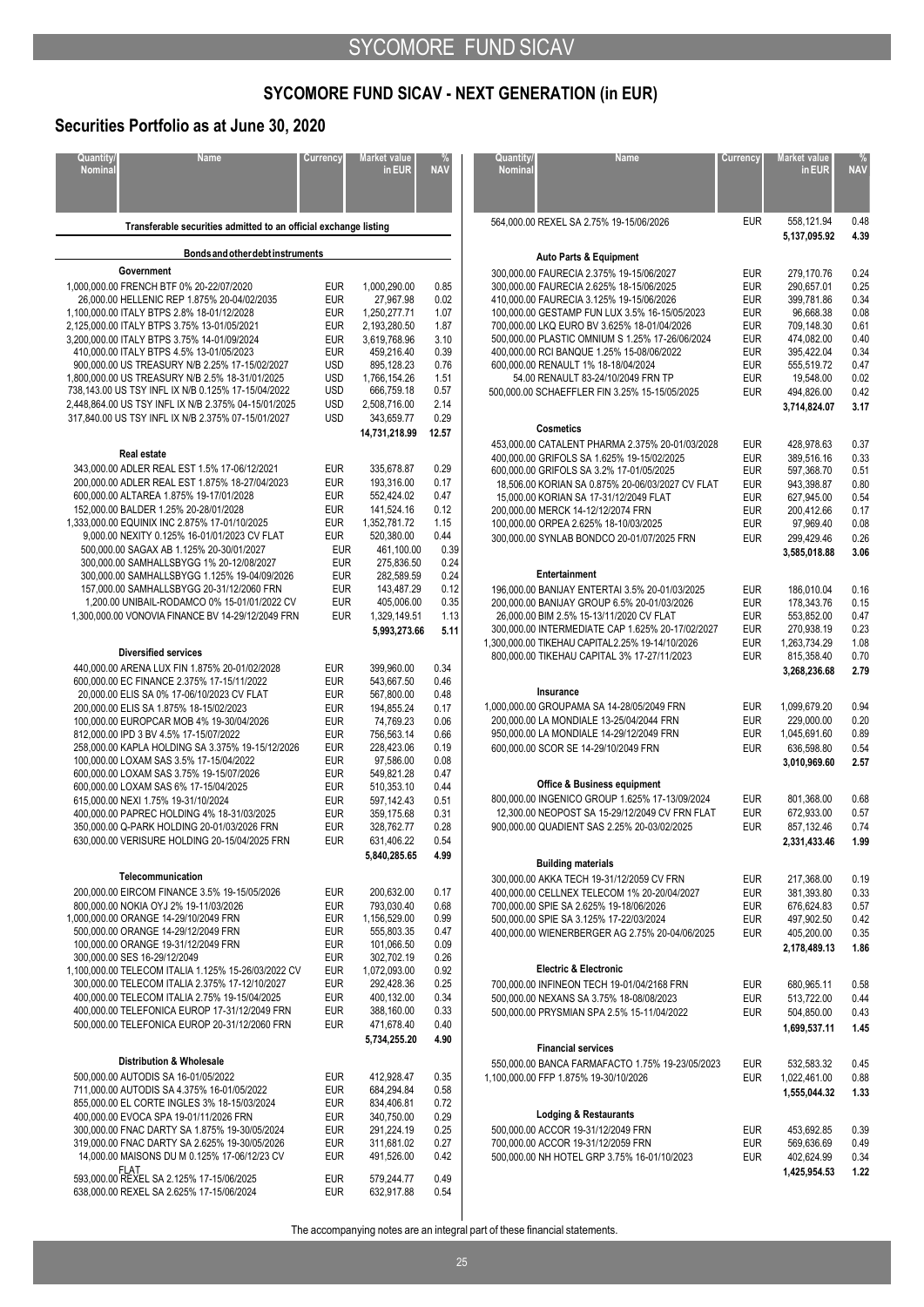## **Securities Portfolio as at June 30, 2020**

| <b>Quantity</b><br><b>Nominal</b> | <b>Name</b>                                                                               | Currency                 | Market value<br>in EUR     | NΑ           |
|-----------------------------------|-------------------------------------------------------------------------------------------|--------------------------|----------------------------|--------------|
|                                   |                                                                                           |                          |                            |              |
|                                   | <b>Food services</b>                                                                      |                          |                            |              |
|                                   | 800,000.00 DANONE 17-31/12/2049 FRN                                                       | <b>EUR</b>               | 792.599.20                 | 0.68         |
|                                   | 600,000.00 PICARD GROUPE 17-30/11/2023 FRN                                                | <b>EUR</b>               | 574,840.56                 | 0.49         |
|                                   |                                                                                           |                          | 1,367,439.76               | 1.17         |
|                                   | Transportation                                                                            |                          |                            |              |
|                                   | 200,000.00 AIR FRANCE-KLM 15-29/10/2049 FRN<br>875,000.00 GETLINK SE 3.625% 18-01/10/2023 | <b>EUR</b><br><b>EUR</b> | 194,256.00<br>886,068.75   | 0.17<br>0.75 |
|                                   |                                                                                           |                          | 1,080,324.75               | 0.92         |
|                                   | Energy                                                                                    |                          |                            |              |
|                                   | 100,000.00 ELIA SYSTEM OP 18-31/12/2049 FRN                                               | <b>EUR</b>               | 101,405.00                 | 0.09         |
|                                   | 10,000.00 NEOEN SAS 1.875% 19-07/10/2024 CV                                               | EUR                      | 398,850.00                 | 0.33         |
|                                   | <b>FLAT</b><br>1,167.00 NEOEN SAS 2% 20-02/06/2025 CV FLAT                                | <b>EUR</b>               | 57,254.19                  | 0.05         |
|                                   | 200,000.00 ORSTED A/S 19-09/12/3019 FRN                                                   | <b>EUR</b>               | 196,586.00                 | 0.17         |
|                                   | 300,000.00 SUEZ 19-31/12/2059 FRN                                                         | <b>EUR</b>               | 280,644.00<br>1,034,739.19 | 0.24<br>0.88 |
|                                   |                                                                                           |                          |                            |              |
|                                   | Chemical<br>228,000.00 ELM FOR FIRMENIC 20-31/12/2060 FRN                                 | EUR                      | 233,777.98                 | 0.20         |
|                                   | 400,000.00 SOLVAY SA 18-31/12/2049 FRN                                                    | <b>EUR</b>               | 412, 105.44                | 0.35         |
|                                   |                                                                                           |                          | 645.883.42                 | 0.55         |
|                                   | Media                                                                                     |                          |                            |              |
|                                   | 300,000.00 LAGARDERE SCA 2.125% 19-16/10/2026                                             | <b>EUR</b>               | 272,077.80                 | 0.23         |
|                                   | 300,000.00 RCS & RDS SA 2.5% 20-05/02/2025                                                | <b>EUR</b>               | 287,812.50                 | 0.25         |
|                                   |                                                                                           |                          | 559,890.30                 | 0.48         |
|                                   | Forest products & Paper                                                                   |                          |                            |              |
|                                   | 400,000.00 WEPA HYGIENEPROD 2.875% 19-<br>15/12/2027                                      | <b>EUR</b>               | 390,200.00                 | 0.33         |
|                                   |                                                                                           |                          | 390,200.00                 | 0.33         |
|                                   | Advertising                                                                               |                          |                            |              |
|                                   | 400,000.00 IPSOS 2.875% 18-21/09/2025                                                     | <b>EUR</b>               | 375,973.18                 | 0.32         |
|                                   |                                                                                           |                          | 375,973.18                 | 0.32         |
|                                   | <b>Storage &amp; Warehousing</b>                                                          |                          |                            |              |
|                                   | 285,000.00 SMURFIT KAPPA1.5% 19-15/09/2027                                                | <b>EUR</b>               | 272,806.28<br>272,806.28   | 0.23<br>0.23 |
|                                   | Internet                                                                                  |                          |                            |              |
|                                   | 250,000.00 UNITED GROUP 20-15/02/2026 FRN                                                 | <b>EUR</b>               | 237,355.55                 | 0.20         |
|                                   |                                                                                           |                          | 237,355.55                 | 0.20         |
|                                   |                                                                                           |                          | 66,170,249.63 56.48        |              |
|                                   | <u>Shares</u>                                                                             |                          |                            |              |
|                                   | <b>Cosmetics</b>                                                                          |                          |                            |              |
|                                   | 5,395.00 ESSILORLUXOTTICA                                                                 | <b>EUR</b>               | 616,378.75                 | 0.53         |
|                                   | 28,989.00 GRIFOLS SA - B                                                                  | EUR                      | 474,260.04                 | 0.40         |
| 17,743.00 KORIAN                  | 26,963.00 INNATE PHARMA SA                                                                | EUR<br><b>EUR</b>        | 149,509.84<br>578,066.94   | 0.13<br>0.49 |
|                                   | 1,912.00 LOREAL                                                                           | <b>EUR</b>               | 546,258.40                 | 0.47         |
|                                   | 3,000.00 ORPEA<br>2,483.00 ROCHE HOLDING AG-GENUSSCHEIN                                   | EUR<br>CHF               | 308,700.00<br>766,072.87   | 0.26<br>0.65 |
| 10,718.00 SANOFI                  |                                                                                           | EUR                      | 971,586.70                 | 0.84         |
|                                   | 1,132.00 THERMO FISHER SCIENTIFIC INC                                                     | <b>USD</b>               | 365, 195.10                | 0.31         |
|                                   |                                                                                           |                          | 4,776,028.64               | 4.08         |
|                                   | Computer software                                                                         |                          |                            |              |
|                                   | 484.00 ADOBE INC<br>1,888.00 DASSAULT SYSTEMES SA                                         | <b>USD</b><br>EUR        | 187,588.51<br>289,996.80   | 0.16<br>0.25 |
|                                   | 6,172.00 MICROSOFT CORP                                                                   | USD                      | 1,118,340.13               | 0.95         |
|                                   | 1,275.00 SALESFORCE.COM INC                                                               | <b>USD</b>               | 212,657.04                 | 0.18         |
|                                   | 4,696.00 SAP SE<br>5,249.00 TEAMVIEWER AG                                                 | <b>EUR</b><br><b>EUR</b> | 583,806.72<br>255,101.40   | 0.50<br>0.22 |
|                                   | 8,570.00 UBISOFT ENTERTAINMENT                                                            | <b>EUR</b>               | 629,038.00                 | 0.54         |
|                                   |                                                                                           |                          | 3,276,528.60               | 2.80         |
|                                   | <b>Diversified services</b>                                                               |                          |                            |              |
|                                   | 300.00 ADYEN NV                                                                           | EUR                      | 388,650.00                 | 0.33         |
|                                   | 15,971.00 EDENRED<br>47,930.00 NEXI SPA                                                   | <b>EUR</b><br><b>EUR</b> | 621,751.03<br>738,122.00   | 0.53<br>0.63 |
|                                   |                                                                                           |                          |                            |              |

| Quantity/<br><b>Nominal</b> | <b>Name</b>                                                         | Currency                 | Market value<br>in EUR     | %<br>NAV     |
|-----------------------------|---------------------------------------------------------------------|--------------------------|----------------------------|--------------|
|                             | 3,189.00 PAYPAL HOLDINGS INC-W/I                                    | <b>USD</b>               | 494,697.48                 | 0.42         |
|                             | 5,293.00 TRIGANO SA                                                 | EUR                      | 493,572.25                 | 0.42         |
|                             | 4,359.00 WORLDLINE SA - W/I                                         | <b>EUR</b>               | 335,991.72<br>3,072,784.48 | 0.29<br>2.62 |
|                             | Energy                                                              |                          |                            |              |
| 56,285.00 ENGIE             |                                                                     | <b>EUR</b>               | 619,135.00                 | 0.53         |
|                             | 43,067.00 VEOLIA ENVIRONNEMENT<br>48,602.00 VOLTALIA SA- REGR       | <b>EUR</b><br><b>EUR</b> | 862,201.34<br>779,576.08   | 0.73<br>0.67 |
|                             |                                                                     |                          | 2,260,912.42               | 1.93         |
|                             | Insurance                                                           |                          |                            |              |
|                             | 2,000.00 ALLIANZ AG REG                                             | EUR                      | 363,520.00                 | 0.31         |
| 40,986.00 AXA SA            |                                                                     | EUR                      | 762,831.43                 | 0.65         |
|                             | 28,616.00 SCOR SE                                                   | <b>EUR</b>               | 698,230.40<br>1,824,581.83 | 0.60<br>1.56 |
|                             | <b>Real estate</b>                                                  |                          |                            |              |
|                             | 6,815.00 GECINA SA                                                  | EUR                      | 749,650.00                 | 0.64         |
| 12,307.00 NEXITY            |                                                                     | <b>EUR</b>               | 354,441.60                 | 0.30         |
|                             | 47,425.00 SEGRO PLC                                                 | <b>GBP</b>               | 466,945.82                 | 0.40         |
|                             |                                                                     |                          | 1,571,037.42               | 1.34         |
|                             | <b>Building materials</b>                                           |                          |                            |              |
|                             | 24,357.00 BOUYGUES SA<br>1,708.00 ROCKWOOL INTL A/S-B SHS           | EUR<br><b>DKK</b>        | 740.696.37<br>411,350.91   | 0.63<br>0.35 |
|                             | 20,000.00 WIENERBERGER AG                                           | EUR                      | 387,800.00                 | 0.33         |
|                             |                                                                     |                          | 1,539,847.28               | 1.31         |
|                             | Telecommunication                                                   |                          |                            |              |
|                             | 17,358.00 DEUTSCHE TELEKOM AG-REG                                   | EUR                      | 259,415.31                 | 0.22         |
|                             | 82,690.00 ORANGE                                                    | EUR                      | 880,235.05                 | 0.76         |
|                             | 28,000.00 TELE2 AB-B SHS                                            | SEK                      | 332,860.70<br>1,472,511.06 | 0.28<br>1.26 |
|                             | <b>Financial services</b>                                           |                          |                            |              |
|                             | 25,072.00 ROTHSCHILD + CO                                           | EUR                      | 539,048.00                 | 0.46         |
|                             | 4,711.00 VISA INC-CLASS A SHARES                                    | USD                      | 810,242.51                 | 0.69         |
|                             |                                                                     |                          | 1,349,290.51               | 1.15         |
|                             | Internet                                                            |                          |                            |              |
|                             | 937.00 ALPHABET INC-CL A                                            | <b>USD</b>               | 1,183,023.51               | 1.01         |
|                             |                                                                     |                          | 1,183,023.51               | 1.01         |
|                             | <b>Electric &amp; Electronic</b>                                    | <b>EUR</b>               |                            | 0.73         |
|                             | 20,342.00 KONINKLIJKE PHILIPS ELECTRONICS<br>15,000.00 PRYSMIAN SPA | EUR                      | 844,599.84<br>309.300.00   | 0.26         |
|                             |                                                                     |                          | 1,153,899.84               | 0.99         |
|                             | <b>Office &amp; Business equipment</b>                              |                          |                            |              |
|                             | 9,270.00 ATOS SE                                                    | EUR                      | 703,593.00                 | 0.60         |
|                             | 3,558.00 CAPGEMINI SE                                               | EUR                      | 362,738.10                 | 0.31         |
|                             |                                                                     |                          | 1,066,331.10               | 0.91         |
|                             | Banks<br>9.127.00 BNP PARIBAS                                       | EUR                      | 322,821.99                 | 0.28         |
|                             | 85,259.00 CREDIT AGRICOLE SA                                        | EUR                      | 718,562.85                 | 0.61         |
|                             |                                                                     |                          | 1,041,384.84               | 0.89         |
|                             | <b>Food services</b>                                                |                          |                            |              |
|                             | 17,272.00 CARREFOUR SA                                              | EUR                      | 237,576.36                 | 0.20         |
|                             | 7,739.00 DANONE GROUPE                                              | EUR                      | 476,412.84                 | 0.41         |
|                             | 2,000.00 KERRY GROUP PLC-A                                          | EUR                      | 220,600.00<br>934,589.20   | 0.19<br>0.80 |
|                             | Entertainment                                                       |                          |                            |              |
|                             | 9,500.00 EURAZEO SE                                                 | EUR                      | 433,390.00                 | 0.37         |
|                             | 16,536.00 WARNER MUSIC GROUP CORP-CL A                              | <b>USD</b>               | 434,324.89                 | 0.37         |
|                             |                                                                     |                          | 867,714.89                 | 0.74         |
|                             | <b>Distribution &amp; Wholesale</b>                                 |                          |                            |              |
|                             | 12,711.00 MAISONS DU MONDE SA                                       | EUR                      | 148,083.15                 | 0.13         |
|                             | 2,901.00 ULTA BEAUTY INC                                            | <b>USD</b>               | 525,416.39<br>673.499.54   | 0.44<br>0.57 |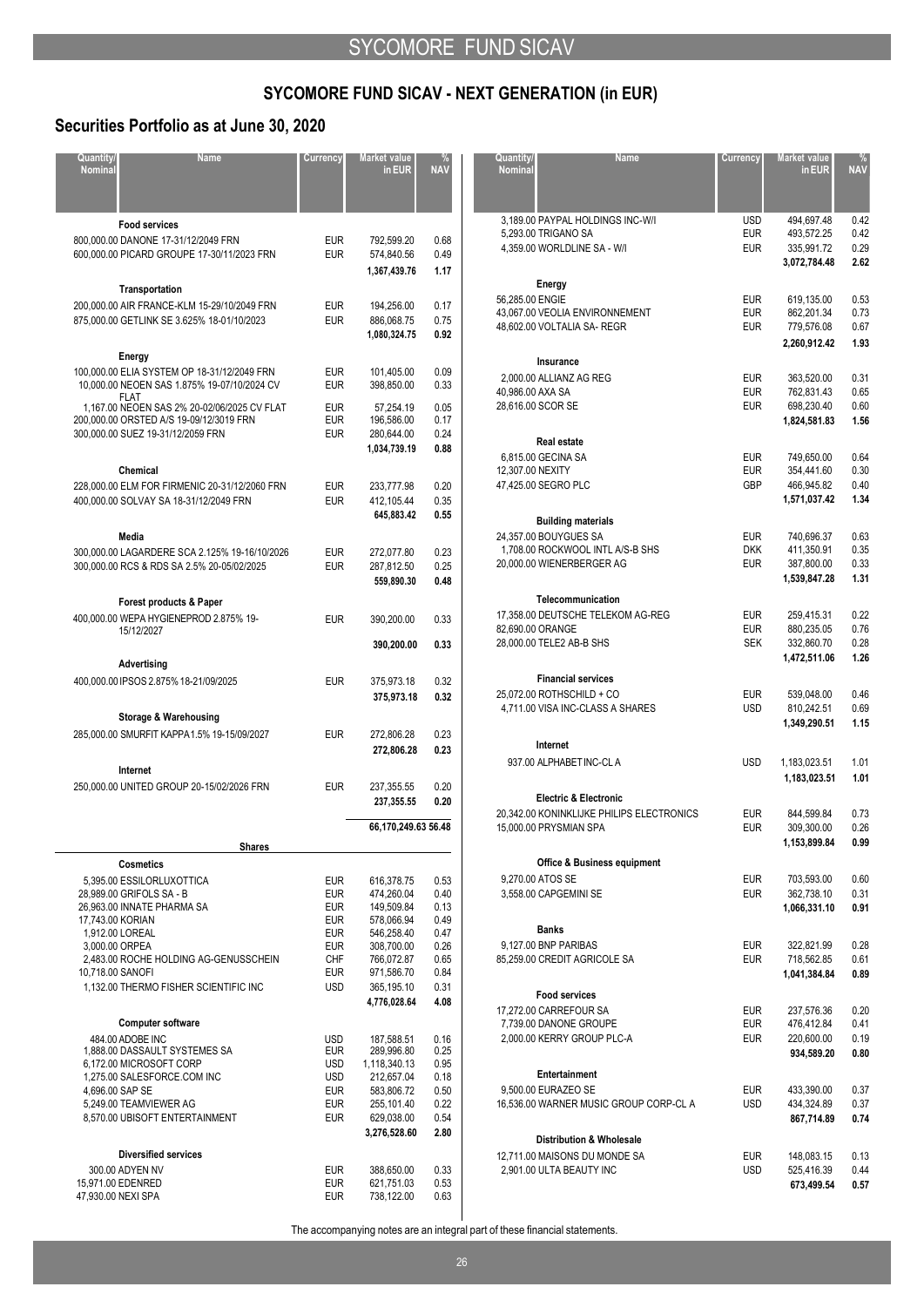## **Securities Portfolio as at June 30, 2020 Summary of net assets**

| Quantity/<br>Nominal              | <u>N</u> ame                                         | Currency   | Market value<br>in EUR   | NA۱          |
|-----------------------------------|------------------------------------------------------|------------|--------------------------|--------------|
|                                   | Diversified machinery                                |            |                          |              |
| 13,795.00 ALSTOM                  |                                                      | <b>EUR</b> | 571,250.95<br>571,250.95 | 0.49<br>0.49 |
|                                   | <b>Transportation</b>                                |            |                          |              |
|                                   | 72,483.00 POSTE ITALIANE SPA                         | <b>EUR</b> | 561,018.42<br>561,018.42 | 0.48<br>0.48 |
|                                   | <b>Auto Parts &amp; Equipment</b>                    |            |                          |              |
|                                   | 22,813.00 PEUGEOT SA                                 | <b>EUR</b> | 330,332.24<br>330,332.24 | 0.28<br>0.28 |
|                                   | Chemical                                             |            |                          |              |
|                                   | 1,380.00 AIR LIQUIDE SA                              | <b>EUR</b> | 177,192.00               | 0.15         |
|                                   | 3,271.00 CHARGEURS SA                                | <b>EUR</b> | 43,635.14<br>220,827.14  | 0.04<br>0.19 |
|                                   | <b>Textile</b>                                       |            |                          |              |
|                                   | 474.00 CHRISTIAN DIOR SE                             | <b>EUR</b> | 178,034.40               | 0.15         |
|                                   |                                                      |            | 178,034.40               | 0.15         |
|                                   |                                                      |            | 29,925,428.31            | 25.55        |
|                                   | Undertakings for collective investment               |            |                          |              |
|                                   | <b>Open-ended Funds</b>                              |            |                          |              |
|                                   | 55.00 ALLIANZ SECURICASH SRI                         | <b>EUR</b> | 6.640.969.18             | 5.67         |
|                                   | 165,000.00 BNPP EASY MSCI USA SRI SRS 5PC CAP<br>9IL | <b>USD</b> | 1,749,985.75             | 1.49         |
|                                   | 12,000.00 SYCOMORE SELECTION CREDIT FCP              | <b>EUR</b> | 1,530,120.00             | 1.31         |
|                                   |                                                      |            | 9,921,074.93             | 8.47         |
|                                   |                                                      |            | 9,921,074.93             | 8.47         |
|                                   | Mortgage backed securities                           |            |                          |              |
|                                   | <b>Financial services</b>                            |            |                          |              |
|                                   | 1,500,000.00 LHC THREE PLC 4.125% 17-15/08/2024      | <b>EUR</b> | 1,500,000.00             | 1.28         |
|                                   |                                                      |            | 1,500,000.00             | 1.28         |
|                                   |                                                      |            | 1,500,000.00             | 1.28         |
|                                   | <b>Warrants</b>                                      |            |                          |              |
|                                   | <b>Financial services</b>                            |            |                          |              |
|                                   | 150,000.00 MEDIAWAN WAR-CW21CW 03/04/2022            | <b>EUR</b> | 93,750.00                | 0.08         |
|                                   |                                                      |            | 93,750.00                | 0.08         |
|                                   |                                                      |            | 93,750.00                | 0.08         |
| <b>Total securities portfolio</b> |                                                      |            | 107,610,502.87           | 91.86        |

## **Financial derivative instruments as at June 30, 2020**

| Quantity                               | <b>Name</b>                  | <b>Currency</b> | <b>Commitment</b><br>in EUR | <b>Unrealised</b><br>appreciation/<br>(depreciation)<br>in EUR |
|----------------------------------------|------------------------------|-----------------|-----------------------------|----------------------------------------------------------------|
|                                        |                              | <b>Futures</b>  |                             |                                                                |
| 14/09/2020                             | 10.00 EURO FX CURR FUT (CME) | <b>USD</b>      | 1,112,941.28                | (15, 258.43)                                                   |
|                                        |                              |                 |                             | (15, 258.43)                                                   |
| <b>Total Futures</b>                   |                              |                 |                             | (15, 258.43)                                                   |
| Total financial derivative instruments |                              |                 |                             | (15, 258.43)                                                   |

|                                        |                | <b>NAV</b> |
|----------------------------------------|----------------|------------|
| Total securities portfolio             | 107.610.502.87 | 91.86      |
| Total financial derivative instruments | (15, 258.43)   | (0.01)     |
| Cash at bank                           | 11.031.919.11  | 9.42       |
| Other assets and liabilities           | (1,486,798.43) | (1.27)     |
| Total net assets                       | 117.140.365.12 | 100.00     |

**%**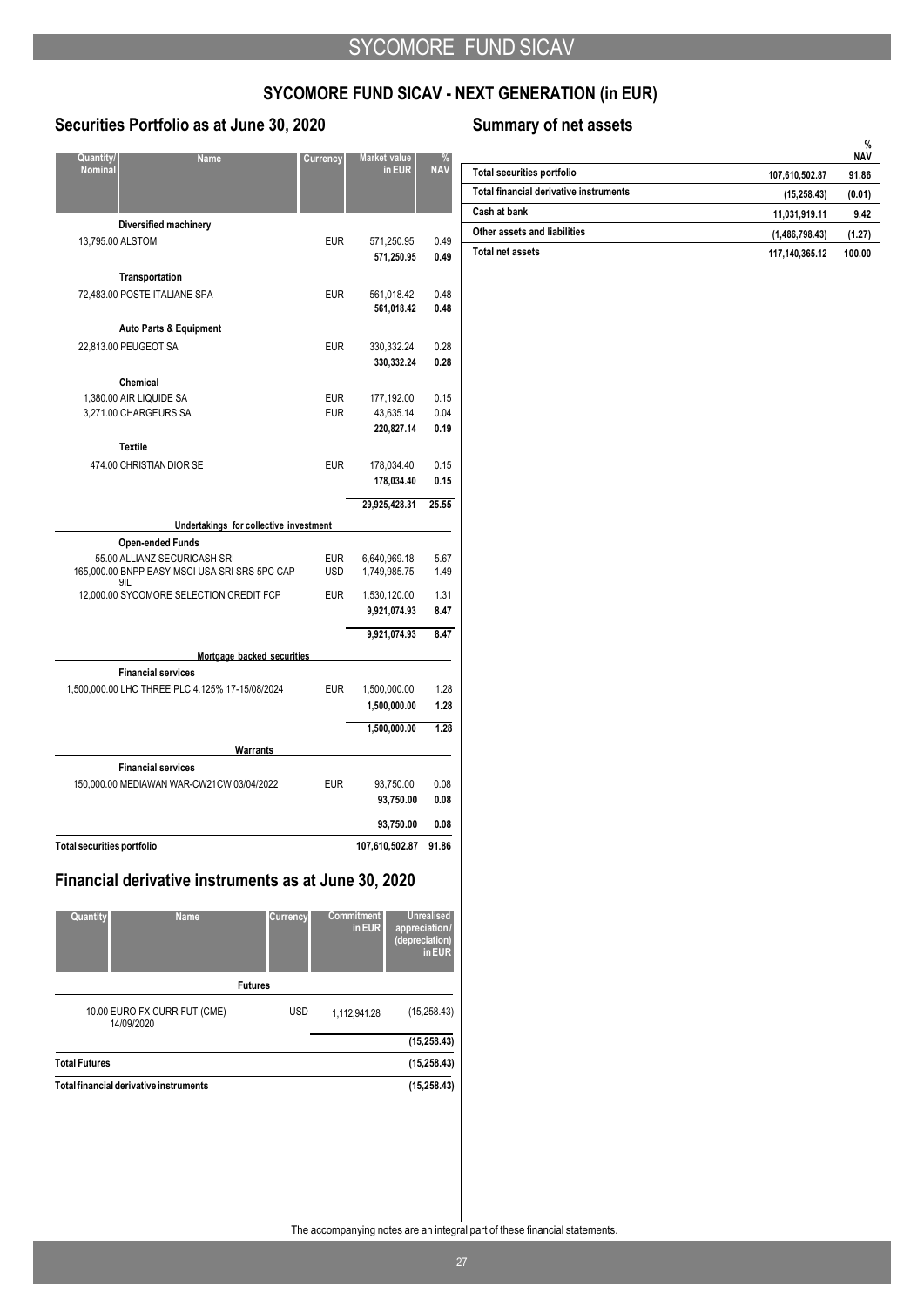### **Portfolio Breakdowns**

| <b>Nature allocation</b>               | % of portfolio | $%$ of net<br>assets |
|----------------------------------------|----------------|----------------------|
| Bonds and other debt instruments       | 61.49          | 56.48                |
| Shares                                 | 27.81          | 25.55                |
| Undertakings for collective investment | 9.22           | 8.47                 |
| Other                                  | 1.48           | 1.36                 |
|                                        | 100.00         | 91.86                |
| <b>Country allocation</b>              | % of portfolio | % of net<br>assets   |
| France                                 | 52.34          | 48.09                |
| <b>United States</b>                   | 12.35          | 11.32                |
| Italy                                  | 11.96          | 10.99                |
| Netherlands                            | 5.75           | 5.29                 |
| Germany                                | 3.03           | 2.79                 |
| Spain                                  | 2.86           | 2.63                 |
| Luxembourg                             | 2.37           | 2.17                 |
| Sweden                                 | 2.11           | 1.93                 |
| Other                                  | 7.23           | 6.65                 |
|                                        | 100.00         | 91.86                |

## **Top Ten Holdings**

| <b>Top Ten Holdings</b>                 | <b>Sector</b>             | <b>Market value</b> | $%$ of<br><b>net</b> |
|-----------------------------------------|---------------------------|---------------------|----------------------|
|                                         |                           | <b>EUR</b>          | assets               |
| ALLIANZ SECURICASH SRI                  | Open-ended Funds          | 6,640,969.18        | 5.67                 |
| ITALY BTPS 3.75% 14-01/09/2024          | Government                | 3,619,768.96        | 3.10                 |
| US TSY INFL IX N/B 2.375% 04-15/01/2025 | Government                | 2.508.716.00        | 2.14                 |
| ITALY BTPS 3.75% 13-01/05/2021          | Government                | 2,193,280.50        | 1.87                 |
| US TREASURY N/B 2.5% 18-31/01/2025      | Government                | 1,766,154.26        | 1.51                 |
| BNPP EASY MSCLUSA SRLSRS 5PC CAP 9IL    | Open-ended Funds          | 1,749,985.75        | 1.49                 |
| SYCOMORE SELECTION CREDIT FCP           | Open-ended Funds          | 1,530,120.00        | 1.31                 |
| LHC THREE PLC 4.125% 17-15/08/2024      | <b>Financial services</b> | 1.500.000.00        | 1.28                 |
| EQUINIX INC 2.875% 17-01/10/2025        | Real estate               | 1,352,781.72        | 1.15                 |
| VONOVIA FINANCE BV 14-29/12/2049 FRN    | Real estate               | 1.329.149.51        | 1.13                 |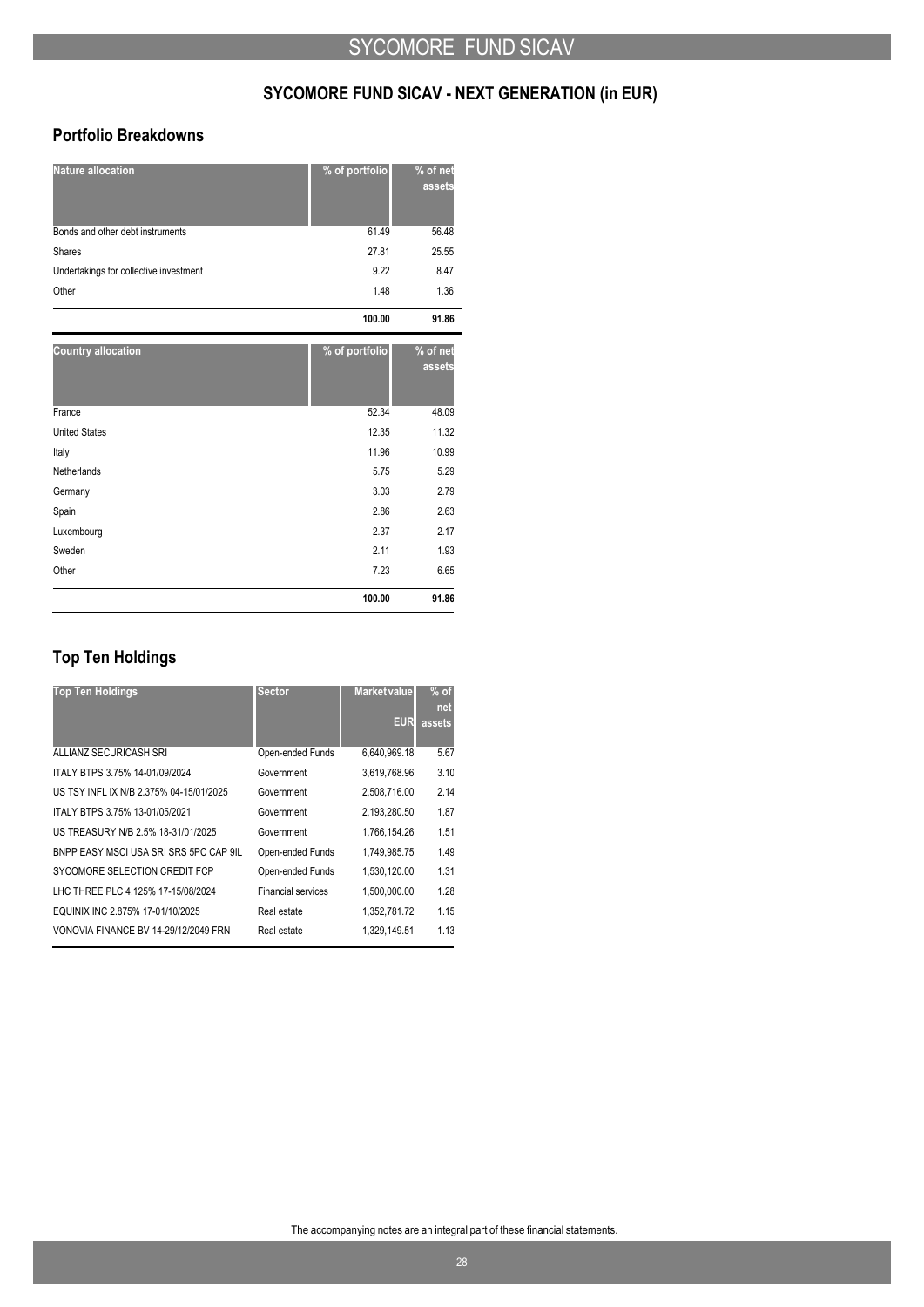## **Notes to the Financial Statements as at June 30, 2020**

### **Note 1 - General information**

SYCOMORE FUND SICAV (previously named UNITED INVESTORS SYNERGY) (the "Company") is an Investment Company with Variable Capital incorporated on February 13, 2012 in the form of a limited company under Luxembourg law in accordance with the amended Law of August 10, 1915 on commercial companies as well as Part I of the Law of December 17, 2010 as amended relating to Undertakings for Collective Investment.

The Company Articles of Association were filed with the Luxembourg Trade and Companies Registry on February 21, 2012 and published in the "Mémorial C, Recueil Électronique des Sociétés et Associations" (Gazette) on March 7, 2012. Copies of the Articles of Association may be obtained from the Trade and Companies Registry in Luxembourg on payment of the Registrar's fee.

The Company is registered in the Luxembourg Trade and Companies Registry under n° B 166.946.

The Company consists of different sub-funds each of which relates to a distinct portfolio of assets consisting of transferable securities denominated in various currencies. For each sub-fund, the management will aim to combine a maximization of growth and capital yield.

After an extraordinary general meeting held on July 28, 2015, the board of directors of the Company has resolved to change the name of the Company into "SYCOMORE FUND SICAV". The changes have become effective on August 14, 2015.

The registered office of the Company is 60, Avenue J.F. Kennedy, L-1855 Luxembourg.

During the period ended, six sub-funds have been active:

SYCOMORE FUND SICAV - SYCOMORE ECO SOLUTIONS; SYCOMORE FUND SICAV - SYCOMORE HAPPY @ WORK; SYCOMORE FUND SICAV - SYCOMORE SELECTION RESPONSABLE (LUXEMBOURG); SYCOMORE FUND SICAV - SYCOMORE SELECTION CREDIT (LUXEMBOURG); SYCOMORE FUND SICAV - SYCOMORE PARTNERS (LUXEMBOURG); SYCOMORE FUND SICAV - NEXT GENERATION.

The Company can issue only capitalisation shares for which no distribution is made except for the sub-funds SYCOMORE FUND SICAV - SYCOMORE SELECTION RESPONSABLE (LUXEMBOURG) and SYCOMORE FUND SICAV - SYCOMORE SELECTION CREDIT (LUXEMBOURG), SYCOMORE FUND SICAV - SYCOMORE PARTNERS (LUXEMBOURG), SYCOMORE NEXT GENERATION (shares classes CS Eur Dist, I EUR Dist and R EUR Dist), there is a distribution class which is entitled to receive a dividend (shares in class "D" or "D" shares).

The Company is incorporated for an indefinite term, and at present can issue shares in the following categories:

(i) Category "R", open to all types of investors;

(ii) Category "l", exclusively reserved for all other institutional investors;

(iii) Category "X" shares, which are open to all types of institutional investors providing said investors have been approved beforehand by the Company's Board of Directors;

(iv) Category "CS" shares, which are reserved exclusively for retail investors in the framework of portfolio management and/or investment advice on an independent basis under Directive 2014/65/CE, for which providers of these services are not allowed to accept and retain fees, commissions or any monetary or non-monetary benefits paid or provided by the Management Company or the distributors of theCompany. (v) Category "A" shares, open to all types of investors subject to other manager fees. Not invested at the reporting date.

The Sub-Fund SYCOMORE FUND SICAV - SYCOMORE SELECTION RESPONSABLE (LUXEMBOURG) acts as feeder fund by investing substantially all of its assets in its Master Fund (the "Master Fund") SYCOMORE SELECTION RESPONSABLE an investment fund in the form of a French "fonds commun

de placement", governed by French law and the Directive 2009/65/EC (the "Master Fund"), with only a small amount of cash held for liquidity purposes.

The Sub-Fund SYCOMORE FUND SICAV - SYCOMORE SELECTION CREDIT (LUXEMBOURG) acts as feeder fund by investing substantially all of its assets in its Master Fund (the "Master Fund") SYCOMORE SELECTION CREDIT an investment fund in the form of a French "fonds commun de placement", governed by French law and the Directive 2009/65/EC (the "Master Fund"), with only a small amount of cash held for liquidity purposes.

The Sub-Fund SYCOMORE FUND SICAV - SYCOMORE PARTNERS (LUXEMBOURG) acts as feeder fund by investing substantially all of its assets in its Master Fund (the "Master Fund") SYCOMORE PARTNERS an investment fund in the form of a French "fonds commun de placement", governed by French law and the Directive 2009/65/EC (the "Master Fund"), with only a small amount of cash held for liquidity purposes.

SYCOMORE FUND SICAV - SYCOMORE SELECTION RESPONSABLE (LUXEMBOURG), SYCOMORE FUND SICAV - SYCOMORE SELECTION CREDIT (LUXEMBOURG) and SYCOMORE FUND SICAV - SYCOMORE PARTNERS (LUXEMBOURG):

### **Investment objective:**

The objective, the investment policy and the risk profile of the Feeder Sub-Fund and the Master Fund are similar. The performance of the Feeder Sub-Fund and the Master Fund are similar deducting the Sub-Fund's Total Expense Ratio, with the exception of the assets of the Feeder Sub-Fund which will not be invested in the Master Fund.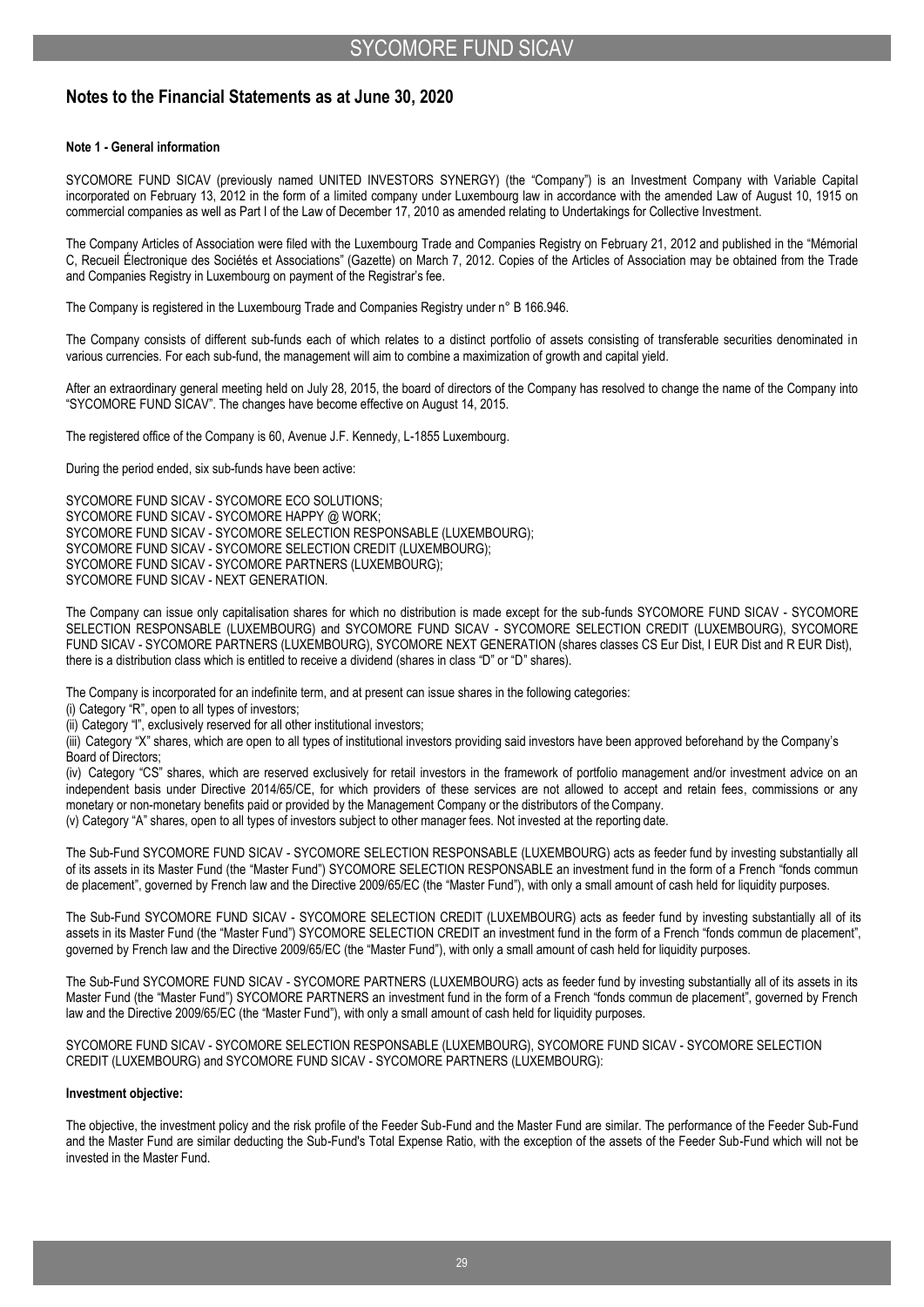### **Note 1 - General information (continued)**

### **Investment objective (continued):**

The SYCOMORE FUND SICAV - SYCOMORE SELECTION RESPONSABLE (LUXEMBOURG) (the "Feeder Sub-Fund") aims to outperform the Euro Stoxx Total Return index over a minimum investment period of five years.

The SYCOMORE FUND SICAV - SYCOMORE SELECTION CREDIT (LUXEMBOURG) (the "Feeder Sub-Fund") aims to outperform the Barclays Capital Euro Corporate ex-Financial Bond index over a minimum investment period of five years, and within a sensitivity range of 0 to +5.

The SYCOMORE FUND SICAV - SYCOMORE PARTNERS (LUXEMBOURG) (the "Feeder Sub-Fund") aims to achieve a significant return over a minimum recommended investment horizon of five years through a careful selection of European and International equities and an opportunistic and discretionary variation in the portfolio's exposure to equity markets.

The Feeder Sub-Fund will invest more than 95% of its total net exposure in the Master Fund and will look for a 100% exposure to the Master Fund, depending of the cash needed for ancillary purposes.

### **Investment policy of the Master Fund:**

### The Master Fund of SYCOMORE FUND SICAV - SYCOMORE SELECTION RESPONSABLE (LUXEMBOURG):

The objective of the Master Fund of SYCOMORE FUND SICAV - SYCOMORE SELECTION RESPONSABLE (LUXEMBOURG), which is classified as "euro zone equities" is to outperform over a recommended minimum investment horizon of five years the Euro Stoxx Total Return index (with dividends reinvested), via the careful selection of euro zone equities.

The Master Fund's investment strategy is based on a portfolio exposure of 60% to 100% to Euro zone equities. These equities are selected based on a thorough fundamental analysis of companies, without sector or capitalisation restrictions. The portfolio can therefore be exposed up to 100% to small cap equities. It aims to identify quality companies whose market valuation is not representative of their intrinsic value as determined by the management team.

### The Master Fund of SYCOMORE FUND SICAV - SYCOMORE SELECTION CREDIT (LUXEMBOURG):

The objective of the Master Fund of SYCOMORE FUND SICAV - SYCOMORE SELECTION CREDIT (LUXEMBOURG), is to continually expose the Portfolio between 60% and 100% (with a maximum of 20% to public issuers and equivalent) to Euro denominated bonds (including convertible bonds) and other debt or money market securities issued by public or private issuers. In addition, the portfolio may be exposed up to 40% to fixed income derivatives listed on international regulated markets or traded over the counter (including Credit Default Swaps for hedging purposes only) to adjust the sensitivity of the portfolio without allowing any overexposure. Indirect exposure to stocks, gained through convertible bonds will be limited to 10% ofassets.

| Range of interest rate sensitivity | Geographical area of securities issuers |
|------------------------------------|-----------------------------------------|
| Min 0                              | Euro zone: Min 75% / Max 100%           |
| Max 5                              | World (including emerging markets):     |
|                                    | Min 0%/Max 25%                          |

### The Master Fund of SYCOMORE FUND SICAV - SYCOMORE PARTNERS (LUXEMBOURG):

The objective of the Master Fund of SYCOMORE FUND SICAV - SYCOMORE PARTNERS (LUXEMBOURG), is to achieve a significant return over a minimum recommended investment horizon of five years through a careful selection of European and International equities and an opportunistic and discretionary variation in the portfolio's exposure to equity markets. The Master Fund's portfolio is allocated between various asset classes on a discretionary basis by the management team as a function of its expectations and outlook for the equity markets. In any case, PEA (Plan d'Epargne en Actions)-eligible financial instruments must at all times account for at least 75% of the Fund's net assets.

### **Note 2 - Principal accounting methods**

The financial statements of the Company are established in accordance with the regulatory provisions and accounting practices generally accepted in the Grand Duchy of Luxembourg.

### **2.1 Consolidation of the different Sub-Funds**

The combined financial statements of SYCOMORE FUND SICAV are expressed in euro and are equal to the sum of the corresponding accounts in the financial statements of each Sub-Fund converted into euro at the exchange rate prevailing at the end of the period.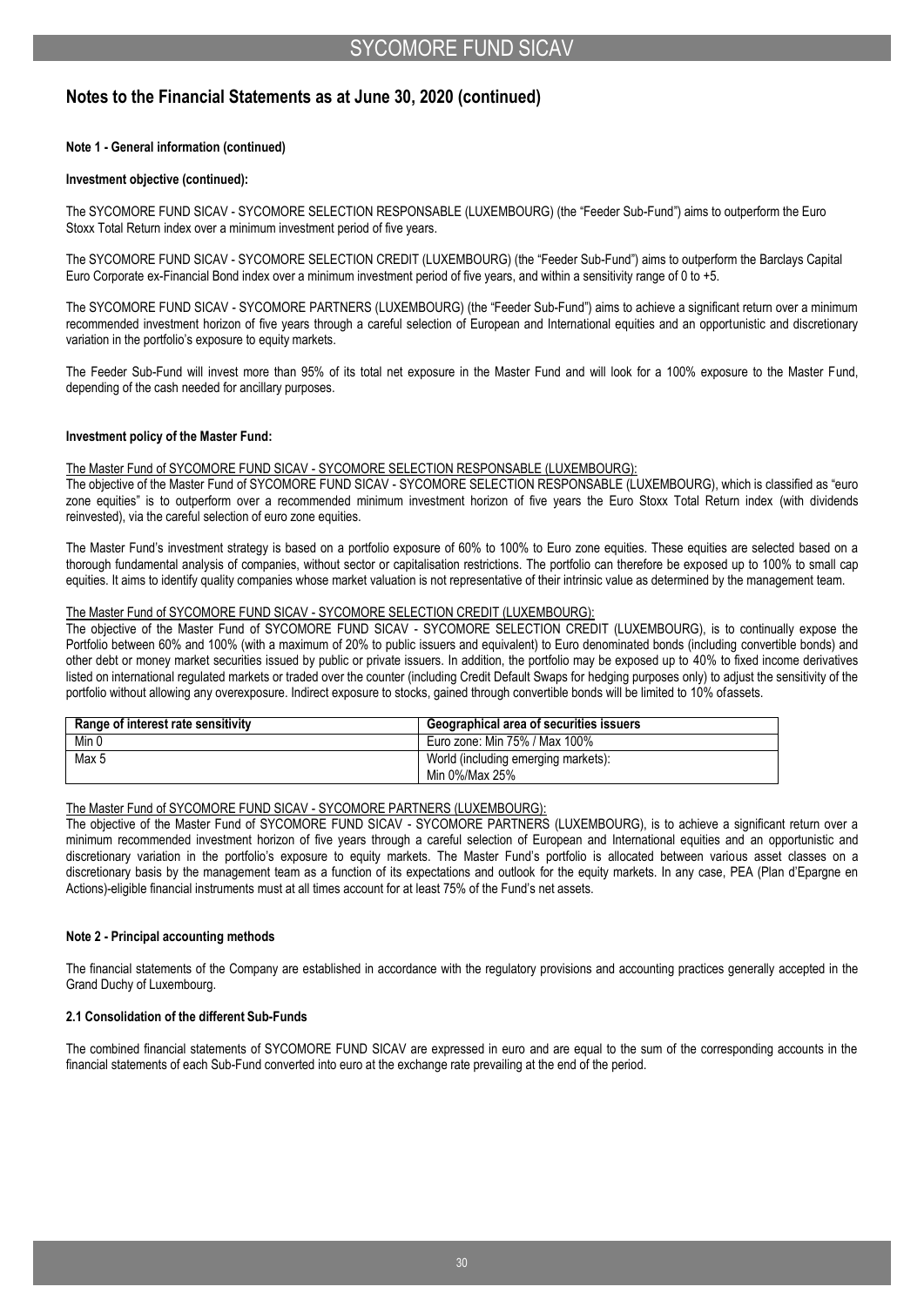### **Note 2 - Principal accounting methods (continued)**

### **2.2 Conversion of foreign currencies**

The reference currency of the Fund is EURO and the combined statements, financial statements and accounting are expressed in that currency. Assets and Liabilities denominated in a currency other than that of the sub-fund are converted into the currency of the sub-fund at the exchange rate prevailing on the closing date. Income and expenses in currencies other than that of the sub-fund are converted into the currency of the sub-fund at the exchange rate prevailing on the date of the transactions.

Foreign exchange gains and losses resulting from this conversion are recorded in the Statement of Operations and Changes in net Assets.

### **2.3 Securities portfolio**

Securities officially listed on a stock market or traded on a regulated, recognised market that is functioning normally and open to the public, shall be valued at the last known closing price, and if this security is traded on several markets the last known closing price in this security's main market. If the last known price is unrepresentative, the valuation shall be based on the probable market value, estimated conservatively and in a good faith.

Unlisted securities and money market instruments and securities not traded on a stock market or on a regulated, recognised market that is functioning normally and open to the public, shall be valued on the basis of their probable market value, estimated conservatively and in good faith.

Units of UCITS and/or other investment funds shall be valued at their last known net asset value per share.

### **2.4 Income**

Interests are accrued on a daily basis.

Dividends are recorded on the date when the shares are listed for the first time "ex-dividend".

### **2.5 Formation expenses**

The Company will bear the formation and launching expenses incurred on behalf of, or in connection with, the formation of the Fund and the launching of the sub-funds. These expenses will be written off over a period not exceeding five years.

### **2.6 Realised gains and losses on sales of investments in securities**

Investments in securities are accounted for on trade date basis. Realised gains and losses on sales of investments in securities are calculated on the average cost basis.

### **2.7 Futures contracts**

Futures contracts are valued based on the latest available market price. Realised or unrealised gains and losses are recognised in the Statement of Operations and Changes in Net Assets. For the purposes of calculating net investments in financial instruments by currency, the investments are converted using the prevailing exchange rates at the end of the period.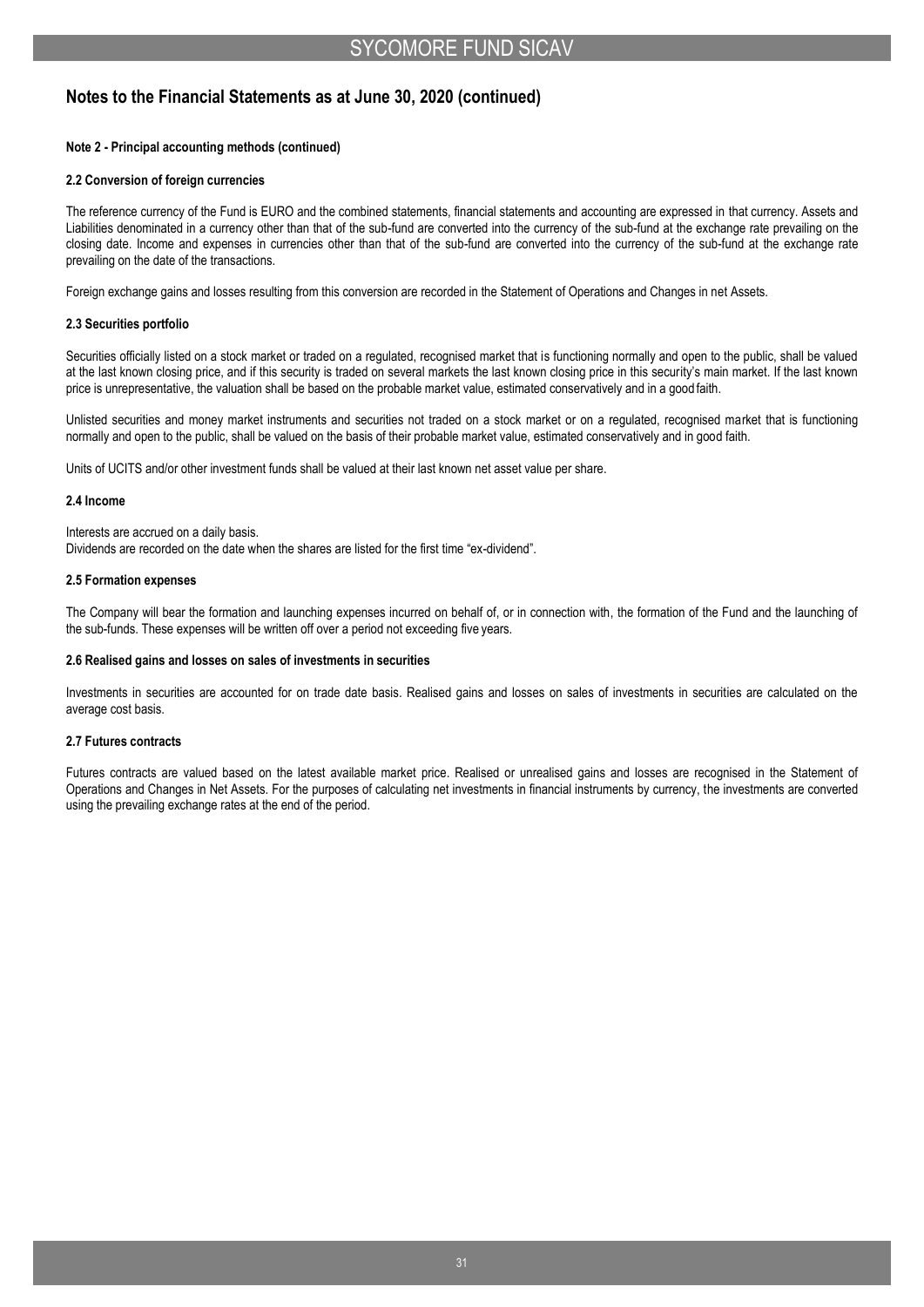### **Note 3 - Management fees**

The Investment Manager (Sycomore Asset Management) receives management fees corresponding to a rate per annum of the average NAV of each subfund as indicated below:

| Sub-Fund                                                          | Category  | <b>Class</b> | <b>Management fee max</b> |
|-------------------------------------------------------------------|-----------|--------------|---------------------------|
| SYCOMORE FUND SICAV - SYCOMORE ECO SOLUTIONS                      | $I$ - EUR | C            | 1.00%                     |
| SYCOMORE FUND SICAV - SYCOMORE ECO SOLUTIONS                      | R-EUR     | C            | 2.00%                     |
| SYCOMORE FUND SICAV - SYCOMORE ECO SOLUTIONS                      | $X - EUR$ | C            | 1.00%                     |
| SYCOMORE FUND SICAV - SYCOMORE HAPPY @ WORK                       | I-EUR     | C            | 1.00%                     |
| SYCOMORE FUND SICAV - SYCOMORE HAPPY @ WORK                       | R-EUR     | C            | 2.00%                     |
| SYCOMORE FUND SICAV - SYCOMORE HAPPY @ WORK                       | $X - EUR$ | C            | 1.00%                     |
| SYCOMORE FUND SICAV - SYCOMORE HAPPY @ WORK                       | CS-EUR    | C            | 1.00%                     |
| SYCOMORE FUND SICAV - SYCOMORE SELECTION RESPONSABLE (LUXEMBOURG) | I-EUR     | C            |                           |
| SYCOMORE FUND SICAV - SYCOMORE SELECTION RESPONSABLE (LUXEMBOURG) | ID - EUR  | D            |                           |
| SYCOMORE FUND SICAV - SYCOMORE SELECTION RESPONSABLE (LUXEMBOURG) | R-EUR     | C            | 1.00%                     |
| SYCOMORE FUND SICAV - SYCOMORE SELECTION RESPONSABLE (LUXEMBOURG) | RD - EUR  | D            | 1.00%                     |
| SYCOMORE FUND SICAV - SYCOMORE SELECTION CREDIT (LUXEMBOURG)      | $I$ – EUR | C            |                           |
| SYCOMORE FUND SICAV - SYCOMORE SELECTION CREDIT (LUXEMBOURG)      | ID-EUR    | D            |                           |
| SYCOMORE FUND SICAV - SYCOMORE SELECTION CREDIT (LUXEMBOURG)      | R-EUR     | C            | 0.60%                     |
| SYCOMORE FUND SICAV - SYCOMORE SELECTION CREDIT (LUXEMBOURG)      | RD - EUR  | D            | 0.60%                     |
| SYCOMORE FUND SICAV - SYCOMORE PARTNERS (LUXEMBOURG)              | $I$ - EUR | C            | $\blacksquare$            |
| SYCOMORE FUND SICAV - SYCOMORE PARTNERS (LUXEMBOURG)              | R-EUR     | C            | 1.50%                     |
| SYCOMORE FUND SICAV - NEXT GENERATION                             | CS - EUR  | C            | 0.80%                     |
| SYCOMORE FUND SICAV - NEXT GENERATION                             | CS - EUR  | D.           | 0.80%                     |
| SYCOMORE FUND SICAV - NEXT GENERATION                             | I-EUR     | C            | 0.80%                     |
| SYCOMORE FUND SICAV - NEXT GENERATION                             | $I$ - EUR | D            | 0.80%                     |
| SYCOMORE FUND SICAV - NEXT GENERATION                             | R-EUR     | C            | 1.60%                     |
| SYCOMORE FUND SICAV - NEXT GENERATION                             | $R$ - EUR | D            | 1.60%                     |

### **Note 4 - Depositary fees and Administration fees**

The Depositary and Administration Agent receive from the sub-funds a quarterly fee in relation to their services in accordance with usual practice in Luxembourg.

### **Note 5 - Performance fees**

### SYCOMORE FUND SICAV - SYCOMORE ECO SOLUTIONS

A performance fee may be charged, based on a comparison of the performance of the sub-fund, over the Fund's financial year, and the benchmark, MSCI Daily Net TR Europe Index (expressed in Euros).

The performance of the sub-fund is calculated after deduction of operating and management fees and before the performance fee.

If, over the Fund's financial year, the performance of the sub-fund is positive and superior to the benchmark, the performance fee will represent 20% (all taxes included) of the difference between the performance of the sub-fund and the performance of the benchmark.

If, over the Fund's financial year, the performance of the sub-fund is inferior to the benchmark, no performance fee will be charged.

If, over the Fund's financial year, the performance of the sub-fund, since the beginning of the Fund's financial year, is positive and superior to the benchmark calculated over the same period a provision will be posted for that out-performance by way of performance fee on calculation of the sub-fund's NAV.

In the case of an under-performance of a the sub-fund in relation to the benchmark between two net asset values, any provision posted earlier will be readjusted by a provision reversal. Provision reversals will not exceed the initial provisions.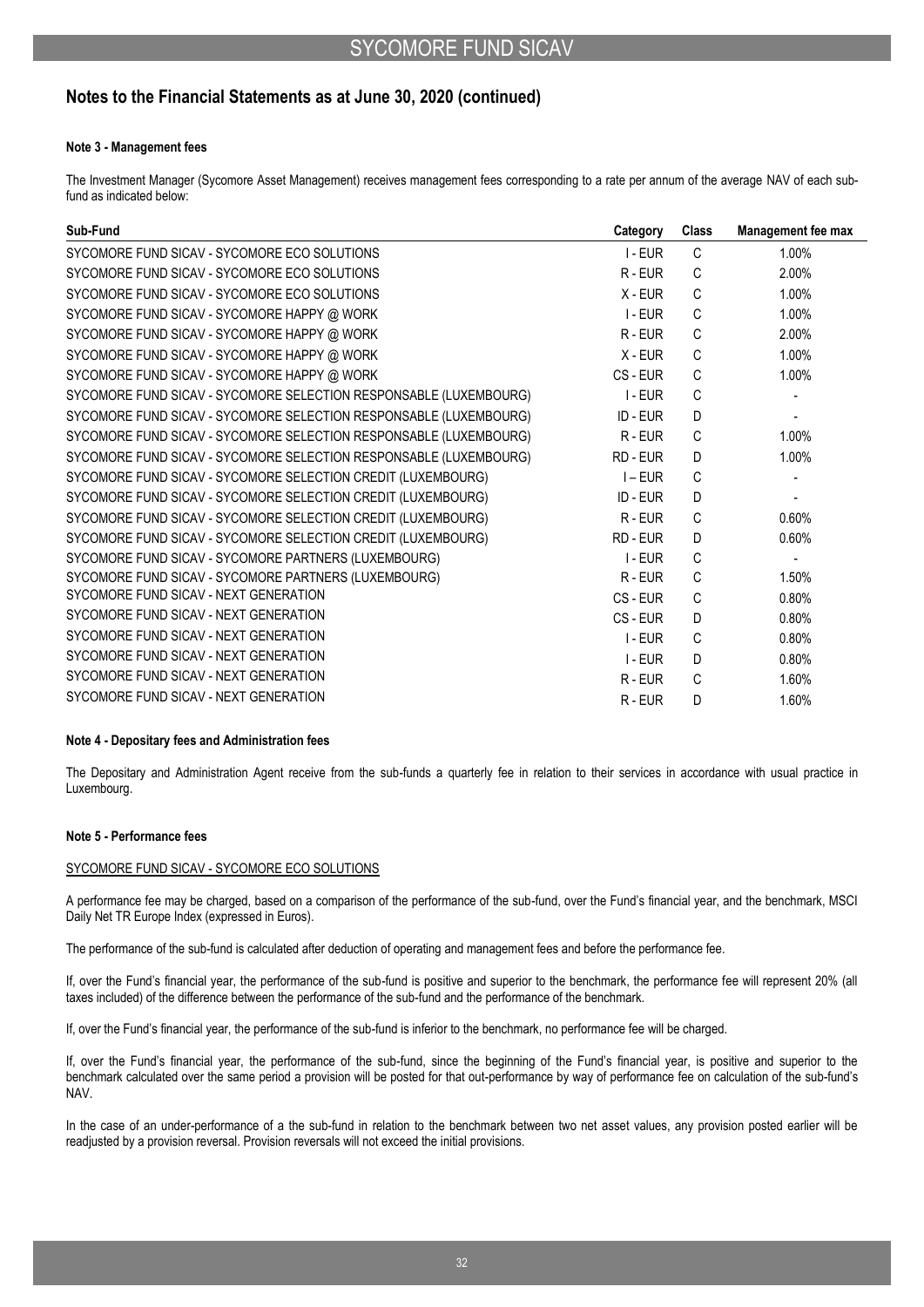### **Note 5 - Performance fees (continued)**

The performance fee will only be definitively charged at the close of each financial year if, over the Fund's past financial year, the performance of the subfund was positive and superior to the benchmark.

In addition, if shares were redeemed (or converted into other shares of any class of the same sub-fund or any Class of another existing sub-fund) during the reference period, and for those Shares a performance fee is accrued, it will be crystallized at the date of redemption or conversion and it will be considered as payable to the Investment Manager.

As at June 30, 2020, a performance fee was accrued for the sub-fund SYCOMORE FUND SICAV - SYCOMORE ECO SOLUTIONS and amounts EUR 2,642.19.

#### SYCOMORE FUND SICAV - SYCOMORE HAPPY @ WORK

A performance fee may be charged, based on a comparison of the performance of the sub-fund, from the first bank business day of October to the last bank business day of September (the "Calculation period"), and the benchmark, Euro Stoxx Total Return Index (expressed in Euros).

The performance of the sub-fund is calculated after deduction of operating and management fees and before the performance fee.

If, over the Calculation period, the performance of the sub-fund is positive and superior to the benchmark, the performance fee will represent 20% (all taxes included) of the difference between the performance of the sub-fund and the performance of the benchmark.

If, over the Calculation period, the performance of the sub-fund is negative or inferior to the benchmark, no performance fee will be charged.

If, over the Calculation period, the performance of the sub-fund, since the beginning of the Calculation period, is positive and superior to the benchmark calculated over the same period, a provision will be posted for that out-performance by way of performance fee on calculation of the sub-fund's NAV.

In the case of an under-performance of a the sub-fund in relation to the benchmark between two net asset values, any provision posted earlier will be readjusted by a provision reversal. Provision reversals will not exceed the initial provisions.

In addition, if shares were redeemed (or converted into other shares of any class of the same sub-fund or any class of another existing sub-fund) during the Calculation period, and for those shares a performance fee is accrued, it will be crystallized at the date of redemption or conversion and it will be considered as payable to the Investment Manager.

As at June 30, 2020, a performance fee was accrued for the sub-fund SYCOMORE FUND SICAV - SYCOMORE HAPPY @ WORK and amounts to EUR 6,102,780.32

For this sub-fund, a performance fee was accrued only for the following shares:

- Category "R" (20% over the Euro Stoxx Total Return)

- Category "I" (20% over the Euro Stoxx Total Return)

#### SYCOMORE FUND SICAV - NEXT GENERATION

A performance fee may be charged, based on a comparison of the performance of the Sub-Fund, from the first bank business day of January to the last bank business day of December (the "Calculation period"), and the benchmark, Capitalised EONIA Index + 2.00% (expressed in Euros).

The performance of the Sub-Fund is calculated after deduction of operating and management fees and before the performance fee.

If, over the Calculation period, the performance of the Sub-Fund is positive and superior to the benchmark, the performance fee will represent 20% (all taxes included) of the difference between the performance of the Sub-Fund and the performance of the benchmark.

If, over the Calculation period, the performance of the Sub-Fund is negative or inferior to the benchmark, no performance fee will be charged.

If, over the Calculation period, the performance of the Sub-Fund, since the beginning of the Calculation period, is positive and superior to the benchmark calculated over the same period, a provision will be posted for that out-performance by way of performance fee on calculation of the Sub-Fund's NAV.

In the case of an under-performance of a the Sub-Fund in relation to the benchmark between two net asset values, any provision posted earlier will be readjusted by a provision reversal. Provision reversals will not exceed the initial provisions.

In addition, if shares were redeemed (or converted into other shares of any class of the same Sub-Fund or any class of another existing Sub-Fund) during the Calculation period, and for those shares a performance fee is accrued, it will be crystallized at the date of redemption or conversion and it will be considered as payable to the Investment Manager.

The performance fee would be capped to prevent the NAV per share after performance fee to decrease below the reference NAV per share (last NAV per share after performance fee from the previous Calculation period) due to performance fee.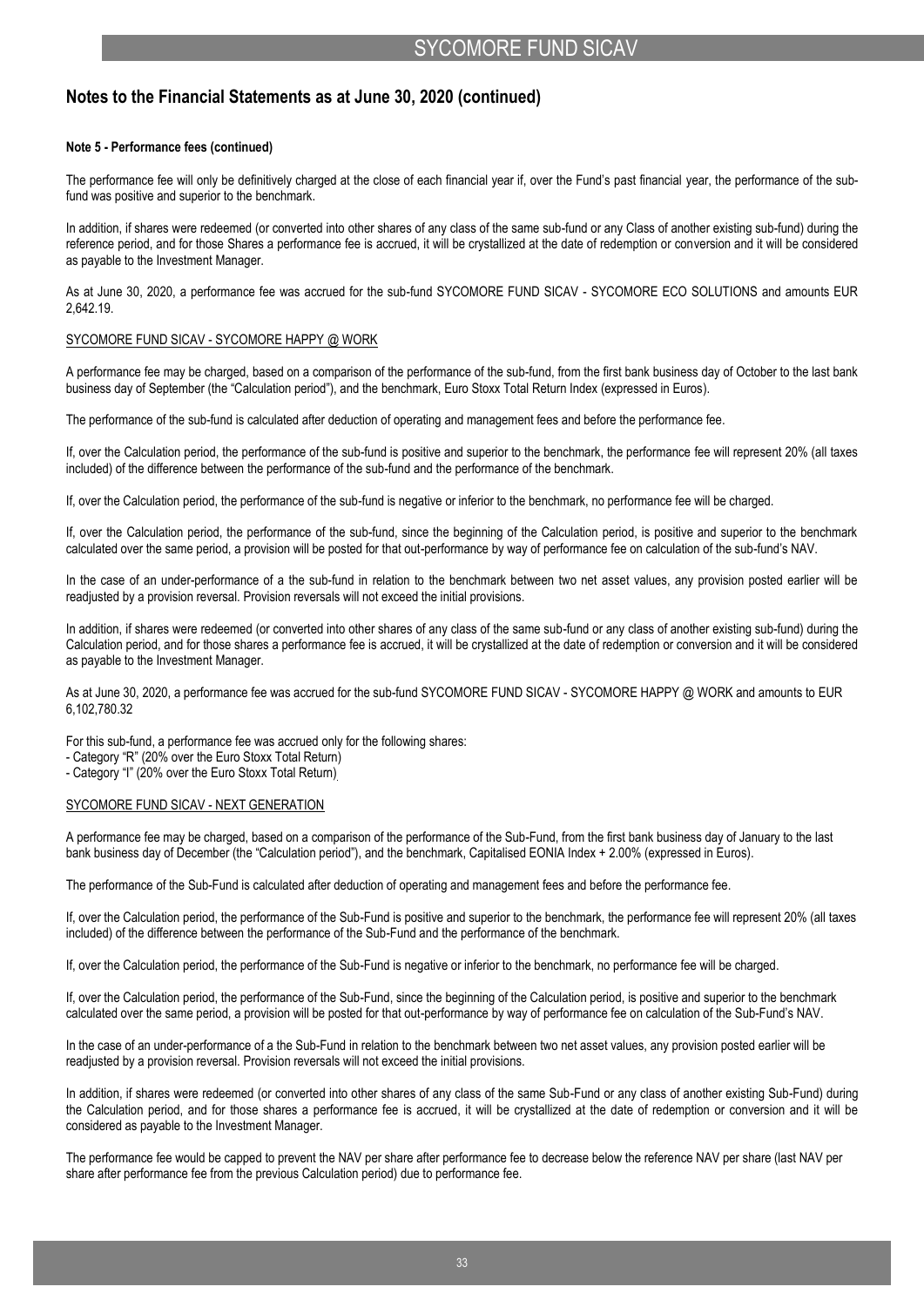### **Note 5 - Performance fees (continued)**

The above benchmark is provided respectively by the Administrator EMMI (European Money Markets Institute). The Administrator is not included in the register referred to in Article 36 of the Benchmark Regulation because of its exemption as central bank under Article 2.2 of the Benchmark Regulation.

As at June 30, 2020, a performance fee was accrued for the sub-fund SYCOMORE FUND SICAV - NEXT GENERATION and amounts to EUR 8,922.61.

### **Note 6 - Taxation**

The Company is subject to the Luxembourg tax laws.

In accordance with current legislation and regulations, the Company is liable for subscription tax at the annual rate of 0.05% (except for the share classes reserved for institutional investors, which qualify for the reduced annual tax rate of 0.01% as specified in each sub-fund schedule), assessed and payable quarterly, based on the net value of the Company's assets at the end of the quarter in question.

No duties or taxes shall be payable in Luxembourg on issues of the Company's shares except for the fixed duty payable at the time of incorporation, covering the raising of capital. The amount of this duty is EUR 1,250 or its equivalent in another currency.

Income received by the Company from abroad may have been subject to withholding tax in the country of origin, and is consequently received by the Company after deduction of said withholding tax.

No stamp duty or other tax is currently payable in Luxembourg on the issue of shares by the Company.

### **Note 7 - Exchange rates as at June 30, 2020**

The exchange rates used for the translation of the SICAV's assets and liabilities not denominated in EUR are as follows:

| 1 Euro (EUR) = | 1.529750 Canadian Dollar (CAD)     |                | $1 \text{ Euro}$ (EUR) = $121.171050$ Japanese Yen (JPY) |
|----------------|------------------------------------|----------------|----------------------------------------------------------|
| 1 Euro (EUR) = | 1.064250 Swiss Franc (CHF)         | 1 Euro (EUR) = | 10.835000 Norwegian Krone (NOK)                          |
| 1 Euro (EUR) = | 7.453150 Danish Krone (DKK)        | 1 Euro (EUR) = | 10.464000 Swedish Krone (SEK)                            |
| 1 Euro (EUR) = | 0.909000 Great Britain Pound (GBP) | 1 Euro (EUR) = | 1.123150 US Dollar (USD)                                 |

### **Note 8 - Transaction costs**

The Company incurred transaction costs which have been defined as brokerage fees, certain taxes and certain depositary fees relating to the purchase and sale of transferable securities, money market instruments or other eligible assets.

### **Note 9 - Futures contacts**

As at June 30, 2020, the Sub-Fund SYCOMORE FUND SICAV - SYCOMORE HAPPY @ WORK held a position in futures contracts. The counterparty for this position is Santander Central Hispano and the Sub-fund has not pledged any collateral.

As at June 30, 2020, the Sub-Fund SYCOMORE FUND SICAV - NEXT GENERATION held a position in futures contracts. The counterparty for this position is Société Générale S.A. and the Sub-fund has not pledged any collateral.

### **Note 10 - Changes in the composition of the securities portfolio**

The list of changes in the composition of the portfolio is available to shareholders at the office of the Depositary Bank and at the registered office of the SICAV.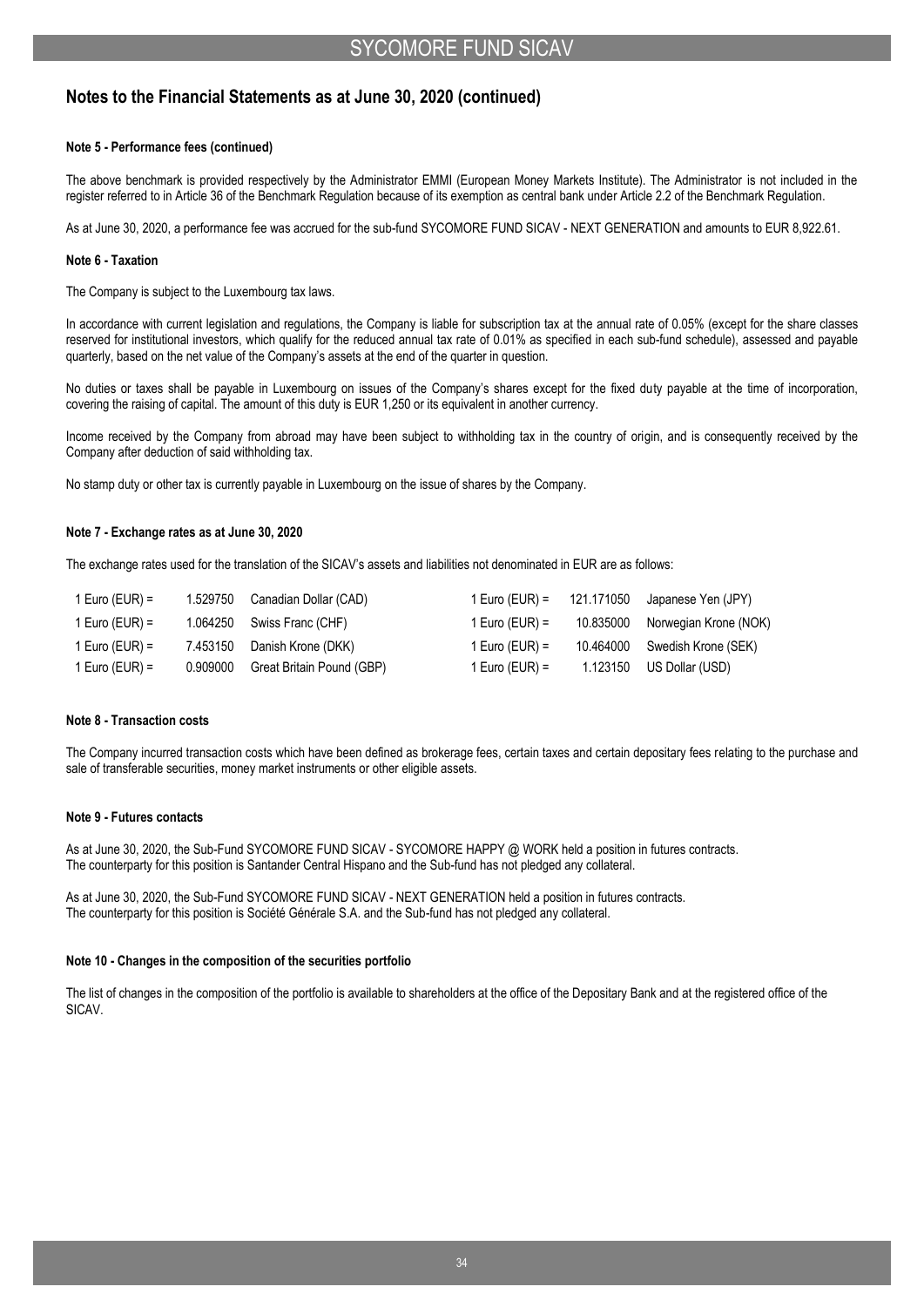### **Note 11 - Master – Feeder**

| <b>Feeder Fund</b>                                                                                      | Share class of the<br><b>Master Fund</b>                                      | % of share<br>class of the<br><b>Master Fund</b><br>held by<br><b>Feeder Fund</b> | % of total<br>assets of the<br><b>Master Fund</b><br>held by the<br><b>Feeder Fund</b> | Total fees* of<br>ID share of the<br><b>Master Fund</b><br>In % of the<br><b>Average NAV</b> | Total fees of<br>the Feeder<br>Fund In % of<br>the Average<br><b>NAV</b> | Total fees* of<br>ID shares of<br>the Master<br>Fund and the<br><b>Feeder Fund</b><br>In % of the<br><b>Average NAV</b> |
|---------------------------------------------------------------------------------------------------------|-------------------------------------------------------------------------------|-----------------------------------------------------------------------------------|----------------------------------------------------------------------------------------|----------------------------------------------------------------------------------------------|--------------------------------------------------------------------------|-------------------------------------------------------------------------------------------------------------------------|
| SYCOMORE FUND SICAV -<br>SYCOMORE SELECTION<br><b>RESPONSABLE</b><br>(LUXEMBOURG) - share class "IC"    | <b>SYCOMORE</b><br><b>SELECTION</b><br><b>RESPONSABLE</b><br>Share class "IC" | 1.30%                                                                             | 0.36%                                                                                  | 1.00%                                                                                        | $0.00\%$                                                                 | 1.00%                                                                                                                   |
| SYCOMORE FUND SICAV -<br>SYCOMORE SELECTION<br><b>RESPONSABLE</b><br>(LUXEMBOURG) - share class "ID"    | <b>SYCOMORE</b><br><b>SELECTION</b><br><b>RESPONSABLE</b><br>Share class "ID" | 66.70%                                                                            | 18.36%                                                                                 | 1.00%                                                                                        | $0.00\%$                                                                 | 1.00%                                                                                                                   |
| SYCOMORE FUND SICAV -<br>SYCOMORE SELECTION<br><b>RESPONSABLE</b><br>(LUXEMBOURG) - share class<br>"RC" | <b>SYCOMORE</b><br><b>SELECTION</b><br><b>RESPONSABLE</b><br>Share class "RC" | 1.61%                                                                             | 0.44%                                                                                  | 1.00%                                                                                        | 1.00%                                                                    | $2.00\%$                                                                                                                |
| SYCOMORE FUND SICAV -<br>SYCOMORE SELECTION<br><b>RESPONSABLE</b><br>(LUXEMBOURG) - share class<br>"RD" | <b>SYCOMORE</b><br><b>SELECTION</b><br><b>RESPONSABLE</b><br>Share class "RD" | 4.93%                                                                             | 1.36%                                                                                  | 1.00%                                                                                        | 1.00%                                                                    | 2.00%                                                                                                                   |
| SYCOMORE FUND SICAV -<br>SYCOMORE SELECTION CREDIT<br>(Luxembourg) - share class "IC"                   | <b>SYCOMORE</b><br>SELECTION CREDIT<br>share classe "IC"                      | 0.04%                                                                             | 0.01%                                                                                  | 0.60%                                                                                        | 0.00%                                                                    | 0.60%                                                                                                                   |
| SYCOMORE FUND SICAV -<br>SYCOMORE SELECTION CREDIT<br>(Luxembourg) - share class "ID"                   | <b>SYCOMORE</b><br>SELECTION CREDIT<br>share classe "ID"                      | <b>NA</b>                                                                         | <b>NA</b>                                                                              | <b>NA</b>                                                                                    | <b>NA</b>                                                                | <b>NA</b>                                                                                                               |
| SYCOMORE FUND SICAV -<br>SYCOMORE SELECTION CREDIT<br>(Luxembourg) - share class "RC"                   | <b>SYCOMORE</b><br>SELECTION CREDIT<br>share classe "RC"                      | 0.01%                                                                             | $0.00\%$                                                                               | 0.60%                                                                                        | 0.60%                                                                    | 1.20%                                                                                                                   |
| SYCOMORE FUND SICAV -<br>SYCOMORE SELECTION CREDIT<br>(Luxembourg) - share class "RD"                   | <b>SYCOMORE</b><br>SELECTION CREDIT<br>share classe "RD"                      | 0.02%                                                                             | $0.00\%$                                                                               | 0.60%                                                                                        | 0.60%                                                                    | 1.20%                                                                                                                   |
| SYCOMORE FUND SICAV -<br><b>SYCOMORE PARTNERS</b><br>(Luxembourg) – share class<br>" "                  | SYCOMORE<br>PARTNERS.<br>share class "I"                                      | 32.80%                                                                            | 1.10%                                                                                  | 1.00%                                                                                        | $0.00\%$                                                                 | 1.00%                                                                                                                   |

\* Total fees excluding the Master Fund's performance fees.

The prospectus, annual reports and most recent interim documents, as well as other practical information of the Master Fund are available on our websit[e](http://www.sycomore-am.com/) [www.sycomore-am.com o](http://www.sycomore-am.com/)r on written request from: SYCOMORE AM – Service clients – 14, avenue Hoche, 75008 Paris, France.